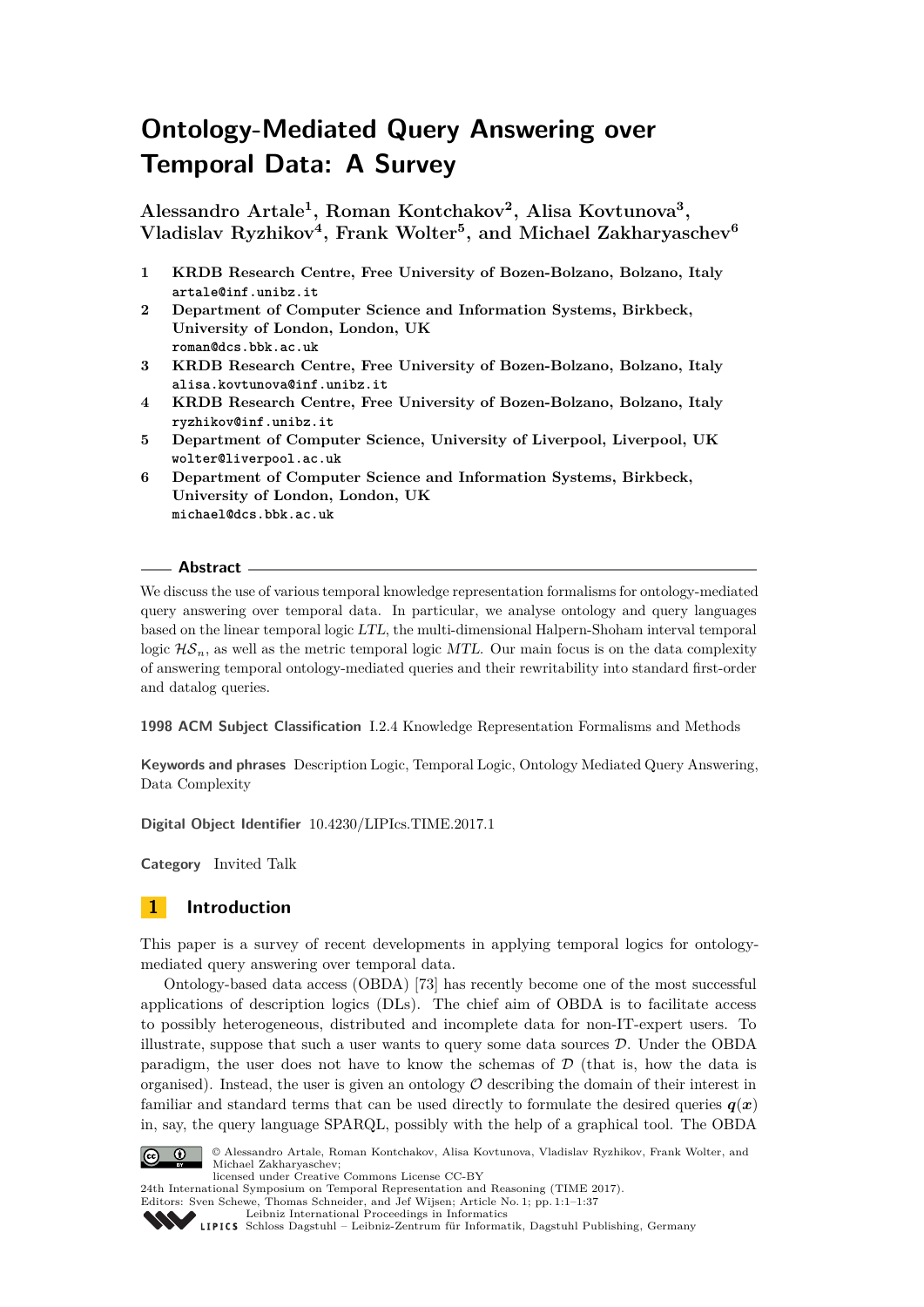### **1:2 Temporal Ontology-Mediated Querying: A Survey**

system relies on a (GAV) mapping M, relating the terms in  $\mathcal O$  with the schemas of  $\mathcal D$  (and produced by an IT expert), to find tuples *a* from D such that  $\mathcal{O}, \mathcal{M}(\mathcal{D}) \models q(a)$ , where  $\mathcal{M}(\mathcal{D})$  is the result of applying  $\mathcal M$  to  $\mathcal D$ . Depending on the language of the *ontology-mediated query* (OMQ)  $\mathbf{Q} = (\mathcal{O}, \mathbf{q}(\mathbf{x}))$ , this can sometimes be done by rewriting  $\mathbf{Q}$  to a first-order (FO) or datalog query  $q'(x)$  that can be executed over any given data instance  $\mathcal D$  directly by conventional data management systems. For example, FO-rewritings always exist if O is an OWL 2 QL ontology (based on the DL-Lite family of DLs) and  $q(x)$  is a conjunctive query  $(CQ)$  [\[37,](#page-33-0) [6\]](#page-31-0), while datalog rewritings can be constructed for OMQs with ontologies in OWL 2 EL (based on the  $\mathcal{EL}$  family of DLs) and CQs [\[78\]](#page-36-2). For recent applications of OBDA, the reader can consult [\[5,](#page-31-1) [22,](#page-32-0) [47,](#page-34-0) [36,](#page-33-1) [38,](#page-33-2) [77,](#page-36-3) [82\]](#page-36-4).

The W3C standard ontology languages OWL 2 QL and OWL 2 EL mentioned above were designed to represent knowledge about static domains and are not suitable when the data and the terms the user is interested in are essentially temporal. Suppose, for example, that the data comprises sensor readings from some industrial installations, say, gas turbines, or from weather stations across a country, and that the user  $-$  a service engineer or, respectively, a meteorologist – is interested in detecting events such as

- *active power trip*, which happens when the active power of a turbine was above 1.5MW  $\sim$ for a period of at least 10 seconds, maximum 3 seconds after which there was a period of at least one minute where the active power was below 0.15MW; or
- *blizzard*, which happens when severe snowstorms with low temperatures and strong winds last for at least three hours.

To be able to represent these concepts, an ontology language clearly requires various temporal constructs that have been studied in the context of temporal representation and reasoning [\[44,](#page-34-1) [45,](#page-34-2) [41\]](#page-34-3).

Combinations of DLs with temporal formalisms have been widely investigated since the pioneering work of Schmiedel [\[81\]](#page-36-5) and Schild [\[80\]](#page-36-6) in the early 1990s; we refer the reader to  $[45, 21, 7, 62]$  $[45, 21, 7, 62]$  $[45, 21, 7, 62]$  $[45, 21, 7, 62]$  $[45, 21, 7, 62]$  $[45, 21, 7, 62]$  $[45, 21, 7, 62]$  for surveys and  $[71, 10, 51, 52, 50, 14]$  $[71, 10, 51, 52, 50, 14]$  $[71, 10, 51, 52, 50, 14]$  $[71, 10, 51, 52, 50, 14]$  $[71, 10, 51, 52, 50, 14]$  $[71, 10, 51, 52, 50, 14]$  $[71, 10, 51, 52, 50, 14]$  $[71, 10, 51, 52, 50, 14]$  $[71, 10, 51, 52, 50, 14]$  $[71, 10, 51, 52, 50, 14]$  $[71, 10, 51, 52, 50, 14]$  for more recent developments. However, the main reasoning task targeted in this line of research was concept satisfiability rather than query answering and the general aim was to probe various combinations of temporal and DL constructs that ensure decidability of concept satisfiability with acceptable combined complexity.

In the context of answering OMQs, our main concern is their FO- or datalog-rewritability, and the data complexity of query evaluation, where the given OMQ is regarded to be fixed while the data varies. Thus, in this survey we focus on temporal data modelling and algorithmic properties of OMQ answering and do not discuss in any detail advances in temporal DLs not related to query answering. The plan for this paper is as follows. We distinguish three temporal data models and the corresponding languages for ontologies and queries: the discrete point-based approach where time is discrete and each fact comes with a time-point in which it holds true, the more general interval-based approach where facts are stamped with the interval in which they are true, and finally, a model based on a dense flow of time where the focus is on modelling and querying metric temporal properties. In Sections [2–](#page-2-0)[4,](#page-14-0) we discuss the state of the art in point-based ontology-mediated query answering. The languages considered range from the full two-sorted FOL to time-centric languages based of LTL, domain-centric languages based on DLs, and combinations of both. In Section [5,](#page-18-0) we consider ontology-mediated query answering over interval-based models focussing on Halpern and Shoham's modal logic for time intervals. In Section [6,](#page-24-0) we discuss dense time and how a combination of datalog and metric operators can be used to model metric knowledge and support ontology-mediated querying in this case. We close in Section [7](#page-29-0)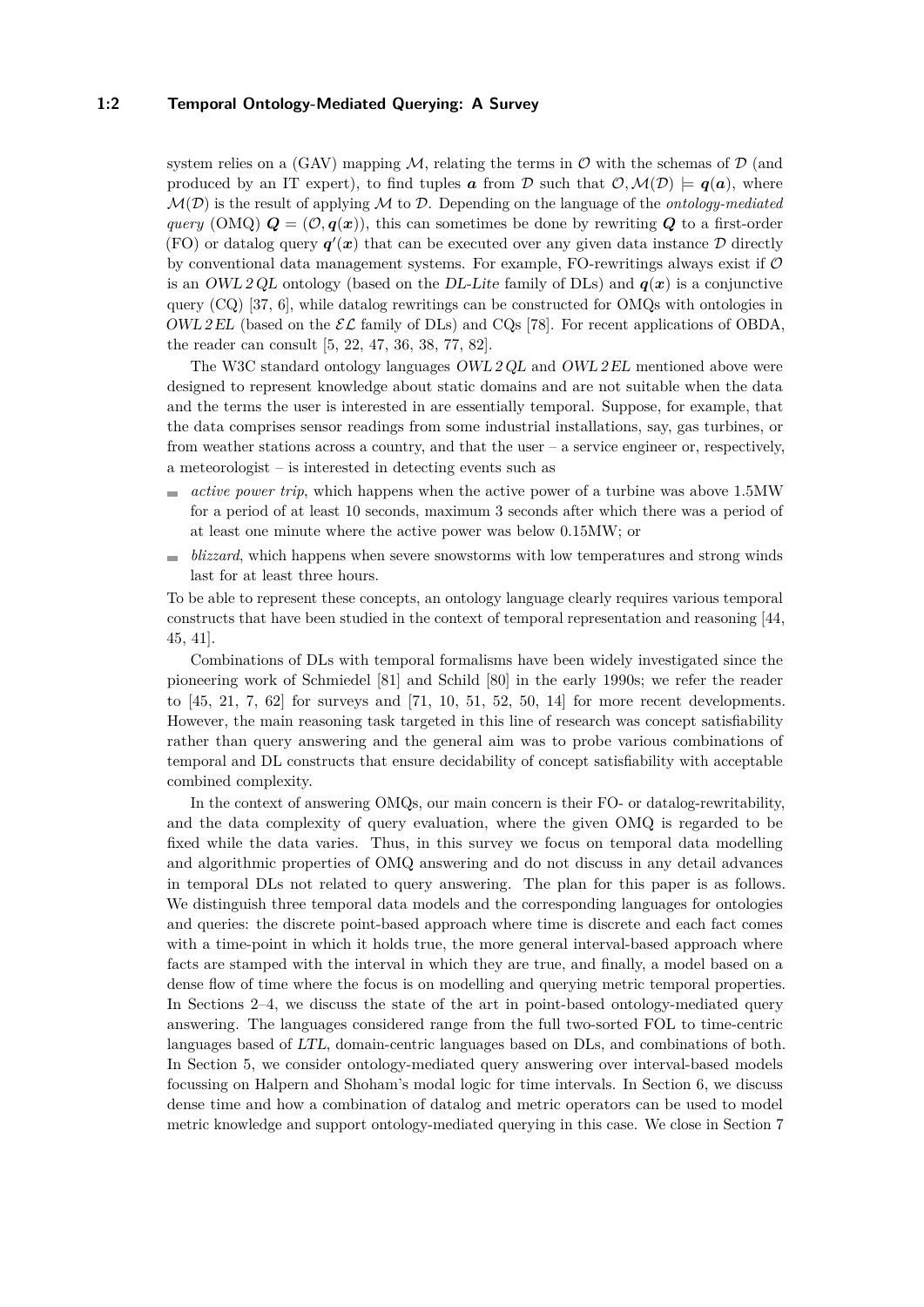with a discussion of practical issues in temporal ontology-mediated querying and a recent implementation.

### <span id="page-2-0"></span>**2 Point-Based Temporal Ontology-Mediated Querying**

Suppose we have a database on submission, acceptance and publication of papers in the area of computer science collected from various sources on the web and elsewhere. For instance, the database may contain the facts

underSubmissionTo(*a,* JACM*,* Feb2016)*,* UnderSubmission(*b,* Jan2016)*,* acceptedIn(*c,* JACM*,* July2016)*,* Published(*c,* Oct2016)*,* authorOf(Bob*, c,* May2014)

stating that paper *a* was under submission to JACM in February 2016; paper *b* was under submission in January 2016 (to an unknown journal); paper *c*, authored by Bob in May 2014, was recorded as accepted by JACM in July 2016, and published (in some venue) in October 2016. Observe that the predicates in the snippet above have a timestamp as their last argument (e.g., Oct2016) and either one or two domain arguments (e.g., *a*, JACM). Following the description logic (DL) tradition, we call predicates with one domain argument *concepts* (e.g., Published) and predicates with two domain arguments *roles* (e.g., authorOf). A finite set of timestamped facts such as the snippet above is called a temporal ABox. In general, a *temporal ABox*, denoted A, consists of assertions of the form

 $A_k(a_i, n)$ ,  $P_k(a_i, a_j, n),$ 

where  $A_k$  is a concept name,  $P_k$  a role name,  $a_i$  and  $a_j$  individual names, and  $n \in \mathbb{Z}$  a timestamp.

Now, we introduce models for temporal ABoxes. Let  $T \subseteq \mathbb{Z}$  be a (possibly infinite) interval. A  $T$ -interpretation  $\mathcal I$  is a structure

$$
\mathcal{I} = ((T, <), \Delta^{\mathcal{I}}, P_1^{\mathcal{I}}, P_2^{\mathcal{I}}, \dots, A_1^{\mathcal{I}}, A_2^{\mathcal{I}} \dots, a_1^{\mathcal{I}}, a_2^{\mathcal{I}}, \dots)
$$

such that  $\lt$  is the standard linear order on  $\mathbb Z$  restricted to  $T, \Delta^{\mathcal I} \neq \emptyset$  is the interpretation domain,  $P_k^{\mathcal{I}} \subseteq \Delta^{\mathcal{I}} \times \Delta^{\mathcal{I}} \times T$  and  $A_k^{\mathcal{I}} \subseteq \Delta^{\mathcal{I}} \times T$ , for each *k*, and  $a_i^{\mathcal{I}} \in \Delta^{\mathcal{I}}$ , for each *i* (we assume rigid, or time-independent, interpretation of individual names) and  $a_i^{\mathcal{I}} \neq a_j^{\mathcal{I}}$ whenever  $i \neq j$  (thus, we make the *unique name assumption*). Note that the domain  $\Delta^{\mathcal{I}}$  is time-independent. Time-dependent domains can be modelled using an 'existence predicate'; we refer the reader to [\[45,](#page-34-2) [44,](#page-34-1) [31\]](#page-33-3) and references therein for a discussion of relevant domain assumptions in the literature on modal and temporal logic. For a temporal ABox  $A$ , we say that a *T*-interpretation *I* satisfies A or that *I* is a *model* of A if *T* contains all timestamps *n* that occur in A and

 $(a_i^{\mathcal{I}}, n) \in A_k^{\mathcal{I}}$ , for all  $A_k(a_i, n) \in \mathcal{A}$ , and  $(a_i^{\mathcal{I}}, a_j^{\mathcal{I}}, n) \in P_k^{\mathcal{I}}$ , for all  $P_k(a_i, a_j, n) \in \mathcal{A}$ .

Let min  $\mathcal A$  and max  $\mathcal A$  be the minimal and, respectively, maximal integers occurring in  $\mathcal A$ . We assume without loss of generality that  $\min \mathcal{A} = 0$ . In what follows, we shall mostly be working with  $\mathbb{Z}$ -interpretations satisfying  $\mathcal{A}$  (called  $\mathbb{Z}\text{-models of }\mathcal{A}$ ), N-interpretations satisfying  $A$  (called N-models of  $A$ ) and  $[\min A, \max A]$ -interpretations satisfying  $A$  (called *ABox-fitting models of* A).

The models I of a temporal ABox A reflect the *open-world assumption* underpinning ontology-mediated query answering: rather than assuming that the ABox contains all relevant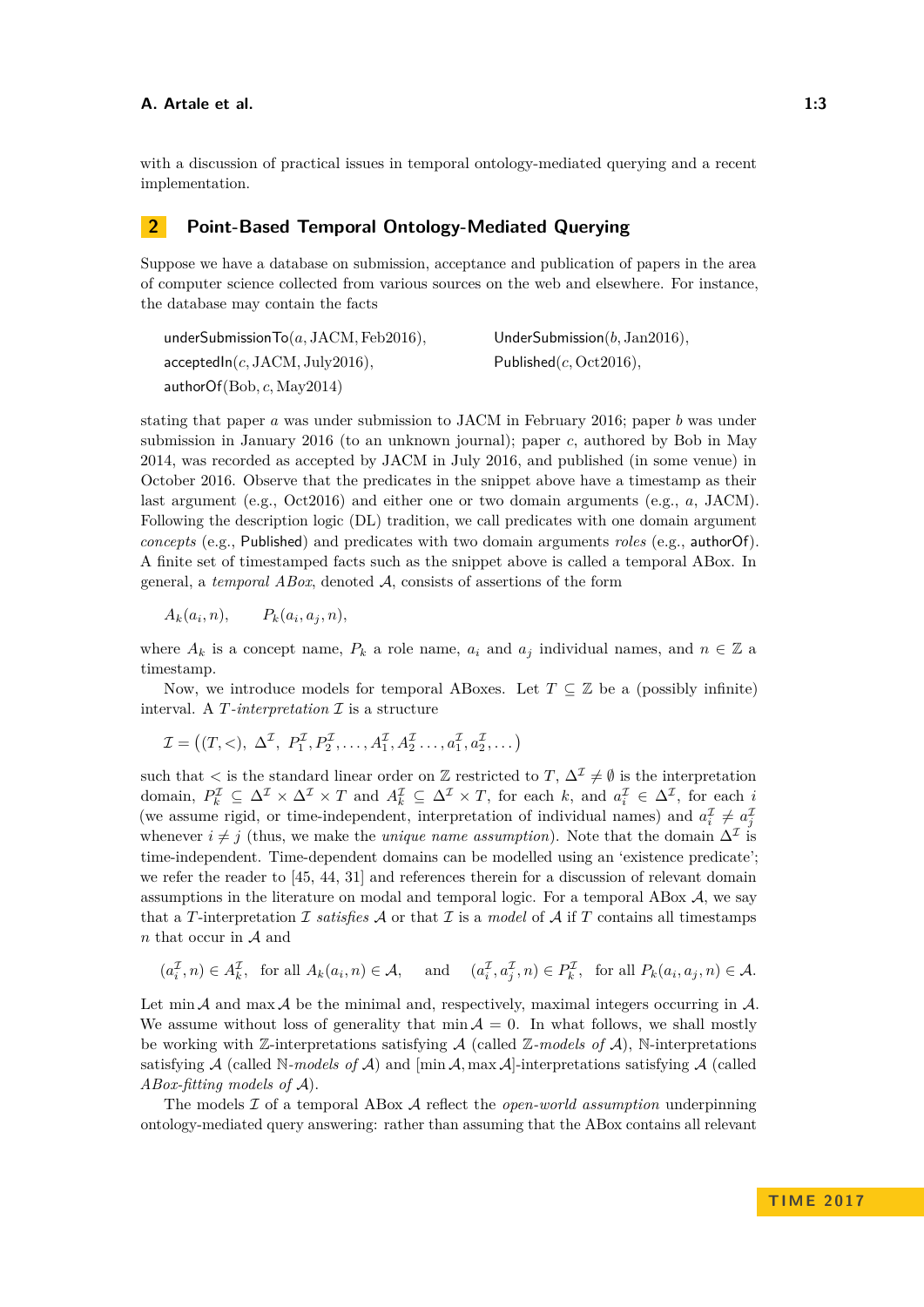#### **1:4 Temporal Ontology-Mediated Querying: A Survey**

<span id="page-3-3"></span>

**Figure 1** A typical timeline for a publication in Example [1:](#page-3-0) **S**, A and P stand for Submitted, Accepted and Published, respectively.

domain individuals and time points, one admits additional domain individuals and time points that might be required to satisfy domain knowledge. Thus, Z-models reflect the common sense view of time as being infinite in the past and the future. N-models and ABox-fitting models reflect a more pragmatic approach and assume that the time points not used as timestamps (or are before/after any timestamped data) are irrelevant for querying the data.

We next introduce the ontology and query languages that have been proposed for ontologymediated querying of point-based temporal data. Most of these languages can be regarded as fragments of the *two-sorted first-order language* 2-FOL(*<*) [\[84\]](#page-36-7) constructed from atoms  $A_k(x,t)$ ,  $P_k(x,y,t)$ ,  $t_1 < t_2$ , and  $t_1 = t_2$ , where  $A_k$  is a concept name,  $P_k$  a role name, *x* and *y* are *domain variables* ranging over the interpretation domain  $\Delta^{\mathcal{I}}$ , and *t*, *t*<sub>1</sub> and *t*<sub>2</sub> are *temporal variables* ranging over the time instants in *T*. For any 2-FOL( $\lt$ )-formula  $\varphi$ , any *T*-interpretation *I*, and any assignments  $\mathfrak{d}$  of elements of  $\Delta^{\mathcal{I}}$  to the domain variables and t of elements of *T* to the temporal variables, we define the *truth-relation*  $\mathcal{I} \models^{0,\mathfrak{t}} \varphi$  by induction as follows:

$$
\mathcal{I} \models^{0,\mathfrak{t}} A_{k}(x,t) \text{ iff } (\mathfrak{d}(x), \mathfrak{t}(t)) \in A_{k}^{\mathcal{I}}, \qquad \qquad \mathcal{I} \models^{0,\mathfrak{t}} \top,
$$
\n
$$
\mathcal{I} \models^{0,\mathfrak{t}} P_{k}(x,y,t) \text{ iff } (\mathfrak{d}(x), \mathfrak{d}(y), \mathfrak{t}(t)) \in P_{k}^{\mathcal{I}}, \qquad \qquad \mathcal{I} \not\models^{0,\mathfrak{t}} \bot,
$$
\n
$$
\mathcal{I} \models^{0,\mathfrak{t}} t_{1} < t_{2} \text{ iff } \mathfrak{t}(t_{1}) < \mathfrak{t}(t_{2}), \qquad \qquad \mathcal{I} \models^{0,\mathfrak{t}} \neg \varphi \text{ iff } \mathcal{I} \not\models^{0,\mathfrak{t}} \varphi,
$$
\n
$$
\mathcal{I} \models^{0,\mathfrak{t}} t_{1} = t_{2} \text{ iff } \mathfrak{t}(t_{1}) = \mathfrak{t}(t_{2}), \qquad \qquad \mathcal{I} \models^{0,\mathfrak{t}} \varphi_{1} \land \varphi_{2} \text{ iff } \mathcal{I} \models^{0,\mathfrak{t}} \varphi_{1} \text{ and } \mathcal{I} \models^{0,\mathfrak{t}} \varphi_{2},
$$
\n
$$
\mathcal{I} \models^{0,\mathfrak{t}} \forall x \varphi \text{ iff } \mathcal{I} \models^{0',\mathfrak{t}} \varphi, \text{ for all } \mathfrak{d}' \text{ that differ from } \mathfrak{d} \text{ only on } x,
$$
\n
$$
\mathcal{I} \models^{0,\mathfrak{t}} \forall t \varphi \text{ iff } \mathcal{I} \models^{0,\mathfrak{t}'} \varphi, \text{ for all } \mathfrak{t}' \text{ that differ from } \mathfrak{t} \text{ only on } t;
$$

other first-order connectives and quantifiers such as  $\rightarrow$ ,  $\leftrightarrow$ ,  $\exists$  are defined in the standard way. By an *ontology*,  $\mathcal{O}$ , we mean a set of 2-FOL( $\lt$ )-sentences. We say that I *satisfies* an ontology O or I is a *model* of O if  $\mathcal{I} \models \varphi$ , for each  $\varphi \in \mathcal{O}$  (since the ontology contains only sentences, the assignments are irrelevant).

<span id="page-3-0"></span>► **Example 1.** Consider a simple temporal ontology about research papers (as above) with role names publishedIn, acceptedIn and underSubmissionTo. We state that the domains of the three roles are mutually disjoint using axioms such as

$$
\forall t \forall x \forall y_1 \forall y_2 \ (\text{publishedIn}(x, y_1, t) \land \text{acceptedIn}(x, y_2, t) \to \bot).
$$
 (1)

Basic temporal dependencies can be formulated as follows:

$$
\forall t \forall x \forall y \ (\text{publishedIn}(x, y, t) \rightarrow \forall s \ ((s > t) \rightarrow \text{publishedIn}(x, y, s))), \tag{2}
$$

$$
\forall t \forall x \forall y \left( \text{publishedIn}(x, y, t) \rightarrow \exists s \left( (s < t) \land \text{acceptedIn}(x, y, s) \land \right. \right) \tag{3}
$$

<span id="page-3-5"></span><span id="page-3-4"></span><span id="page-3-2"></span><span id="page-3-1"></span>
$$
\exists s'((s
$$

$$
\forall t \forall x \forall y \left(\exists s' \left( (s' < t) \land \text{acceptedIn}(x, y, s') \right) \land \right. \\
 \exists s'' \left( (t < s'') \land \text{acceptedIn}(x, y, s'') \right) \rightarrow \text{acceptedIn}(x, y, t) \right),\n \tag{4}
$$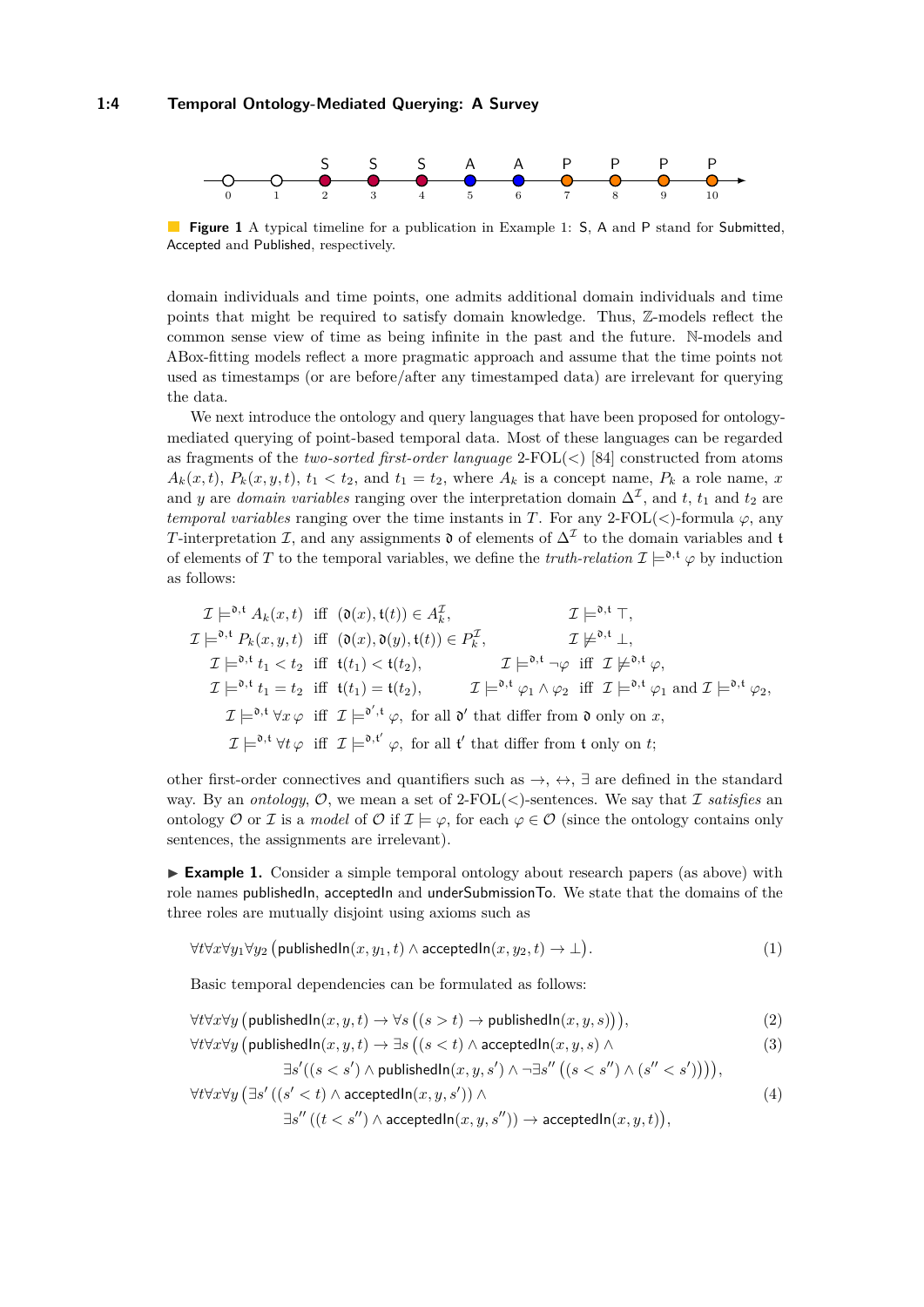an analogue of [\(3\)](#page-3-1) for acceptedIn and underSubmissionTo and the convexity axiom [\(4\)](#page-3-2) for underSubmissionTo. The temporal ABox does not always use these role names, but rather integrates information from various data sources. For example, for a paper to be published it is necessary and sufficient that it is published in some venue (even if the publication venue is unknown). So, we use concept names Published, Accepted and UnderSubmission to refer to all published, accepted and submitted papers, respectively: e.g.,

<span id="page-4-0"></span>
$$
\forall t \forall x \left( \mathsf{Published}(x, t) \leftrightarrow \exists y \mathsf{ publishedIn}(x, y, t) \right) \tag{5}
$$

and similarly for acceptedIn and underSubmissionTo. It follows from these axioms, in particular, that Submitted, Accepted and Published form consecutive intervals as depicted in Fig. [1.](#page-3-3)

A 2-FOL( $\lt$ ) *ontology-mediated query* (OMQ) is a pair  $Q(x,t) = (O, q(x,t))$ , where O is an ontology and  $q(x,t)$  a 2-FOL( $\langle \cdot \rangle$ -formula with free domain variables x and free temporal variables *t*. We call  $q(x,t)$  a *query* and  $x$ , *t* its *answer variables*. Given a temporal ABox  $A$ , a model  $\mathcal I$  of  $\mathcal A$ , a tuple  $\boldsymbol{a}$  of individual names in  $\mathcal A$  of the same length as  $\boldsymbol{x}$ , and a tuple  $\boldsymbol{n}$ of time points in A of the same length as *t*, we write  $\mathcal{I} \models q(a, n)$  if  $\mathcal{I} \models^{\mathfrak{d}, \mathfrak{t}} q(x, t)$ , for the assignments  $\mathfrak{d}: \mathbf{x} \mapsto \mathbf{a}$  and  $\mathfrak{t}: \mathbf{t} \mapsto \mathbf{n}$ . Let  $T \in \{ \mathbb{Z}, \mathbb{N}, \left[ \min \mathcal{A}, \max \mathcal{A} \right] \}$ . We say that the tuple  $(a, n)$  is a *certain answer to*  $Q = (\mathcal{O}, q(x, t))$  *over* A *and* T and write  $\mathcal{O}, A \models_T q(a, n)$  if

$$
\mathcal{I} \models q(a, n)
$$
 for all *T*-models  $\mathcal{I}$  of  $\mathcal{O}$  and  $\mathcal{A}$ .

<span id="page-4-2"></span>► **Example 2.** In the context of Example [1,](#page-3-0) we now assume that the unit of time is one month. Then we can formulate the following queries.

Find all accepted papers and their acceptance dates such that the paper was under submission for at least a year:

<span id="page-4-3"></span>
$$
q(x,t)
$$
 = Accepted $(x,t)$   $\land$  UnderSubmission $(x,t-1)$   $\land$  UnderSubmission $(x,t-13)$ . (6)

Since the flow of time is discrete, any formula of the form  $P(\mathbf{x}, t-1)$  is simply an abbrevi- $\alpha$  ation for ∃*t'*  $[P(x,t') \wedge (t' < t) \wedge \neg \exists t''((t' < t'') \wedge (t'' < t))]$ ; UnderSubmission $(x,t-13)$ can be defined similarly.

Papers that were published within two months after acceptance but had been under submission for three years:

<span id="page-4-4"></span>
$$
\mathbf{q}(x,t) = \exists s \left( (s < t) \land \text{Accepted}(x,s) \land \text{UnderSubmission}(x,s-1) \land \right.
$$
  
Published(x, s + 2)  $\land$  UnderSubmission(x, s - 37)). (7)

 $\blacksquare$  Authors of papers that were submitted more than two years ago but have not been accepted yet:

<span id="page-4-1"></span>*q*(*x, t*) = ∃*y* (authorOf(*x, y, t*)∧UnderSubmission(*y, t* − 24)∧UnderSubmission(*y, t*)). (8)

Recall that UnderSubmission is disjoint with Accepted and can only occur before the paper is eventually accepted.

Note that 2-FOL(*<*)-formulas as we defined them do not use individual constants. This assumption is for simplicity only; it is straightforward to extend the syntax and semantics of temporal ontologies and queries to 2-FOL(*<*) with individual constants.

Given two fragments  $\mathcal L$  and  $\mathcal Q$  of 2-FOL(<), we denote by  $(\mathcal L, \mathcal Q)$  the *class of ontologymediated queries*  $Q(x,t) = (\mathcal{O}, q(x,t))$  such that  $\mathcal{O}$  is formulated in  $\mathcal{L}$  and  $q(x,t)$  in  $\mathcal{Q}$ . Let *T*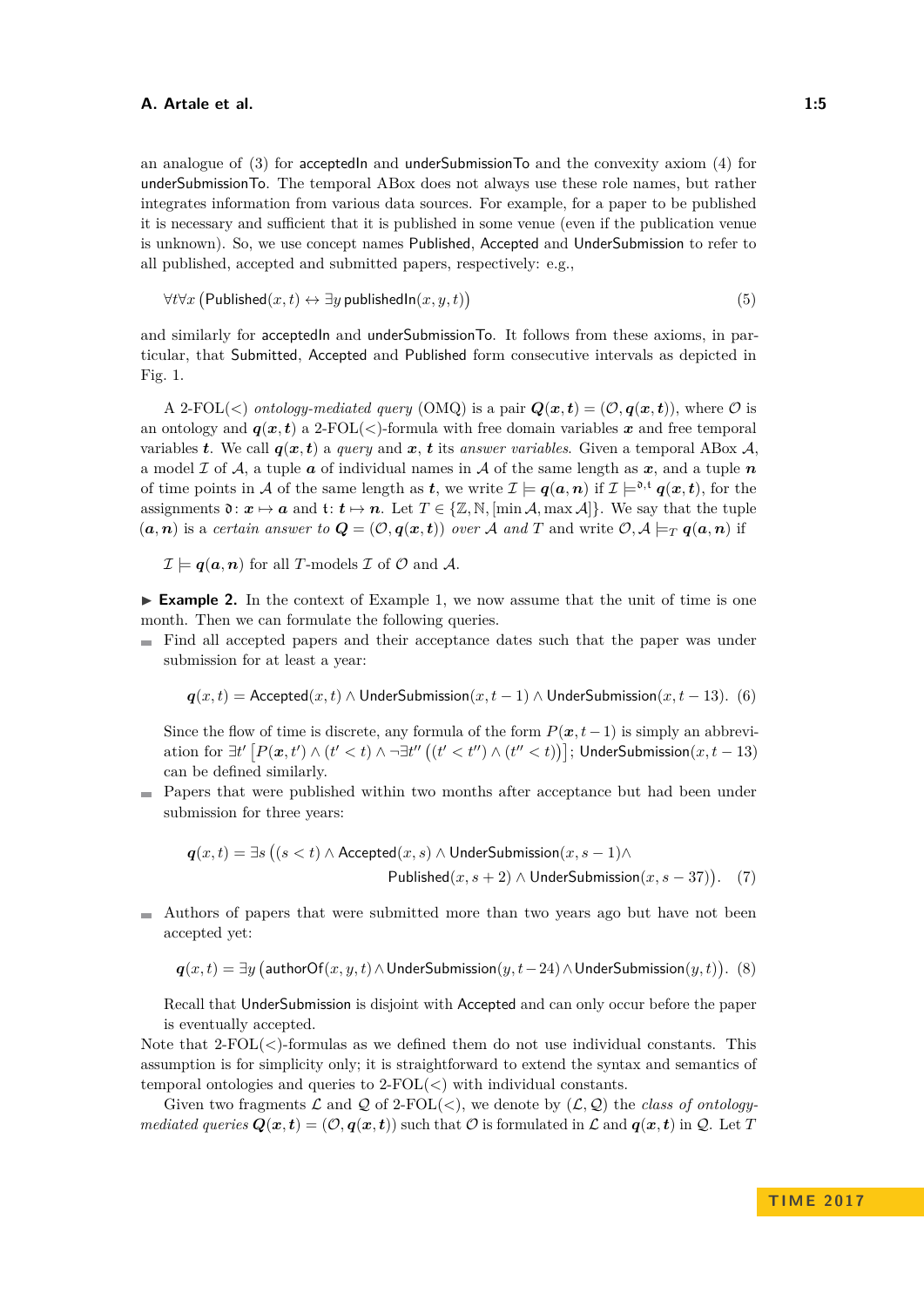### **1:6 Temporal Ontology-Mediated Querying: A Survey**

be any of  $\mathbb{Z}$ ,  $\mathbb{N}$  or  $[\min \mathcal{A}, \max \mathcal{A}]$ . By  $(\mathcal{L}, \mathcal{Q})$ *-OMQ evaluation over T* we understand the problem of deciding, for a given  $(L, Q)$ -OMQ  $Q(x, t) = (O, q(x, t))$ , a temporal ABox A and tuples *a* and *n* in A of the same length as *x* and *t*, whether  $\mathcal{O}, \mathcal{A} \models_T q(a,n)$ . The *combined complexity* of  $(L, Q)$ -OMQ evaluation over *T* is defined as the computational complexity of the above problem. As the queries and ontologies are mostly much smaller than the ABox  $A$ , combined complexity is often misleading as a measure of the resources needed for query evaluation [\[85\]](#page-36-8). An alternative and often more appropriate complexity measure is the *data complexity* of  $(L, Q)$ -OMQ evaluation over *T*, that is the complexity of deciding, for *fixed*  $\mathcal{O}$ in L and  $q(x,t)$  in Q, whether  $\mathcal{O}, \mathcal{A} \models_T q(a,n)$  for any given ABox A and tuples a and n.

The data complexity of OMQ evaluation is closely related to the equivalent rewritability of OMQs into standard query languages. With any temporal ABox  $A$  we associate a [min A*,* max A]-interpretation

$$
\mathcal{I}_{\mathcal{A}} = \big( (\left[\min \mathcal{A}, \max \mathcal{A}\right], <), \Delta^{\mathcal{I}_{\mathcal{A}}}, P_1^{\mathcal{I}_{\mathcal{A}}}, P_2^{\mathcal{I}_{\mathcal{A}}}, \dots, A_1^{\mathcal{I}_{\mathcal{A}}}, A_2^{\mathcal{I}_{\mathcal{A}}}, \dots, a_1^{\mathcal{I}_{\mathcal{A}}}, a_2^{\mathcal{I}_{\mathcal{A}}}, \dots \big),
$$

where  $\Delta^{\mathcal{I}_{\mathcal{A}}}$  is the set of individual names in  $\mathcal{A}, a_i^{\mathcal{I}_{\mathcal{A}}} = a_i$  for all *i*, and

$$
A_k^{\mathcal{I}_{\mathcal{A}}} = \{ (a_i, n) \mid A_k(a_i, n) \in \mathcal{A} \} \text{ and } P_k^{\mathcal{I}_{\mathcal{A}}} = \{ (a_i, a_j, n) \mid P_k(a_i, a_j, n) \in \mathcal{A} \}, \text{ for all } k.
$$

Now, let  $Q'$  be any query language over  $[\min A, \max A]$ -interpretations, for example, 2-FOL(<) itself, a fragment of  $2\text{-FOL}(<)$  or even its extension. We say that  $(\mathcal{L}, \mathcal{Q})$ -OMQs are  $Q'$ -rewritable over *T* if, for every OMQ  $(\mathcal{O}, q(x,t))$  in  $(\mathcal{L}, \mathcal{Q})$ , there exists  $q'(x,t)$  in  $Q'$ such that, for every temporal ABox  $A$  that has a common model with  $O$ , the following equivalence holds for all tuples  $\boldsymbol{a}$  and  $\boldsymbol{n}$  in  $\mathcal A$  of appropriate length:

$$
\mathcal{O}, \mathcal{A} \models_T q(a,n) \quad \text{iff} \quad \mathcal{I}_{\mathcal{A}} \models q'(a,n).
$$

If  $\mathcal{Q}'$  is 2-FOL(<) over *T*, then  $\mathcal{I}_{\mathcal{A}} \models q'(\boldsymbol{a}, \boldsymbol{n})$  is the standard database query evaluation problem for temporal ABoxes and 2-FOL(*<*) queries, which is known to be PSpace-complete for combined complexity; see, e.g., [\[61\]](#page-35-2); if, however, one fixes the query and thus considers the data complexity, then this problem is in  $AC^0$ , the class of languages computable by bounded-depth polynomial-size circuits with unary NOT-gates and unbounded fan-in ANDand OR-gates.

Of course, the OMQ evaluation problem for the full 2-FOL(*<*) is undecidable, and it is one of the main problems of temporal ontology-mediated query answering to design useful ontology and query languages for which the query evaluation problem is decidable or, even better, feasible in practice. The latter requirement is typically interpreted as being at least in PTime in data complexity, but to query very large data and employ existing query engines PTime query evaluation often is not sufficient, and one aims at rewritability into first-order logic ( $AC^0$  data complexity). In the following two sections, we discuss a few known approaches to this problem.

### **3 Queries Mediated by Domain- or Time-centric Ontologies**

An important way of obtaining temporal ontology languages from 2-FOL is simply omitting (non-trivial) quantification over one of its two sorts. Thus, intuitively, if we disallow all but a single outermost universal quantifier for a temporal variable, then we obtain a 'domain-centric' ontology language, in which one can define a time-independent model of the domain; and if we disallow all but a sequence of outermost universal quantifiers for domain variables, then we obtain a 'time-centric' ontology language using which one can define a propositional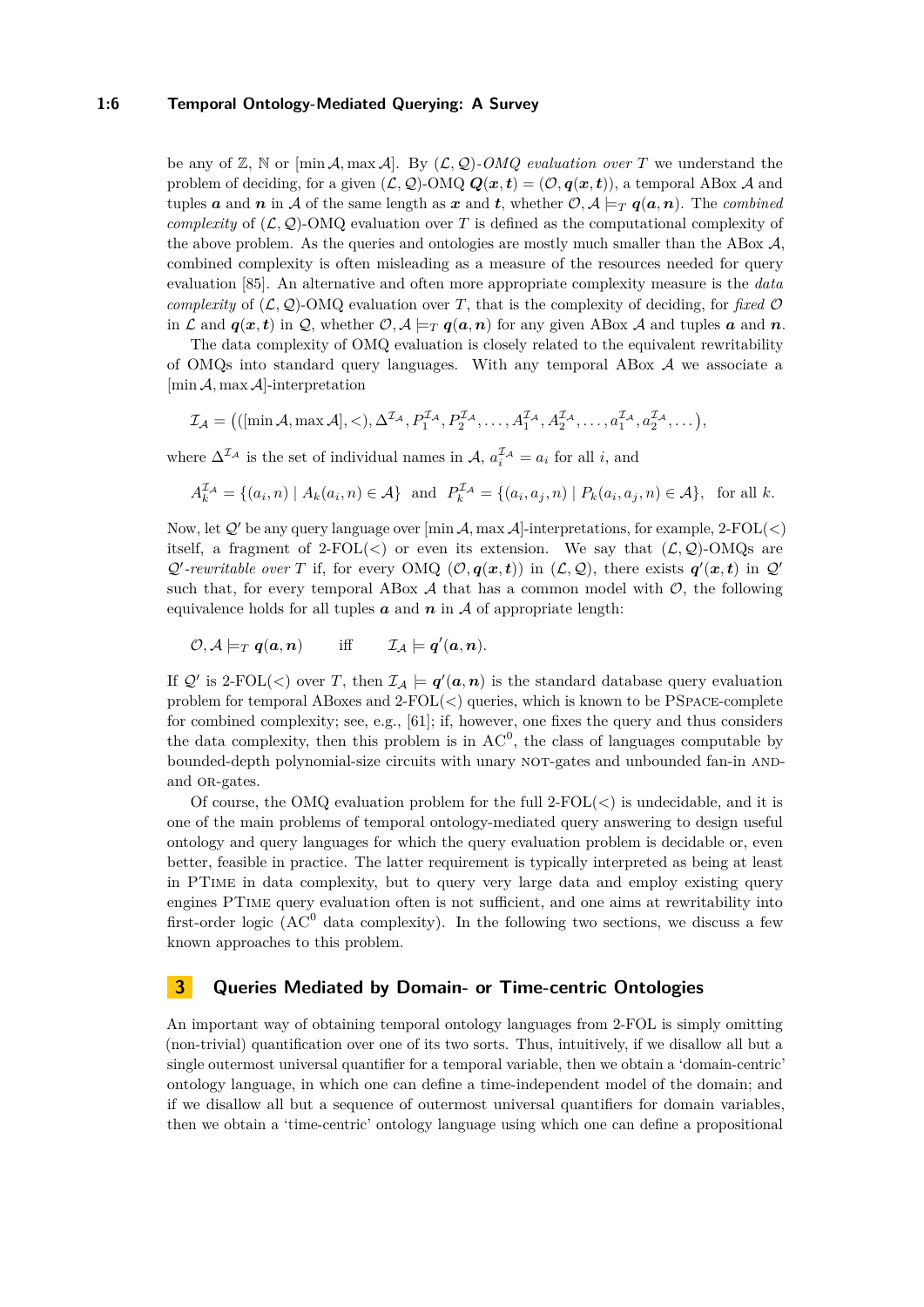temporal model. Both approaches have been investigated, and, in the rest of the section, we shall provide a summary of the obtained results. If a model representing both temporal and domain knowledge is needed, we have to carefully define the interaction between the domain and time quantifiers.

### **3.1 Domain-Centric Ontology Languages**

It is straightforward to restrict 2-FOL(*<*) in such a way that it only defines non-temporal properties: such an ontology would consist of 2-FOL( $\lt$ ) sentences  $\forall t \varphi(t)$ , where  $\varphi$  does not contain quantifiers over temporal variables. Of course, query evaluation is still undecidable, and so further restrictions of its expressive power are needed. In standard, non-temporal, ontology-mediated query answering, description logics are the most popular fragments of first-order logic used to define ontologies. Here, we introduce three basic families of DLs that have been important in the context of OMQ answering, and from which many others can be derived in a straightforward way. Namely, we introduce the basic expressive DL  $\mathcal{ALC}$  [\[19\]](#page-32-4) and the lightweight DLs DL-Lite [\[37,](#page-33-0) [6\]](#page-31-0) and  $\mathcal{EL}$  [\[18\]](#page-32-5). In  $\mathcal{ALC}$ , *concepts C* are constructed using the grammar

 $C$  ::=  $\top$  |  $A_k$  |  $\neg C$  |  $C_1 \sqcap C_2$  |  $\exists P_k.C.$ 

An ALC *TBox* (*ontology*) is a finite set of *concept inclusions*  $C_1 \subseteq C_2$ , where  $C_1$  and  $C_2$  are ALC concepts. Concepts in the fragment  $\mathcal{EL}$  of ALC are ALC concepts without occurrences of negation  $\neg$ . An  $\mathcal{EL}$  TBox is a finite set of concept inclusions  $C_1 \sqsubseteq C_2$ , where  $C_1$  and  $C_2$  are  $\mathcal{EL}$  concepts. In DL-Lite, *basic concepts B* and *roles R* are constructed using the grammar

$$
\begin{array}{rcl}\nB & ::= & \top & | & A_k & | & \exists R.\top, \\
R & ::= & P_k & | & P_k^-\n\end{array}
$$

A DL-Lite<sup> $\mathcal{H}_{core}$ </sup> TBox is a finite set of concept and role inclusions of the form

$$
B_1 \sqsubseteq B_2, \qquad B_1 \sqcap B_2 \sqsubseteq \bot, R_1 \sqsubseteq R_2, \qquad R_1 \sqcap R_2 \sqsubseteq \bot,
$$

where  $B_1$  and  $B_2$  are basic concepts and  $R_1$  and  $R_2$  are roles. Concept and role inclusions of the second type are also called *disjointness axioms*. In DL-Lite $_{horn}^{\mathcal{H}}$ , one can also form intersections of basic concepts:

$$
B_1 \sqcap \cdots \sqcap B_k \sqsubseteq B, \qquad \qquad B_1 \sqcap \cdots \sqcap B_k \sqsubseteq \bot;
$$

in DL-Lite $_{krom}^{\mathcal{H}}$ , one can use negation (but still any concept inclusion contains only two concepts): that is, concept inclusions are of the form  $B_1 \sqsubseteq B_2$ ,  $B_1 \sqcap B_2 \sqsubseteq \bot$  and  $\top \sqsubseteq B_1 \sqcup B_2$ ; finally, in DL-Lite<sup>H</sup><sub>bool</sub> one can use both conjunction and negation resulting in concept inclusions of the form  $D_1 \sqsubseteq D_2$ , where the  $D_i$  are defined using the rule

 $D$  ::=  $B$  |  $\neg D$  |  $D_1 \sqcap D_2$ .

(We will assume without loss of generality that the concept inclusions in  $DL\text{-}Lie_{bool}^{\mathcal{H}}$  are given in normal form:  $B_1 \sqcap \cdots \sqcap B_k \sqsubseteq B'_1 \sqcup \cdots \sqcup B'_n$ ; as usual, we assume that the empty union is  $\perp$  and the empty intersection is  $\top$ ). All of the above languages in the DL-Lite family contain role inclusions, and the fragment of  $DL\text{-}Lie_c^{\mathcal{H}}$  without role inclusions is denoted by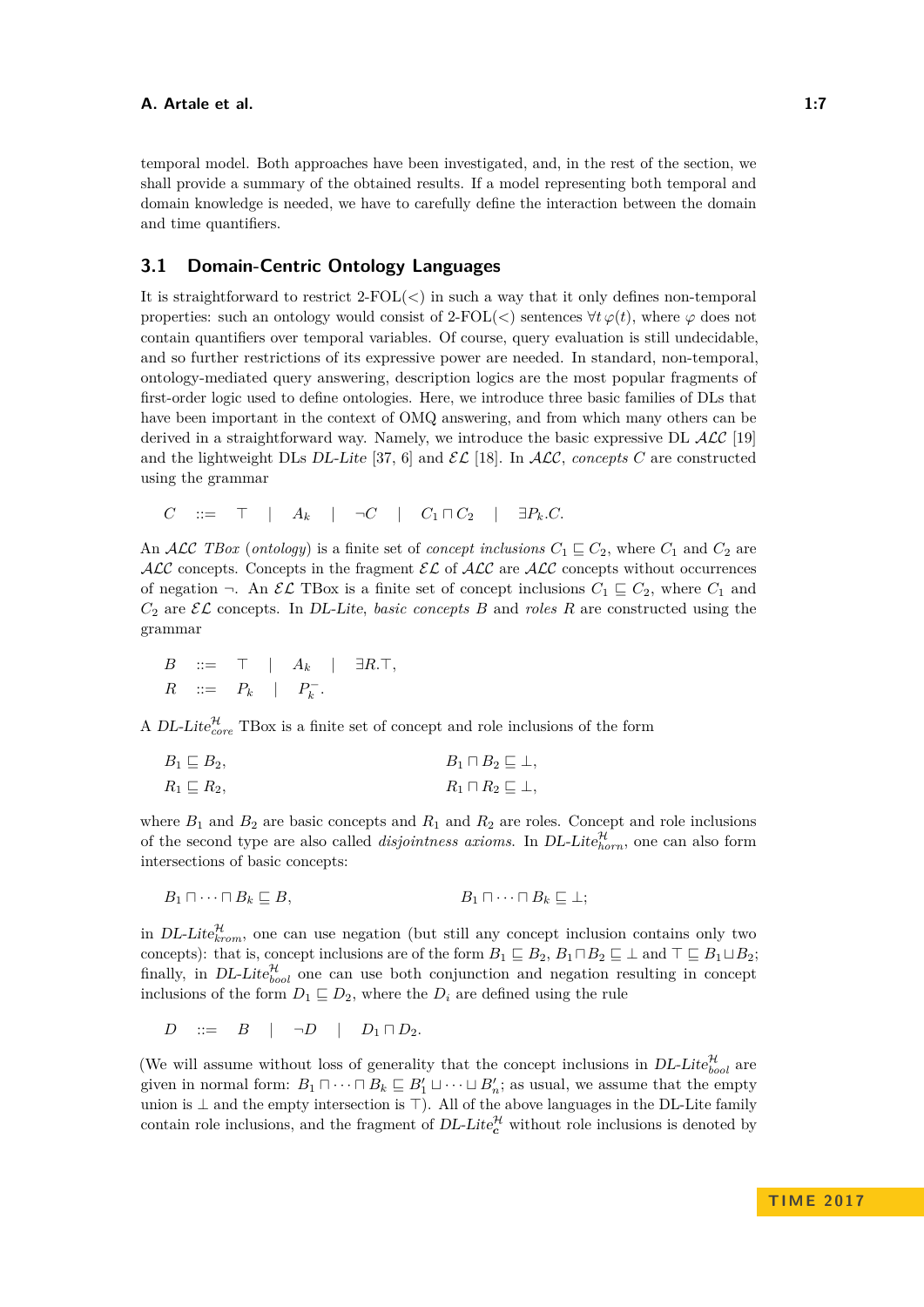### **1:8 Temporal Ontology-Mediated Querying: A Survey**

DL-Lite<sub>c</sub>. Two concept (or role) inclusions  $C_1 \sqsubseteq C_2$  and  $C_2 \sqsubseteq C_1$  are often abbreviated as  $C_1 \equiv C_2$  and are called a concept (respectively, role) *equivalence axiom*.

The DLs introduced above can be regarded as fragments of first-order logic (with a single sort). In the temporal setting, every (basic) concept *C* can be translated (using the so-called *standard translation*) to a 2-FOL(<)-formula  $C^{\sharp}(x,t)$  with one free domain variable x and a single temporal variable *t*, and every role *R* to a 2-FOL( $\lt$ )-formula  $R^{\sharp}(x, y, t)$  with two domain variables *x*, *y* and a single temporal variable *t*:

$$
(A_k)^{\sharp}(x,t) = A_k(x,t), \qquad (-C)^{\sharp}(x,t) = \neg C^{\sharp}(x,t),
$$
  
\n
$$
(P_k)^{\sharp}(x,y,t) = P_k(x,y,t), \qquad (C_1 \sqcap C_2)^{\sharp}(x,t) = C_1^{\sharp}(x,t) \land C_2^{\sharp}(x,t),
$$
  
\n
$$
(P_k^{-})^{\sharp}(x,y,t) = P_k(y,x,t), \qquad (\exists R.C)^{\sharp}(x,t) = \exists y (R^{\sharp}(x,y,t) \land C^{\sharp}(y,t)).
$$

Every concept inclusion  $C_1 \subseteq C_2$  is then translated as  $\forall t \forall x (C_1^{\sharp}(x,t) \rightarrow C_2^{\sharp}(x,t))$  and every role inclusion  $R_1 \subseteq R_2$  as  $\forall t \forall x \forall y (R_1^{\sharp}(x, y, t) \rightarrow R_2^{\sharp}(x, y, t))$ . Thus, we obtain a first important type of temporal ontologies by demanding that its (essentially atemporal) concept and role inclusions hold true at *every time point*. More formally, given a *T*-interpretation I and  $n \in T$ , we can define an *n*-slice  $\mathcal{I}(n)$  of I by taking the standard Tarski-style interpretation for the respective DL:

$$
\mathcal{I}(n) = (\Delta^{\mathcal{I}}, P_1^{\mathcal{I}(n)}, P_2^{\mathcal{I}(n)}, \dots, A_1^{\mathcal{I}(n)}, A_2^{\mathcal{I}(n)}, \dots, a_1^{\mathcal{I}(n)}, a_2^{\mathcal{I}(n)}, \dots),
$$

where  $a_i^{\mathcal{I}(n)} = a_i^{\mathcal{I}}$ , for all *i*, and

$$
P_k^{\mathcal{I}(n)} = \{(u, v) \mid (u, v, n) \in P_k^{\mathcal{I}}\} \quad \text{and} \quad A_k^{\mathcal{I}(n)} = \{u \mid (u, n) \in A_k^{\mathcal{I}}\}, \quad \text{for all } k.
$$

It follows that  $\mathcal I$  is a *T*-model of an ontology  $\mathcal O$  iff each of the concept and role inclusions in the ontology is satisfied in each of the slices  $\mathcal{I}(n)$ , for  $n \in T$ .

 $\triangleright$  **Example 3.** In a domain-centric ontology language in the context of Example [1,](#page-3-0) we can express [\(1\)](#page-3-4) by using a concept disjointness axiom and [\(5\)](#page-4-0) using a concept equivalence axiom:

 $\exists$ publishedIn.<sup>T</sup> □ ∃acceptedIn.<sup>T</sup> □ ⊥,  $(1')$ 

$$
Published \equiv \exists publishedIn.T.
$$
\n
$$
(5')
$$

It is to be noted that, in the languages just introduced, one cannot represent or reason about any dependencies between the interpretations  $\mathcal{I}(n)$  and  $\mathcal{I}(m)$  for distinct time points *n* and *m*. Examples of such dependencies are sentences  $(2)-(4)$  $(2)-(4)$  $(2)-(4)$  in Example [1.](#page-3-0) The extension of any ontology language  $\mathcal L$  with the option to say that a concept name  $A$  is time-independent (that is,  $A^{I(n)} = A^{I(m)}$  for all time points *n, m*) is called L *with rigid concepts*. The extension of L with *rigid roles* is defined analogously. In Example [1,](#page-3-0) authorOf could be a rigid role. Of course, if the language has rigid roles, then rigid concepts can be 'simulated' by considering domains of rigid roles: if role *R* is rigid, then the equivalence axiom  $C \equiv \exists R$  ensures that concept *C* is also rigid.

Baader et al. [\[20\]](#page-32-6) proposed domain-centric languages. They introduced ALC-LTL as the language of  $\mathcal{ALC}$  axioms (concept inclusions, or GCI as they are often called in description logic) and ABox assertions with Boolean connectives and temporal operators applied to them. For example, the temporalised axiom  $\Diamond_F \Box_F$  (USCitizen  $\Box$  ∃insuredBy.Insurer) says that there is a future time point, from which on every US citizen will always have a health insurance. It turns out that without rigid symbols the two components – the domain and the time – have very little interaction, and so in order to check whether a given formula  $\varphi$  in  $\mathcal{ALC}\text{-}LTL$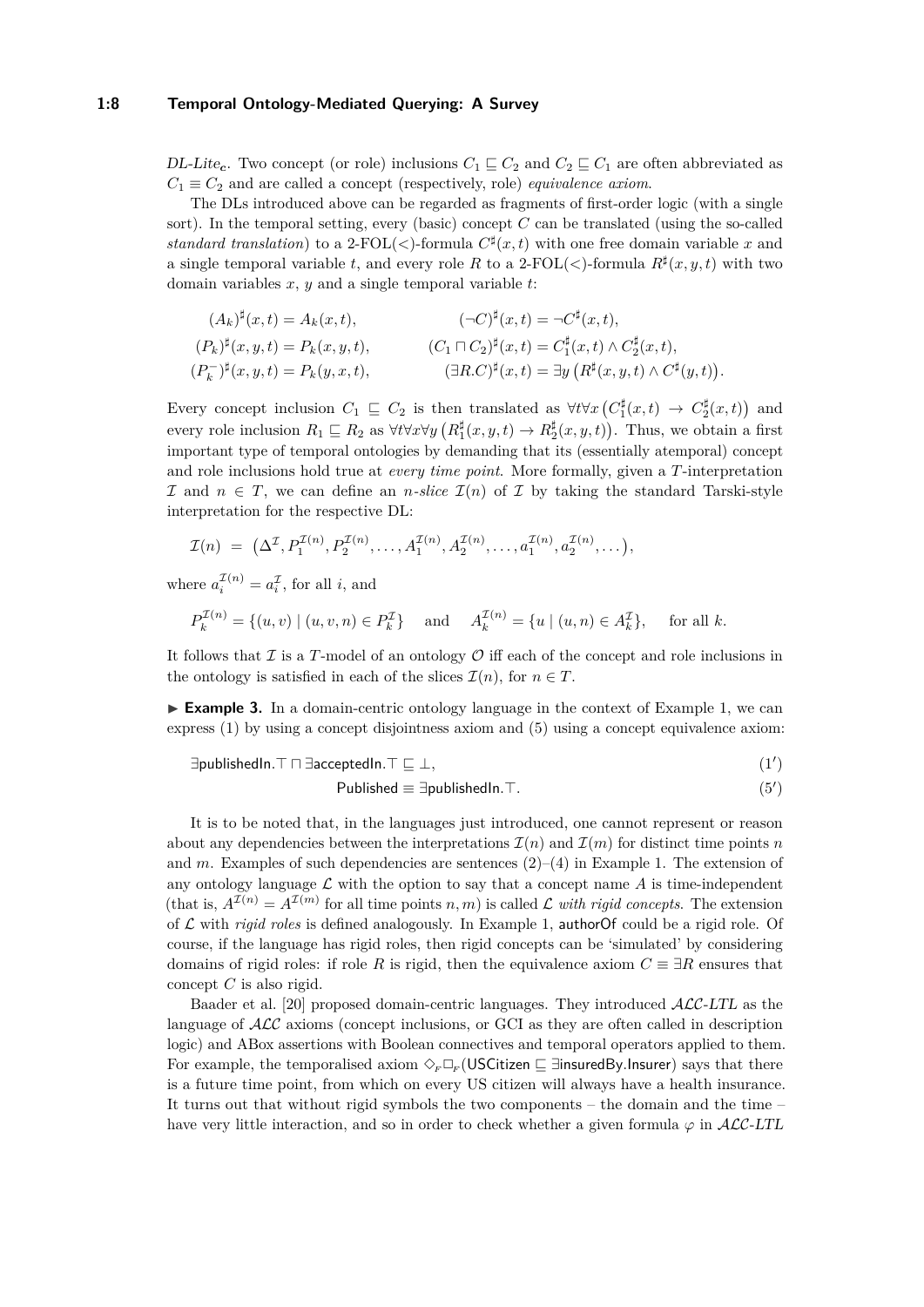| language                        | combined complexity |                     |                        |  |
|---------------------------------|---------------------|---------------------|------------------------|--|
|                                 | no rigid symbols    | rigid concepts only | rigid roles & concepts |  |
| $\mathcal{ALC}\text{-LTL}$ [20] | <b>EXPTIME</b>      | <b>NEXPTIME</b>     | 2EXPTIME               |  |
| $-$ " $-$ global GCIs [20]      | <b>EXPTIME</b>      | <b>EXPTIME</b>      | 2EXPTIME               |  |
| $\mathcal{EL}$ -LTL [28]        | <b>PSPACE</b>       | <b>NEXPTIME</b>     | <b>NEXPTIME</b>        |  |
| $-$ " $-$ global GCIs [28]      | <b>PSPACE</b>       | <b>PSPACE</b>       | <b>PSPACE</b>          |  |

<span id="page-8-0"></span>**Table 1** Complexity of the satisfiability problem over N.

is satisfiable, one can check whether (1) the *propositional abstraction* of  $\varphi$  (the result of replacing DL axioms with propositional variables) is satisfiable and (2) the satisfying model yields consistent sets of DL axioms. As a result, the complexity is usually the maximum of the complexities of the two components; see Table [1.](#page-8-0) Rigid concepts and/or rigid roles make the interaction stronger and require additional global guessing/bookkeeping but the propositional abstraction technique is still applicable. The second set of results in Table [1](#page-8-0) refers to the fragment of ALC-LTL in which Boolean connectives and temporal operators can be applied only to ABox assertions but  $\mathcal{ALC}$  axioms hold globally in all models (in precisely the same way as we defined in the standard translation above). Such a restriction dramatically reduces the complexity for the logic  $\mathcal{EL}$ -LTL [\[28\]](#page-33-4).

Note also that the Semantic Web community has developed a variety of extensions of RDF/S and OWL with validity time [\[64,](#page-35-3) [74,](#page-36-9) [48\]](#page-34-7). The focus of this direction of research is on representing and querying timestamped RDF triples or OWL axioms.

### <span id="page-8-1"></span>**3.2 Time-Centric OMQs**

One of the main differences between description logics and first-order logic is that the former do not use individual variables. Instead, description logic constructors such as existential restrictions express certain quantifier patterns. The situation in reasoning about time is similar: instead of representing explicitly the temporal precedence relation *<* using individual variables, one employs temporal operators encoding certain natural language patterns. A very well studied language based on temporal operators is *linear-time temporal logic* (LTL) [\[72\]](#page-35-4). In contrast to the description logics introduced above, which are much weaker than first-order logic, LTL with operators  $\mathcal S$  ('since') and  $\mathcal U$  ('until') has exactly the same expressive power as the corresponding *time-fragment* of 2-FOL(*<*) (Kamp's theorem); see, e.g., [\[44,](#page-34-1) [75\]](#page-36-10). We now introduce the LTL extensions of the concept and role grammars defined above:

$$
\begin{array}{ccccccc}\nD & ::= & C & | & \bigcirc_{P} D & | & \bigcirc_{F} D & | & D_1 \mathcal{S} D_2 & | & D_1 \mathcal{U} D_2, \\
S & ::= & R & | & \bigcirc_{P} S & | & \bigcirc_{F} S & | & S_1 \mathcal{S} S_2 & | & S_1 \mathcal{U} D_2.\n\end{array}
$$

We will also use common abbreviations: for example,  $\Diamond_p D = \top S D$  ('sometime in the past' for concepts) and  $\Box_F S = \neg (\Box U \neg S)$  ('always in the future' for roles). The standard translation of concepts can be extended to temporalised concepts as follows:

$$
(\bigcirc_{F} D)^{\sharp}(x,t) = D^{\sharp}(x,t-1),
$$
  
\n
$$
(\bigcirc_{F} D)^{\sharp}(x,t) = D^{\sharp}(x,t+1),
$$
  
\n
$$
(D_{1} S D_{2})^{\sharp}(x,t) = \exists t_{1}((t_{1} < t) \land D^{\sharp}_{2}(x,t_{1}) \land \forall t_{2}((t_{1} < t_{2}) \land (t_{2} < t) \rightarrow D^{\sharp}_{1}(x,t_{2}))),
$$
  
\n
$$
(D_{1} U D_{2})^{\sharp}(x,t) = \exists t_{1}((t < t_{1}) \land D^{\sharp}_{2}(x,t_{1}) \land \forall t_{2}((t < t_{2}) \land (t_{2} < t_{1}) \rightarrow D^{\sharp}_{1}(x,t_{2}))).
$$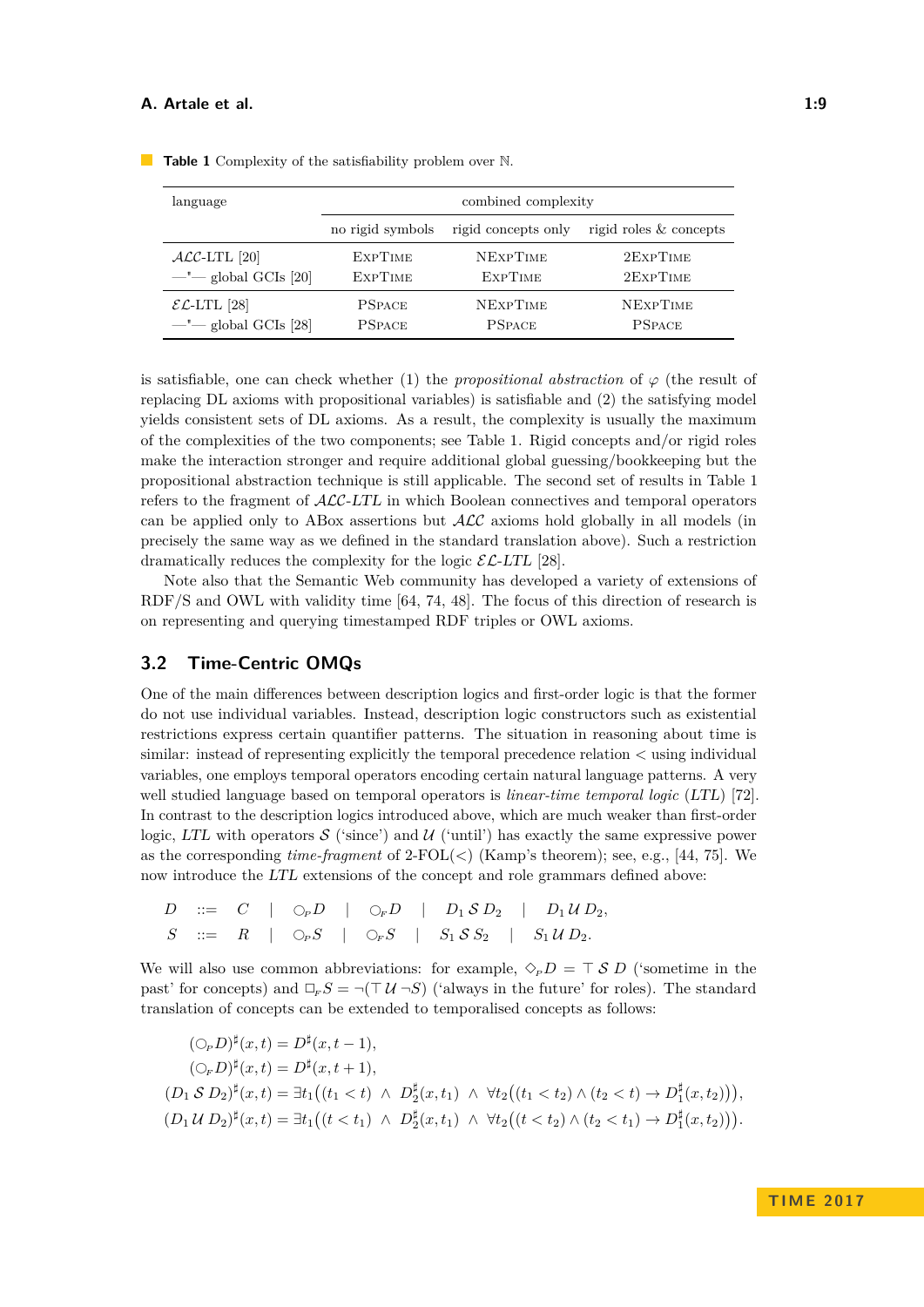### **1:10 Temporal Ontology-Mediated Querying: A Survey**

Temporalised roles are translated into 2-FOL(*<*) similarly (but two domain variables are used rather than one). Recall that  $(t-1)$  is a shortcut for  $t'$  that satisfies the condition  $(t' < t)$  ∧ ¬∃*t*" ( $(t' < t'')$  ∧  $(t'' < t)$ ). So, under the strict interpretation of U and S, the temporal operators  $\mathcal{O}_F$  ('next time') and  $\mathcal{O}_P$  ('previous time') could be equivalently defined as  $\bigcirc_F D = \perp U D$  and  $\bigcirc_P D = \perp S D$ , respectively.

<span id="page-9-0"></span>► **Example 4.** In the context of Example [1,](#page-3-0) we can represent the 'concept' analogues of sentences  $(1)$ – $(4)$  as follows:

$$
Published \sqcap Accepted \sqsubseteq \bot,
$$
\n
$$
(1'')
$$

Published  $\square \square_r$  Published, [\(2](#page-3-5)<sup>*0*</sup>)

Published  $\sqsubseteq \Diamond_P(\text{Accepted} \sqcap \bigcirc_F \text{Published}),$  [\(3](#page-3-1)")

$$
\Diamond_{\scriptscriptstyle P} \text{Accepted} \sqcap \Diamond_{\scriptscriptstyle F} \text{Accepted} \sqsubseteq \text{Accepted}.\tag{4'}
$$

Rigid concepts and roles can be defined in the language introduced above be using inclusions of the form  $C \sqsubseteq \Box_F \Box_P C$  or  $C \equiv \bigcirc_F C$ .

If no relational knowledge is needed for the domain and the focus is on temporal aspects (as in Example [4\)](#page-9-0), then it suffices to work with ontologies that represent the behaviour of individual domain elements without formalising any interaction between them. So, in the remainder of Section [3.2,](#page-8-1) we concentrate on the concept-only ontology languages and, in Section [4,](#page-14-0) we show how these results can be extended to the full setting (under certain restrictions).

In order to present the fine-grained analysis of the complexity of OMQ evaluation, we assume that our ontologies are given in a certain normal form. More precisely, it is known that any LTL formula can be transformed into a polynomial-size LTL formula in *separated normal form* (SNF) [\[42\]](#page-34-8) that has the same models (if restricted to the original vocabulary – the transformation requires introduction of auxiliary names, but the result is a conservative extension, which preserves the models restricted to the original vocabulary). The formulas in SNF are conjunctions of global and initial *temporal clauses* that only use the operators  $\bigcirc_P$ ,  $\bigcirc_F$ ,  $\Box_P$  and  $\Box_F$ . So, we consider the *time-centric* ontology language  $LTL_{bool}^{\Box\bigcirc}$  with concept inclusions of the form

$$
L_1 \sqcap \cdots \sqcap L_k \sqsubseteq L'_1 \sqcup \cdots \sqcup L'_n,
$$

where the  $L_i$  and  $L'_i$  are concept names possibly prefixed by unary temporal operators  $\bigcirc_P$ ,  $\bigcirc_F$ ,  $\Box_P$  or  $\Box_F$ . We also define the *core*, *krom* and *horn* fragments of  $LTL_{bool}^{\Box\bigcirc}$ , where the temporal clauses are restricted to

$$
L_1 \sqsubseteq L_2, \qquad L_1 \sqcap L_2 \sqsubseteq \bot, \qquad (core)
$$

$$
L_1 \sqsubseteq L_2, \qquad L_1 \sqcap L_2 \sqsubseteq \bot, \qquad \top \sqsubseteq L_1 \sqcup L_2, \qquad (krom)
$$

$$
L_1 \sqcap \cdots \sqcap L_k \sqsubseteq L, \qquad L_1 \sqcap \cdots \sqcap L_k \sqsubseteq \bot, \qquad (horn)
$$

respectively, and the  $\bigcirc$ - and  $\Box$ -fragments  $LTL_c^{\Box}$  and  $LTL_c^{\Box}$ , where only  $\bigcirc_{P}/\bigcirc_{F}$  and  $\Box_{P}/\Box_{F}$ operators can be applied. It can be seen that the sub-Boolean fragments of  $LTL_{bool}^{\square\bigcirc}$  are in fact the concept-only counterparts of the respective fragments of DL-Lite. Recall that the satisfiability problem is PSPACE-complete for  $LTL_{boot}^{\square\bigcirc}$  and  $LTL_{horn}^{\square\bigcirc}$ -formulas, NP-complete for  $LTL_{krom}^{\Box\bigcirc}$  and  $LTL_{krom}^{\Box}$ -formulas, and NLOGSPACE-complete for  $LTL_{core}^{\bigcirc}$ ,  $LTL_{krom}^{\bigcirc}$  and  $LTL_{core}^{\Box}$ -formulas [\[9\]](#page-32-7).

Let O be an ontology in a time-centric language. An *atomic LTL-OMQ* is a pair of the form  $(\mathcal{O}, A_k(x, t))$ , where  $A_k$  is a concept name. We also consider a larger class of OMQs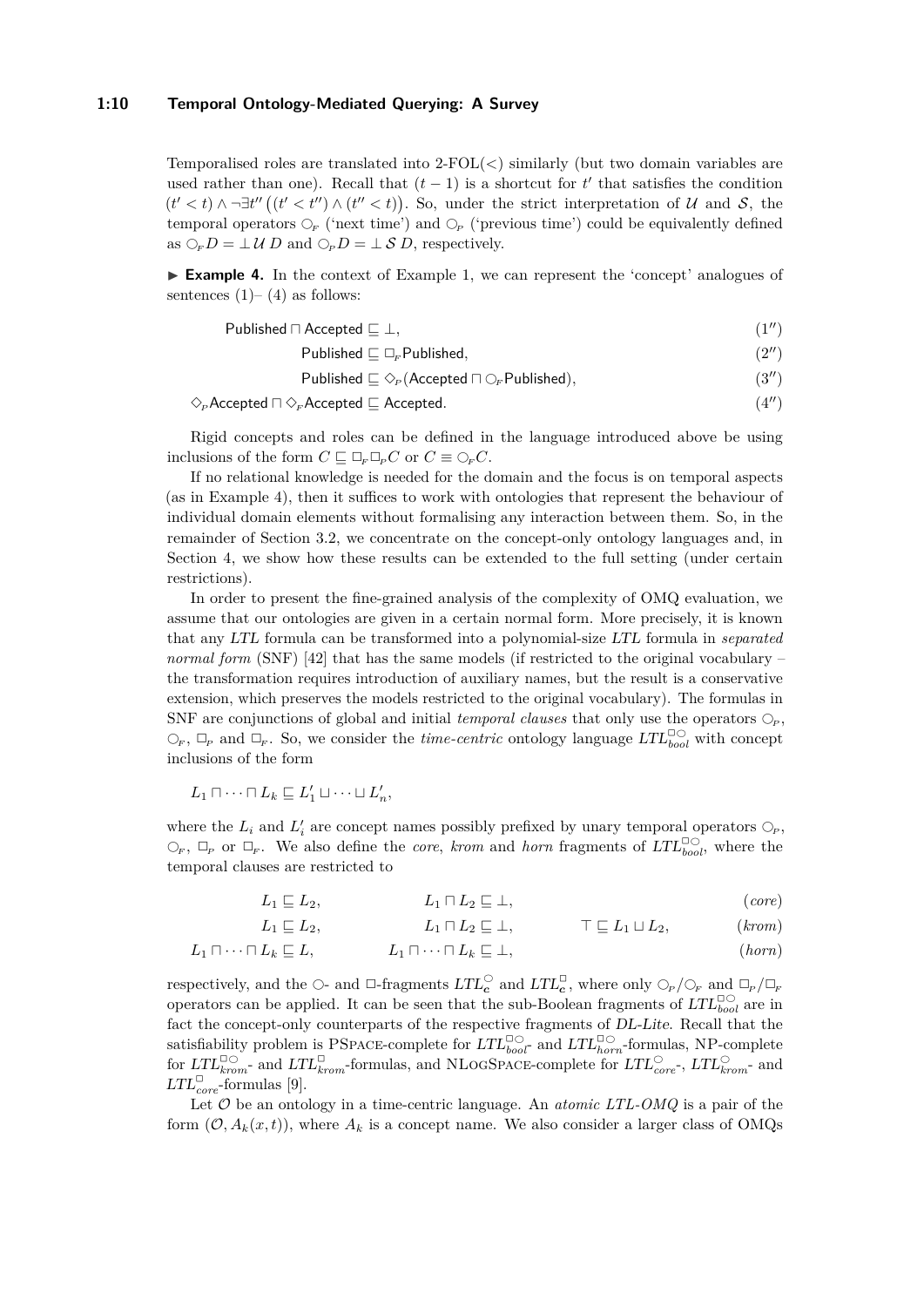|                  |                   | atomic                                       |                        |                | positive                |                        |
|------------------|-------------------|----------------------------------------------|------------------------|----------------|-------------------------|------------------------|
| $\boldsymbol{c}$ | $LTL_c^{\square}$ | $LTL_c^{\bigcirc}$                           | $LTL_c^{\Box\bigcirc}$ | $LTL_c^{\Box}$ | $LTL_c^{\bigcirc}$      | $LTL_c^{\Box\bigcirc}$ |
| bool<br>krom     | $2-FOL(<)$        | MSO(<)<br>$2-FOL(<,+)$ $MSO(<)$ <sup>*</sup> |                        | MSO(<)         | MSO(<)                  |                        |
| horn<br>core     |                   | MSO(<)<br>$2-FOL(<,+)$ $MSO(<)^*$            |                        | $2-FOL(<)$     | $2-FOL(<,+)$ $MSO(<)^*$ |                        |

<span id="page-10-1"></span>**Table 2** Data complexity and rewritability of LTL-OMQs over  $\mathbb{Z}$ .

∗ It is still open whether these can be improved to 2-FOL(*<,* +); all other results in the table are optimal: in particular,  $MSO(<)$  means  $NC<sup>1</sup>$ -hardness for data complexity and so, no 2-FOL $(<, +)$ -rewritability.

based on *positive temporal concepts*  $\varkappa$ , which are defined by the following grammar:

$$
\begin{array}{ccccccc}\n\varkappa & ::= & \perp & | & \top & | & A_k & | & \varkappa_1 \sqcap \varkappa_2 & | & \varkappa_1 \sqcup \varkappa_2 & | & \\
 & \square_{\scriptscriptstyle P} \varkappa & | & \square_{\scriptscriptstyle F} \varkappa & | & \varkappa_1 \mathcal{S} \varkappa_2 & | & \varkappa_1 \mathcal{U} \varkappa_2.\n\end{array}
$$

Observe that operators  $\bigcirc_P$ ,  $\bigcirc_F$ ,  $\bigcirc_F$  and  $\bigcirc_F$  can be used in positive temporal concepts as abbreviations. A *positive LTL-OMQ* is a pair of the form  $(\mathcal{O}, \varkappa(x, t))$ . It is to be noted that, unlike the ontology language, where we used a normal form, one cannot eliminate the binary temporal operators S and U (and the 'sometime in the past/future' operators  $\Diamond_{P}/\Diamond_{F}$ ).

In the context of  $LTL$ -OMQs, two types of  $Q'$ -rewritability are of interest for the target language  $\mathcal{Q}'$ : 2-FOL(<) and 2-FOL(<, +). The second language extends 2-FOL(<) with the ternary numeric predicate PLUS that is interpreted in the two-sorted structure  $\mathcal{I}_{A}$  (defined in Section [2\)](#page-2-0) as follows:

$$
\mathcal{I}_{\mathcal{A}} \models \text{PLUS}(n, n_1, n_2) \quad \text{iff} \quad n = n_1 + n_2, \quad \text{for } n, n_1, n_2 \in [\min \mathcal{A}, \max \mathcal{A}].
$$

Observe that even though we can express terms such as  $t + n$ , for a fixed  $n \in \mathbb{Z}$ , in 2-FOL(<), terms of the form  $t + s$  are not expressible in 2-FOL( $\lt$ ). Evaluation of 2-FOL( $\lt$ , +)-formulas is known to be in LOGTIME-uniform  $AC^0$  for data complexity [\[56\]](#page-35-5) (recall that  $AC^0$  is the class of languages computable by bounded-depth polynomial-size circuits with unary NOT-gates and unbounded fan-in AND- and OR-gates).

**Example 5.** Let  $\mathcal O$  be an ontology with the following two axioms:

<span id="page-10-0"></span>
$$
\bigcirc_{P} A \sqsubseteq B, \qquad \bigcirc_{P} B \sqsubseteq A. \tag{9}
$$

Consider the positive LTL-OMQ  $Q(x, t) = (O, \mathcal{O}_F \mathcal{O}_F B(x, t))$  and ABox  $\mathcal{A} = \{A(a, 0), C(a, 1)\}.$ We have  $(a^{\mathcal{I}}, 2n+1) \in B^{\mathcal{I}}$ , for any  $n \geq 0$  and any N- or Z-model  $\mathcal{I}$  of  $\mathcal{O}$  and  $\mathcal{A}$ . It follows that  $(a, 1)$  is the only certain answer to  $Q(x, t)$  because only 1 of all odd numbers is within the interval between min  $\mathcal A$  and max  $\mathcal A$  (note, however, that the relevant  $B$  is true at moment 3).

**Example 6.** Consider now the atomic LTL-OMQ  $Q(x,t) = (0, A(x,t))$  with the same O defined by [\(9\)](#page-10-0). It is not hard to see that  $(a, n) \in A^{\mathcal{I}}$  for any Z-model  $\mathcal{I}$  of  $\mathcal{O}$  and a given temporal ABox A iff t is either at an even distance  $t - s$  from some  $A(a, s) \in \mathcal{A}$  or at an odd distance  $t - s$  from some  $B(a, s) \in \mathcal{A}$ . Thus, the following formula

$$
\exists s, n, k, k' \left[ \left( A(x, s) \land \text{PLUS}(k, n, n) \land \text{PLUS}(t, s, k) \right) \lor \right.\n \left( B(x, s) \land \text{PLUS}(k, n, n) \land \text{PLUS}(k', k, 1) \land \text{PLUS}(t, s, k') \right) \right]
$$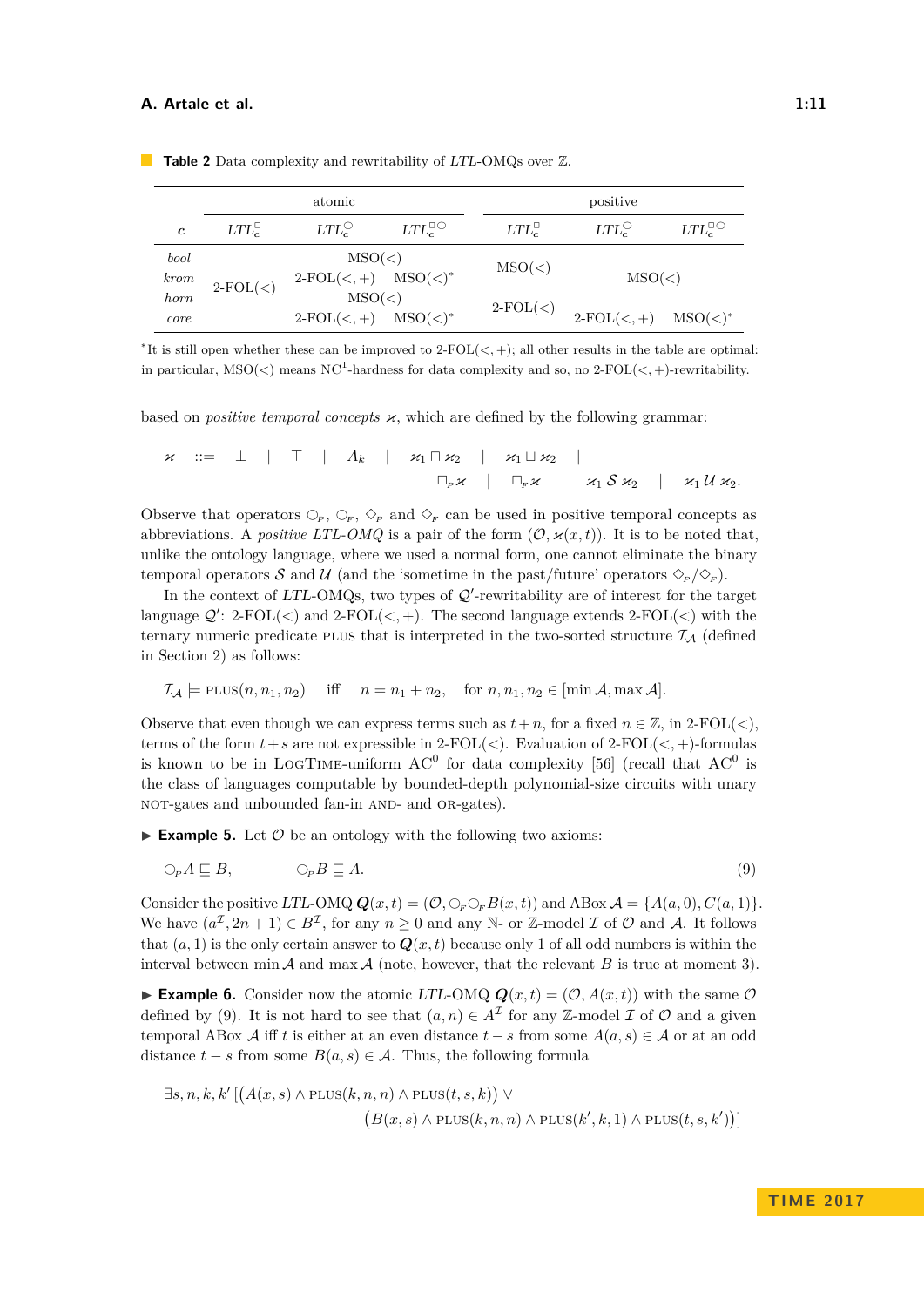### **1:12 Temporal Ontology-Mediated Querying: A Survey**

is a 2-FOL( $\lt$ , +)-rewriting of  $Q(x,t)$ , where, for example,  $PLUS(k, n, n)$  means  $k = 2n$ . Note that *s*, *n*, *k* and all other quantified variables range between  $0 = \min A$  and  $\max A$  in any  $\mathcal{I}_A$ ; in particular,  $t > s$ . Finally, observe that  $Q(x, t)$  is *not* 2-FOL( $\lt$ )-rewritable since properties such as '*t* is even' are not definable by  $2\text{-FOL}(<)$ -formulas [\[61\]](#page-35-2).

► **Example 7.** Next, instead of just checking whether the distance is even or odd, we devise an ontology that checks whether the number of certain symbols in a given interval is even or odd. More precisely, consider the atomic LTL-OMQ  $\mathbf{Q}(x,t) = (\mathcal{O}, B_0(x,t))$ , where  $\mathcal O$ consists of concept inclusions

 $\bigcirc$ <sub>*F*</sub>  $B_k \sqcap A_0 \sqsubseteq B_k$  and  $\bigcirc$ <sub>*F*</sub> $B_k \sqcap A_1 \sqsubseteq B_{1-k}$ , for  $k = 0, 1$ .

Informally, each occurrence of  $A_0$  in the ABox keeps the same subscript  $k$  in  $B_k$  and each occurrence of  $A_1$  flips the subscript over by replacing  $B_0$  with  $B_1$  and the other way round. So, for any word  $e = (e_0, \ldots, e_{n-1}) \in \{0, 1\}^n$ , let  $\mathcal{A}_e = \{B_0(a, n)\} \cup \{A_{e_i}(a, i) \mid 0 \le i < n\}$ . It is not hard to check that  $(a, 0)$  is a certain answer to  $Q(x, t)$  over  $\mathcal{A}_{e}$  iff the number of 1s in *e* is even (PARITY). As PARITY is not in AC<sup>0</sup> [\[43\]](#page-34-9),  $\mathbf{Q}(x,t)$  is not 2-FOL-rewritable even if *arbitrary* numeric predicates (not only PLUS) are allowed in rewritings.

On the other hand, PARITY is a regular language, and so belongs to  $NC^1 \supsetneq AC^0$ , the class of languages recognisable by logarithmic-depth circuits with unary NOT-gates and fan-in two AND- and OR-gates. Recall also that (*i*) regular languages coincide with those definable by *monadic second-order* (MSO) formulas built from atoms of the form  $A(t)$  and  $t < t'$ using the Booleans, first-order quantifiers ∀*t* and ∃*t*, and second-order quantifiers ∀*A* and ∃*A* [\[35\]](#page-33-5), and that (*ii*) MSO(*<*)-formulas can encode the semantics of propositional temporal logic see, e.g., [\[46\]](#page-34-10). Thus, all  $LTL_{bool}^{\square\bigcirc}$  OMQs are MSO( $\lt$ )-rewritable, and so answering such OMQs is in  $NC<sup>1</sup>$  $NC<sup>1</sup>$  $NC<sup>1</sup>$  for data complexity.<sup>1</sup> On the other hand, in many cases we can construct  $2-FOL(<, +)$ - or even  $2-FOL(<)$ -rewritings; for details on the results, see Table [2](#page-10-1) [\[8\]](#page-31-3).

### **3.3 Query Answering with Domain-Centric Ontologies**

Even without a temporal dimension, first-order logic is too expressive for effective ontologymediated query answering. Instead, research has been focussed on ontologies in description logic and on queries in small fragments of FO. Most popular are *conjunctive queries* (CQs), defined by the grammar

 $\varphi$  ::=  $A_k(x)$  |  $P_k(x_1, x_2)$  |  $\varphi_1 \wedge \varphi_2$  |  $\exists x \varphi$ ,

and disjunctions of CQs called *unions of conjunctive queries* (UCQs). Thus, CQs are (equivalent to) conjunctions of atoms in which some variables are existentially quantified. We briefly discuss basic results on the rewritability and data complexity of ontology-mediated queries in the atemporal classes of OMQs (DL-Lite $_{horn}^{H}$ , CQ), ( $\mathcal{EL}$ , CQ), and ( $\mathcal{ALC}$ , CQ). We assume for simplicity that ABoxes consist of facts without time stamps and interpret the description logics in the corresponding single sorted interpretations. Then OMQs in  $(DL\text{-}Life_{horn}^{\mathcal{H}},\text{CQ})$  are always rewritable into UCQs, a fact which was the main motivation for the introduction of the DL-Lite family [\[37,](#page-33-0) [6\]](#page-31-0).

**► Example 8.** For  $\mathcal{O} = \{\exists$ publishedIn.  $\top \sqsubset \mathsf{Published}\}$  and the CQ  $q(x) = \mathsf{Published}(x)$ , a rewriting of  $(0, q(x))$  is given by  $q'(x) = \exists y$  publishedIn $(x, y) \vee$  Published $(x)$ . Intuitively,  $q'(x)$  is the disjunction over all possible 'reasons' (according to  $\mathcal{O}$ ) for *x* to be published.

<span id="page-11-0"></span><sup>&</sup>lt;sup>1</sup> By NC<sup>1</sup> we mean the uniform NC<sup>1</sup>, which coincides with ALOGTIME.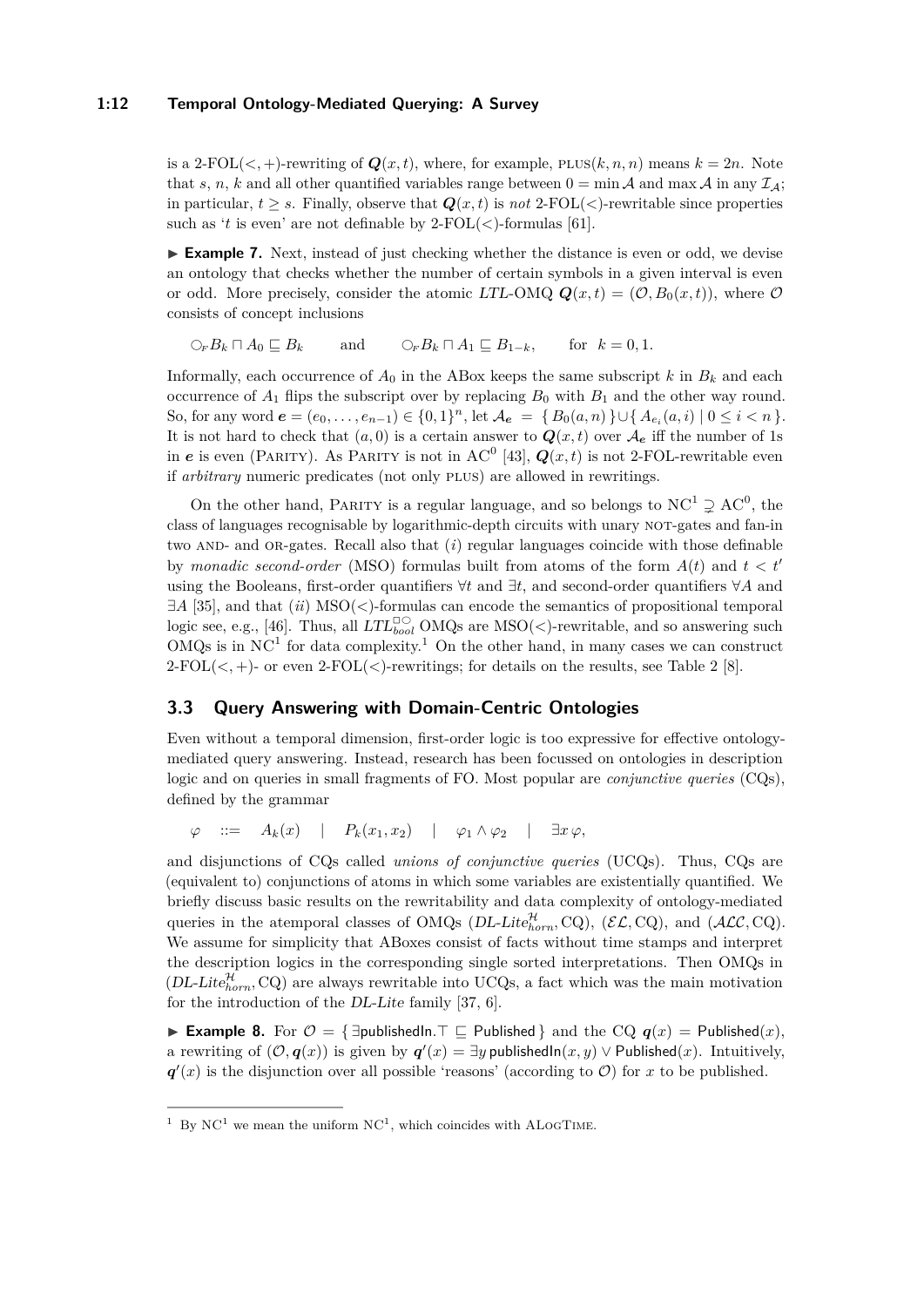It follows that answering OMQs from  $(DL\text{-}Life_{horn}^{\mathcal{H}}, CQ)$  is in AC<sup>0</sup> fot data complexity. In contrast, not all OMQs in  $(\mathcal{EL},\text{CO})$  are rewritable into UCQs or even first-order logic.

**► Example 9.** For  $\mathcal{O} = \{ \exists \text{refersTo}.\text{Publication} \sqsubset \text{Publication} \}$  and  $\text{CQ } q(x) = \text{Publication}(x)$ , one can readily see that  $\mathcal{O}, \mathcal{A} \models q(a)$  iff there is a path from a to some individual b such that Publication(*b*)  $\in \mathcal{A}$  along the refersTo-relation in A. Since reachability cannot be expressed in first-order logic, there is no rewriting of  $(0, q(x))$  in first-order logic.

It can be shown, however, that every OMQ in  $(\mathcal{EL}, \text{CQ})$  is rewritable into a datalog program, and so CQ evaluation is in PTime for data complexity [\[78\]](#page-36-2). For OMQs in  $(\mathcal{ALC},\text{CQ})$ , the situation is even worse: in this case, OMQ answering can be CONP-hard for data complexity [\[55\]](#page-34-11). Bienvenu et al. [\[24\]](#page-33-6) give a partial classification of OMQs in (ALC*,* CQ) into those in PTime and those that are coNP-hard for data complexity.

We now return to querying temporal data under the assumption that the ontology is domain-centric. Querying in this framework has mainly been investigated in the context of ontology-based monitoring of dynamic systems [\[15,](#page-32-8) [13,](#page-32-9) [17\]](#page-32-10). Suppose that timestamped data is collected while monitoring a system. The data collected at each time point *n* forms a sequence  $(A(i))_{0\leq i\leq n}$  of ABoxes  $A(i)$  such that every  $A(i)$  contains assertions of the form  $A_k(a, i)$  and  $P_k(a, b, i)$ . Thus, the temporal ABox A is given as  $A = \bigcup_{0 \leq i \leq n} A(i)$ , where  $\min A = 0$  and  $\max A = n$  is the current time point. Ontology-mediated queries are used to detect whether an event of interest has occured in A up to the time point *n*. The following example illustrates this scenario.

 $\triangleright$  **Example 10.** Suppose that a temporal ABox  $\mathcal A$  maintained by a journal editor contains data about the submission, reviewing, acceptance and publication of articles. Thus, similarly to the temporal ABox introduced above it contains assertions stating whether an article is under submission, has been accepted, has been published, and so on. A monitoring query of interest might be query [\(8\)](#page-4-1) from Example [2:](#page-4-2) find the authors of papers that were submitted more than two years ago but have not been accepted yet.

To query temporal data under domain-centric ontologies, CQs have been extended to temporalised CQs in which LTL operators can be applied to CQs. Thus, queries in LTL-CQ are defined by the following grammar:

 $\psi$  ::=  $\varphi$  |  $\neg \psi$  |  $\psi_1 \wedge \psi_2$  |  $\psi_1 S \psi_2$  |  $\psi_1 U \psi_2$ ,

where  $\varphi$  is a CQ. Note that disjunction and the temporal connectives  $\bigcirc_P$ ,  $\bigcirc_F$ ,  $\bigcirc_F$ ,  $\bigcirc_F$ ,  $\bigcirc_F$ , and  $\Diamond_F$  can be used as abbreviations in LTL-CQs. Thus, LTL-CQ extends the set of queries in LTL-OMQs from Section [3.2](#page-8-1) by admitting negation and applying LTL connectives to CQs rather than atomic queries; however, negation can only be applied to a formula all of whose free variables are answer variables of the query. Observe that LTL-CQs do not contain temporal variables. To evaluate an LTL-CQ, the user chooses a time point *n* for evaluation, typically the last time point of the temporal ABox representing the dynamic system to be monitored. Formally, LTL-CQs *ψ* can be translated into 2-FOL(*<*) formulas with a single temporal variable *t* and any number of domain variables as follows (we only give the translation for  $CQ_s$ , the extension to general  $LTL-CQ_s$  is defined in the same way as the extension of  $\cdot^{\sharp}$  to temporalised concepts in Section [3.2\)](#page-8-1):

 $(A_k(x))^{\flat} = A_k(x,t),$   $(P_k(x,y))^{\flat} = P_k(x,y,t),$  $(\varphi_1 \wedge \varphi_2)^{\flat} = \varphi_1^{\flat} \wedge \varphi_2^{\flat}$ *,*  $\left(\exists x \, \varphi\right)^{\flat} = \exists x \, \varphi^{\flat}.$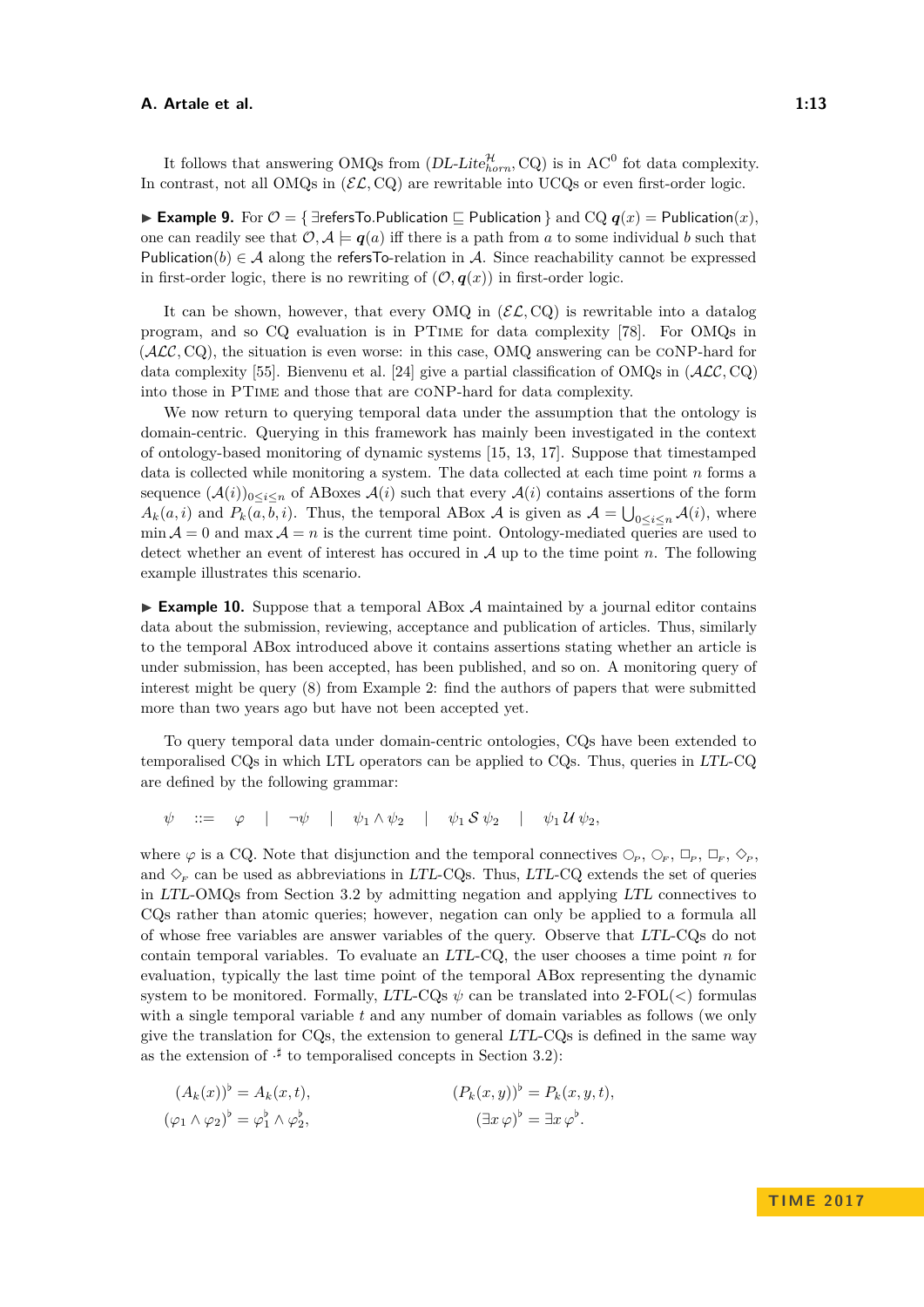### **1:14 Temporal Ontology-Mediated Querying: A Survey**

| DL.                                             | combined/data complexity |                        |                        |  |
|-------------------------------------------------|--------------------------|------------------------|------------------------|--|
|                                                 | no rigid                 | rigid concepts         | rigid concepts & roles |  |
| DL-Lite $_{core horn}^{ \mathcal{H}}$ [27]      |                          | PSPACE/NC <sup>1</sup> |                        |  |
| $DL\text{-}Like_{krom bool}$ [27]               | EXPTIME/CONP             | CONEXPTIME/CONP        | 2EXPTIME/in EXPTIME    |  |
| $DL\text{-}Lite_{kron bool}^{\mathcal{H}}$ [27] | 2EXPTIME/CONP            |                        | 2EXPTIME/in EXPTIME    |  |
| $\mathcal{EL}$ [28]                             | PSPACE/PTIME             | PSPACE/CONP            | CONEXPTIME/CONP        |  |
| $\text{ALC}$ [15]                               | EXPTIME/CONP             | CONEXPTIME/CONP        | 2EXPTIME/in EXPTIME    |  |

<span id="page-13-0"></span>**Table 3** Combined and data complexity of LTL-CQ answering with various DLs over N.

Now, given a DL ontology  $\mathcal{O}$ , a temporal ABox  $\mathcal{A}$ , a time point  $n \in [\min \mathcal{A}, \max \mathcal{A}]$ , and LTL-CQ  $\psi(\mathbf{x})$ , a tuple  $\mathbf{a}$  in  $\mathcal{A}$ , and  $T \in \{Z, \mathbb{N}, \{\min \mathcal{A}, \max \mathcal{A}\}\}\$ , one is interested in whether  $(a, n)$  is a certain answer to  $(\mathcal{O}, \psi^{\flat}(\boldsymbol{x}, t))$  over A and T, or  $\mathcal{O}, \mathcal{A} \models_T \psi^{\flat}(\boldsymbol{a}, n)$  in symbols.

<span id="page-13-1"></span> $\triangleright$  **Example 11.** Query [\(8\)](#page-4-1) cannot be expressed in LTL-CQ. Its natural formalisation using temporal operators is the following

 $\bm{q}(x) = \exists y \big(\textsf{authorOf}(x, y) \wedge \textsf{UnderSubmission}(y) \wedge \bigcirc^{24}_{\bm{\scriptscriptstyle{P}}} \textsf{UnderSubmission}(y)\big),$ 

but the quantifier ∃*y* is applied to a temporalised formula which is not allowed in LTL-CQ. By regarding *y* as an answer variable and considering instead

 $\bm{q}(x,y) = \mathsf{authorOf}(x,y) \land \mathsf{UnderSubmission}(y) \land \bigcirc^{24}_{\bm{\scriptstyle{P}}} \mathsf{UnderSubmission}(y),$ 

one obtains an LTL-CQ. Query [\(6\)](#page-4-3) from Example [2](#page-4-2) can be formulated as an LTL-CQ as follows:

 $\bm{q}(x) = \mathsf{Accepted}(x) \land \bigcirc_{\scriptscriptstyle P} \mathsf{UnderSubmission}(x) \land \bigcirc_{\scriptscriptstyle P}^{13} \mathsf{UnderSubmission}(x).$ 

Table [3](#page-13-0) summarises the known results [\[27,](#page-33-7) [28,](#page-33-4) [15\]](#page-32-8) on the data and combined complexity of LTL-CQ evaluation mediated by domain-centric DL ontologies for N-models (thus, for the evaluation problem  $\mathcal{O}, \mathcal{A} \models_{\mathbb{N}} \psi^{\flat}(\boldsymbol{a}, n)$ . It is not difficult to show the same upper bounds for ABox-fitting models, and we conjecture that the same lower bounds hold for ABox-fitting models as well. We also conjecture that the same results hold for Z-models. The proofs generalise the propositional abstraction method employed in the analysis of the complexity of the satisfiability problem for  $\text{ACC-LTL}$  ontologies. In fact, since LTL-CQs are closed under negation, the upper bounds in Table [1](#page-8-0) can be proved by a straightforward reduction using the upper bounds for combined complexity in Table [3.](#page-13-0) It is of interest to observe that even for basic DL-Lite dialects, and without rigid concepts and roles one does not obtain FO-rewritability (because the problem is  $NC<sup>1</sup>$ -hard), which is caused by negation in LTL-CQs. In contrast, query evaluation for  $\mathcal{EL}$  without right concept and roles is still in PTime in data complexity.

The complexity landscape presented in Table [3,](#page-13-0) has been further extended to more expressive description logics, in particular, containing subroles and transitive roles: the results for those cases are essentially the same as for  $\mathcal{ALC}$  [\[16,](#page-32-11) [17\]](#page-32-10).

The rewritability properties of OMQs using LTL-CQs are investigated by Borgwardt et al. [\[25,](#page-33-8) [26\]](#page-33-9), where the focus is on query evaluation for ABox-fitting models. If no negation is present in an LTL-CQs  $q(x)$  and the ontology  $\mathcal O$  is in DL-Lite<sub>core</sub> without rigid symbols, then LTL-CQ rewriting  $q'(x)$  of  $(0, q(x))$  can be obtained by simply replacing any nontemporal CQ  $\varphi(x)$  in  $q(x)$  by the UCQ-rewriting of the non-temporal OMQ  $(\mathcal{O}, \varphi(x))$ . A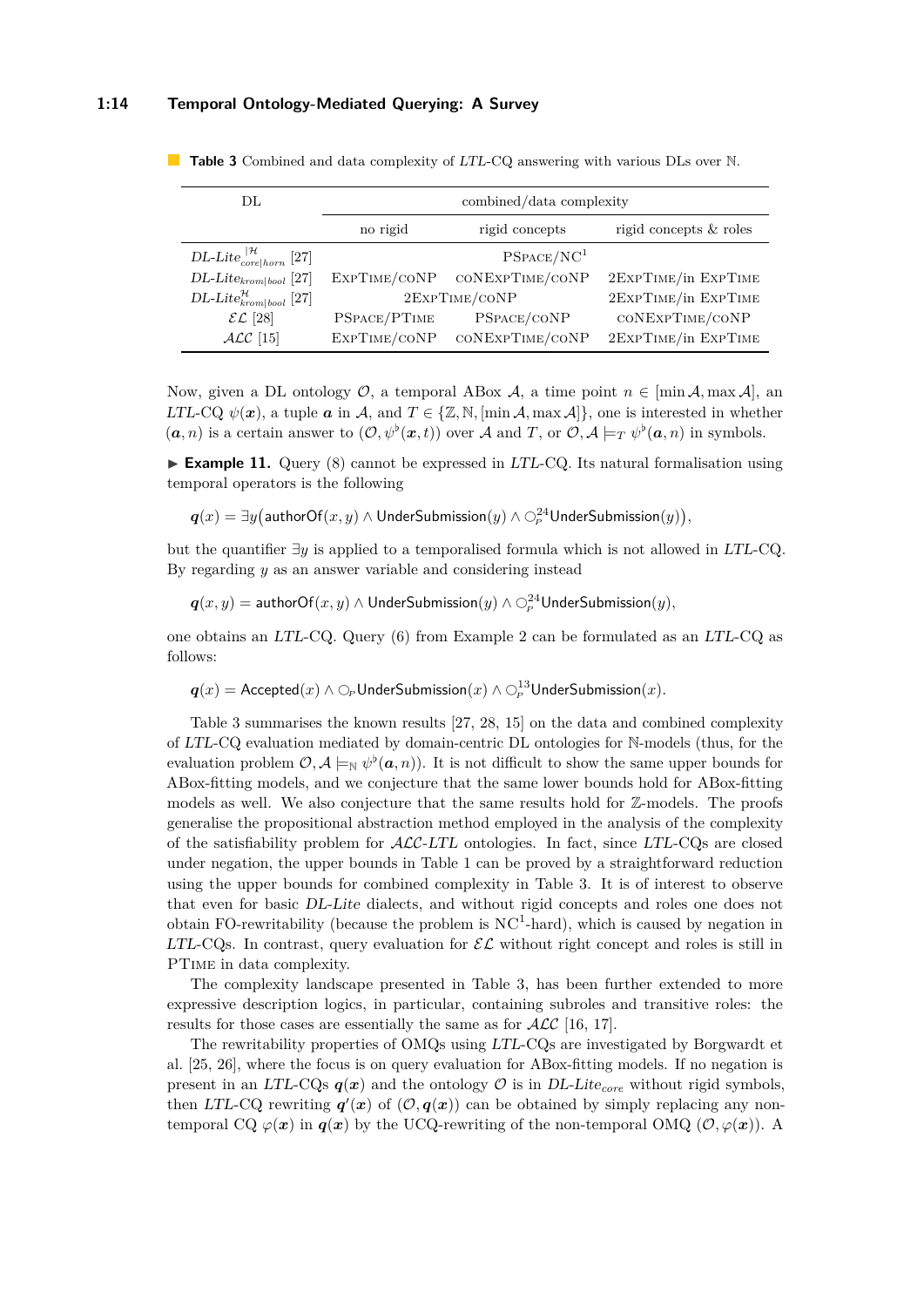general transfer theory is developed [\[26\]](#page-33-9) with the aim of showing that for a large class of domain-centric ontology languages rewritability (as well as combined rewritability [\[57\]](#page-35-6)) is preserved under moving from non-temporal queries (such as CQs) to temporalised queries (such as LTL-CQs without negation).

Another major concern of research on the use of LTL-CQs in monitoring applications is the question whether it is possible to avoid storing the whole sequence  $A_0, \ldots, A_n$  to compute the certain answers to a given LTL-CQ at time-point *n* but instead keeping only a tail  $\mathcal{A}_{n-b}$ , ...,  $\mathcal{A}_n$  of the data. A variety of results in this direction have been obtained [\[26\]](#page-33-9). One approach is based on a classical separation result stating that, for every LTL-formula, there exists an LTL-formula without past-operators, which is equivalent to the original formula at the time-point 0 in N-models [\[44\]](#page-34-1).

Another approach is to add temporal connectives to the query language while keeping a standard atemporal ontology language [\[68,](#page-35-7) [69\]](#page-35-8). In the *streaming data* scenario, the relevant slices of the temporal data (i.e., the finite data history in the form of a sequence of ABoxes to be considered by the query) are specified with a *window* operator using a *sliding* parameter that determines the rate at which snapshots of the data are taken, and a *width* parameter that fixes the size on the window/history. This approach is realised in the Stream-Temporal Query Language STARQL [\[70\]](#page-35-9). Soylu et al. [\[83\]](#page-36-11) have shown how the evaluation of STARQL queries is possible using standard SQL engines and report on the performance.

### <span id="page-14-0"></span>**4 Combinations**

In many cases, neither a domain nor a time-centric ontology language suffices, but some combination of them is needed. Designing combinations with good computational properties is notoriously difficult as the two-dimensional structure of temporal data makes it rather straightforward to encode the behaviour of Turing machines for even seemingly inexpressive languages. Thus, straightforward language combinations are often undecidable. In fact, only under rather intricate restrictions decidability is preserved [\[45,](#page-34-2) [54\]](#page-34-12). In this survey, our main concern is not decidability, but much stronger conditions such as tractability of OMQ evaluation and rewritability into 2-FOL. It should thus be clear that the interaction between temporal and DL constructors has to be pretty much restricted to obtain algorithmically well behaved combinations. In this section, we discuss three recent approaches to address this problem.

### <span id="page-14-1"></span>**4.1 A 2-FOL(***<***)-Rewritable Temporal Extension of DL-Lite**

Artale et al. [\[12\]](#page-32-12) begin with the observation that, for any ontology  $\mathcal{O}$ , if one wants all OMQs based on  $\mathcal O$  to be 2-FOL( $\lt$ )-rewritable, then one has to ensure that  $\mathcal O$  is materialisable (in the sense that, for any temporal ABox  $\mathcal A$  consistent with  $\mathcal O$ , there exists a model  $\mathcal I$  of  $\mathcal A$  and  $\mathcal O$  that gives exactly the certain answers to any OMQ with  $\mathcal O$ ). Equivalently, one requires that no disjunction of CQs is entailed if none of it disjuncts is entailed. This excludes the use of the temporal operators  $\Diamond_F$  and  $\Diamond_P$  on the right-hand side of concept inclusions, as illustrated by the following example.

► **Example 12.** Let  $\mathcal{O} = \{A \sqsubseteq \Diamond_F B\}$ . Consider the two-sorted CQs

$$
q_1(x,t) = \exists t' ((t < t') \land C(x,t') \land B(x,t')),
$$
  
\n
$$
q_2(x,t) = \exists t' ((t < t') \land C(x,t') \land \exists t'' ((t' < t'') \land B(x,t'))).
$$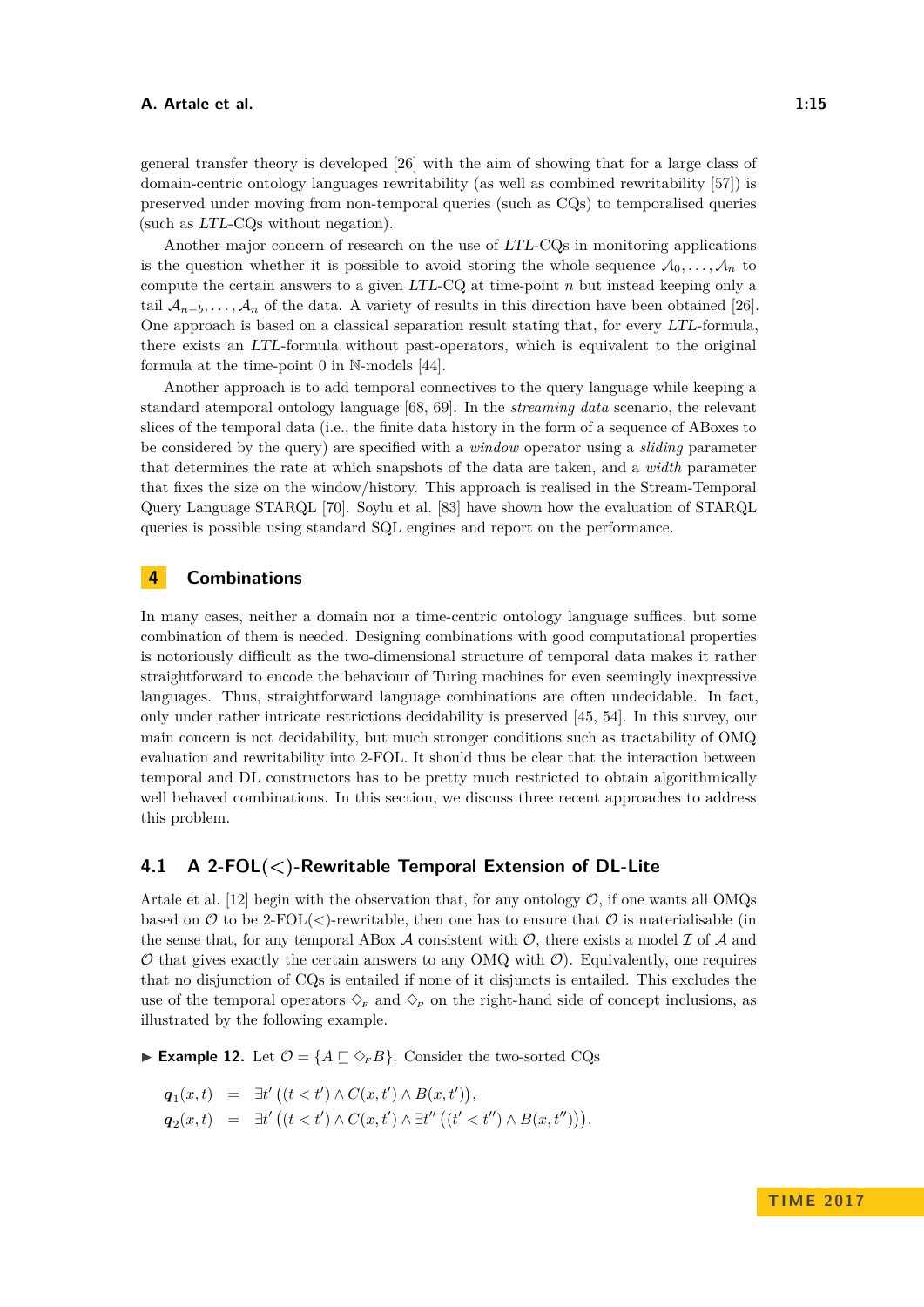### **1:16 Temporal Ontology-Mediated Querying: A Survey**

For  $A = \{A(a, 0), C(a, 1), D(a, 2)\}\$ , either *B* occurs together with *C* (for example, at moment 1), or *B* occurs after the moment 1, and so  $\mathcal{O}, \mathcal{A} \models_{\mathbb{Z}} q_1(a,0) \vee q_2(a,0)$  but  $\mathcal{O}, \mathcal{A} \not\models_{\mathbb{Z}} q_i(a,0)$  for  $i = 1,2$ . One can use an encoding of 2+2-SAT [\[79\]](#page-36-12) to show that there is a two-sorted CQ  $q$  such that evaluating  $(0, q)$  over Z-models is in fact CONP-hard for data complexity (and thus, there is no rewriting).

The following combination of DL-Lite and LTL is then suggested so that it avoids nonmaterialisability by not admitting any temporal operators  $\Diamond_p$  and  $\Diamond_F$  on the right-hand side of concept or role inclusions. *Basic concepts B*, *temporalised concepts C*, *roles R* and *temporalised roles S* are defined by the following grammar:

$$
B \quad ::= \quad A_i \quad | \quad \exists R. \top,
$$
\n
$$
C \quad ::= \quad B \quad | \quad C_1 \sqcap C_2 \quad | \quad \diamond_F C \quad | \quad \diamond_F C,
$$
\n
$$
R \quad ::= \quad P_i \quad | \quad P_i^-,
$$
\n
$$
S \quad ::= \quad R \quad | \quad S_1 \sqcap S_2 \quad | \quad \diamond_F S \quad | \quad \diamond_F S;
$$

note that  $∃R.⊤$  can only contain a basic role because temporalised roles can contain  $♦$ <sub>*P*</sub> and  $\Diamond_F$  (which are not allowed to occur on the right-hand side of concept inclusions). The *concept* and *role inclusions* in DL-Lite $_{horn}^{hso}$  are of the form

$$
C \sqsubseteq B, \qquad \qquad S \sqsubseteq R.
$$

A DL-Lite<sup>lhs</sup><sup> $\diamond$ </sup> ontology is a finite set of inclusions in DL-Lite<sup>lhs</sup> $\circ$ . The following ontology illustrates expressiveness of the language.

<span id="page-15-2"></span>**Example 13.** In the context of Example [1,](#page-3-0)  $DL\text{-}Lie_{horn}^{lhs\lozenge}$  can represent all 2-FOL(<)sentences except [\(3\)](#page-3-1):

| $\exists$ publishedIn. $\top \sqcap \exists \text{acceptedIn}.\top \sqsubseteq \bot,$ |  |
|---------------------------------------------------------------------------------------|--|
|                                                                                       |  |

<span id="page-15-1"></span><span id="page-15-0"></span> $\Diamond_{P}$  publishedIn  $\Box$  publishedIn,  $(2')$ 

 $\diamondsuit_P$  acceptedIn  $\Box \diamondsuit_F$  acceptedIn  $\Box$  acceptedIn.  $(4')$ 

Note that  $(2')$  $(2')$  and  $(4')$  $(4')$  are role inclusions expressing convexity (also known as existential rigidity) of publishedIn and acceptedIn, respectively. We can also say that authorOf is a rigid role:  $\Diamond_{P} \Diamond_{F}$  authorOf  $\sqsubseteq$  authorOf.

As the query language we take the obvious extension of single-sorted CQs to two-sorted  $CQ<sub>S</sub>, 2-CQ(<sub>)</sub>, defined by the following grammar:$ 

$$
\varphi \quad ::= \quad A_k(x,t) \quad | \quad P_k(x_1,x_2,t) \quad | \quad (t_1 < t_2) \quad | \quad (t_1 = t_2) \quad |
$$
\n
$$
\varphi_1 \wedge \varphi_2 \quad | \quad \exists x \varphi \quad | \quad \exists t \varphi.
$$

The query language  $2-CQ(<)$  is rather expressive allowing an arbitrary nesting of domain and temporal quantifiers as illustrated by the following example.

► **Example 14.** Assuming that authorOf is rigid and using the fact that UnderSubmission is convex, query [\(8\)](#page-4-1) can now be expressed as follows (cf. Example [11\)](#page-13-1):

$$
\begin{array}{ll}\boldsymbol{q}(x,t)&=&\exists y\,\big(\textsf{authorOf}(x,y,t)\wedge\exists t_1\exists t_2\ldots\exists t_{24}\,\big((t_{24}
$$

On the other hand, unlike LTL-CQ, 2-CQ( $\lt$ ) does not allow the  $\circlearrowright_{F}$ ,  $\circlearrowright_{F}$  operators, and it is not known whether the addition of these operators to 2-CQ(*<*) will preserve rewritibility.

Using the fact that ontologies in  $DL\text{-}Lite^{hso}_{horn}$  are materialisable, one can show that OMQs with DL-Lite $_{horn}^{\text{lls}\diamond}$  ontologies and two-sorted CQs are 2-FOL(<)-rewritable over  $\mathbb{Z}\text{-models}$ .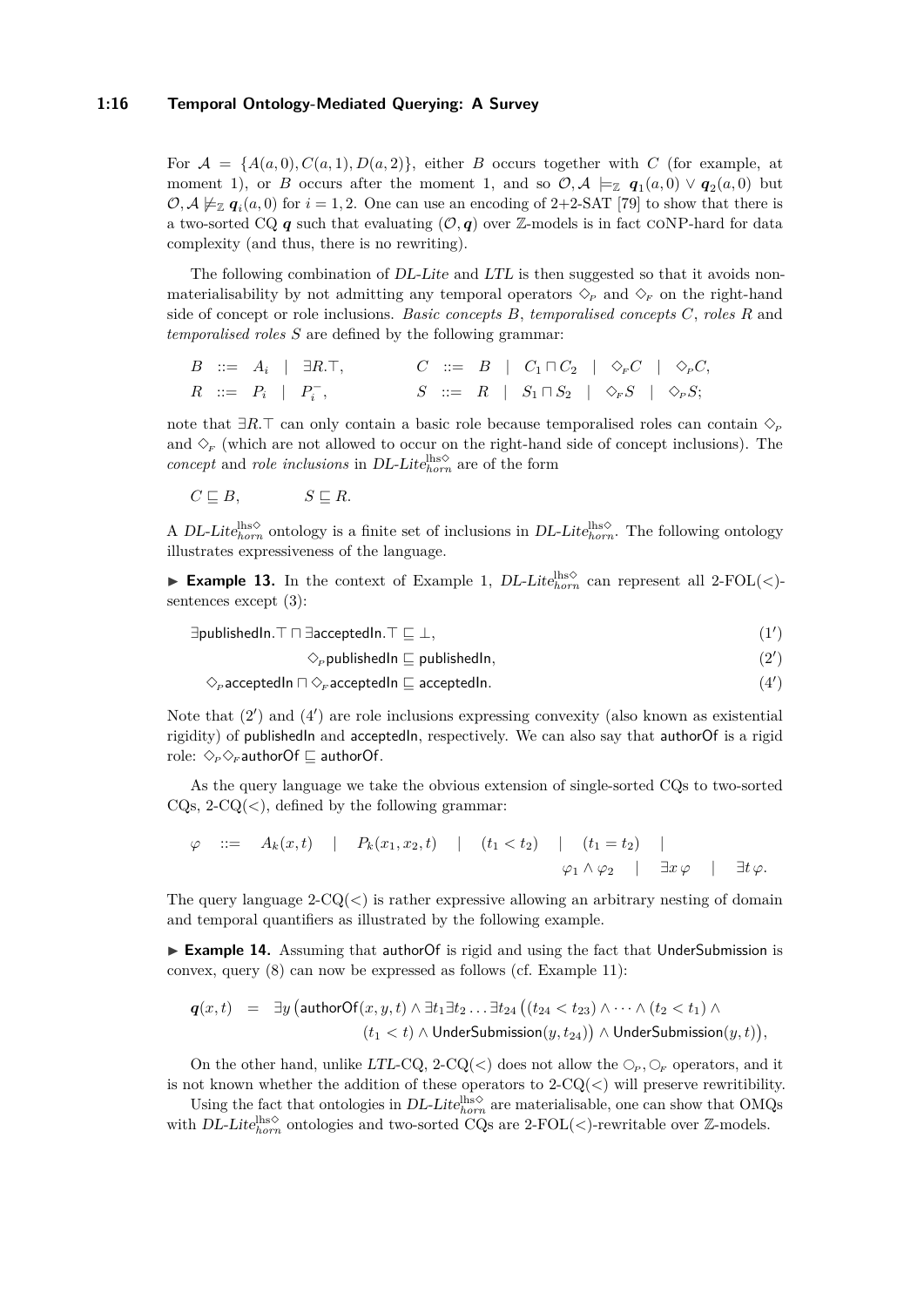**Example 15.** A 2-FOL(<)-rewriting for OMQ ( $\{(4')\}$  $\{(4')\}$  $\{(4')\}$ , acceptedIn $(x, y, t)$ ) over Z is

acceptedIn(*x, y, t*) ∨  $\left[ \exists t' \left( (t' < t) \land \text{acceptedIn}(x, y, t') \right) \land \exists t' \left( (t' > t) \land \text{acceptedIn}(x, y, t') \right) \right].$ 

### <span id="page-16-1"></span>**4.2 Towards a Classification for Temporal DL-Lite**

A more systematic investigation into the data complexity and rewritability of OMQs based on temporal DL-Lite was launched by Artale et al. [\[8\]](#page-31-3); see also [\[59\]](#page-35-10). The considered languages are based on the time-centric ontology languages introduced in Section [3.2.](#page-8-1) Thus, in contrast to DL-Lite<sup>lhs $\diamond$ </sup>, the operators  $\diamond$ <sub>*P*</sub> and  $\diamond$ <sub>*F*</sub> do not occur explicitly in ontologies but, instead, the basic temporal operators are  $\mathbb{O}_P$ ,  $\mathbb{O}_F$ ,  $\mathbb{D}_P$ , and  $\mathbb{D}_F$ . Now, temporal operators can occur both on the left- and right-hand side of concept and role inclusions. Formally, *basic concepts B*, *temporalised concepts C*, *roles R* and *temporalised roles S* are defined by the following grammar:

$$
\begin{array}{ccccccccccc} B & ::= & A_i & | & \exists R.\top, & & C & ::= & B & | & \Box_{\scriptscriptstyle F} C & | & \Box_{\scriptscriptstyle P} C & | & \bigcirc_{\scriptscriptstyle F} C & | & \bigcirc_{\scriptscriptstyle P} C \\[1mm] R & ::= & P_i & | & P_i^- , & & S & ::= & R & | & \Box_{\scriptscriptstyle F} S & | & \Box_{\scriptscriptstyle P} S & | & \bigcirc_{\scriptscriptstyle F} S & | & \bigcirc_{\scriptscriptstyle P} S. \end{array}
$$

*Concept* and *role inclusions* in normal form are as follows:

 $C_1 \sqcap \cdots \sqcap C_k \sqsubseteq C'_1 \sqcup \cdots \sqcup C_n$  and  $S_1 \sqcap \cdots \sqcap S_k \sqsubseteq S$  $S'_1 \sqcup \cdots \sqcup S'_n.$ 

The next example shows how concept and role inclusions in  $DL\text{-}Litel_{horn}^{hso}$  can be expressed using the operators  $\Box_P$  and  $\Box_F$ .

<span id="page-16-0"></span>**Example 16.** Role inclusion [\(2](#page-15-0)') from Example [13](#page-15-2) can equivalently be expressed using  $\Box_F$ :

publishedIn  $\sqsubseteq \Box_F$ publishedIn. [\(2](#page-3-5)<sup>n</sup>)

Note that  $\Diamond_p$  on the left-hand side is replaced by  $\Box_F$  on the right-hand side. To express [\(4](#page-15-1)'), however, fresh role names acceptedInF and acceptedInP are required, and the following three role inclusions are, in fact, a model conservative extension of  $(4')$  $(4')$ :

> acceptedIn  $\Box$ <sub>r</sub> acceptedInF,  $\binom{n}{1}$

acceptedIn  $\sqsubseteq \Box_p$  acceptedInP,  $\binom{n}{2}$ 

acceptedInF  $\sqcap$  acceptedInP  $\sqsubset$  acceptedIn.

It is not difficult to generalise this argument to arbitrary concept and role inclusions in  $DL\text{-}Like_{horn}^{\text{lhs}\diamondsuit}.$ 

We classify ontologies depending on the shape of their inclusions and the temporal operators in them similarly to the fragments of  $LTL_{bool}^{\square\bigcirc}$  in Section [3.2.](#page-8-1) For  $c \in \{bool, horn, krom, core\}$ and  $o \in {\square, \bigcirc, \square\bigcirc}$ , we denote by DL-Lite<sub>c</sub><sup>o</sup> the ontology language whose (concept and role) inclusions have the shape specified by *c* (for example, the *core* fragments only contain inclusions and disjointness axioms between temporalised concepts/roles, whereas  $c = \text{horn}$ allows, in addition, intersection  $\sqcap$  to be applied to concepts/roles) and only use the (future and past) operators indicated in *o* (for example,  $o = \Box$  means that only  $\Box_F$  and  $\Box_P$  can be used).

The main ingredients of the query language are *positive temporal concepts* κ and *positive temporal roles*  $\rho$  given by the grammars

$$
\begin{array}{ccccccccccc}\n\varkappa & ::= & \top & | & A_k & | & \exists R.\varkappa & | & \varkappa_1 \sqcap \varkappa_2 & | & \varkappa_1 \sqcup \varkappa_2 & | & op_1 \varkappa & | & \varkappa_1 op_2 \varkappa_2, \\
\varrho & ::= & S & | & \varrho_1 \sqcap \varrho_2 & | & \varrho_1 \sqcup \varrho_2 & | & op_1 \varrho & | & \varrho_1 op_2 \varrho_2,\n\end{array}
$$

3 )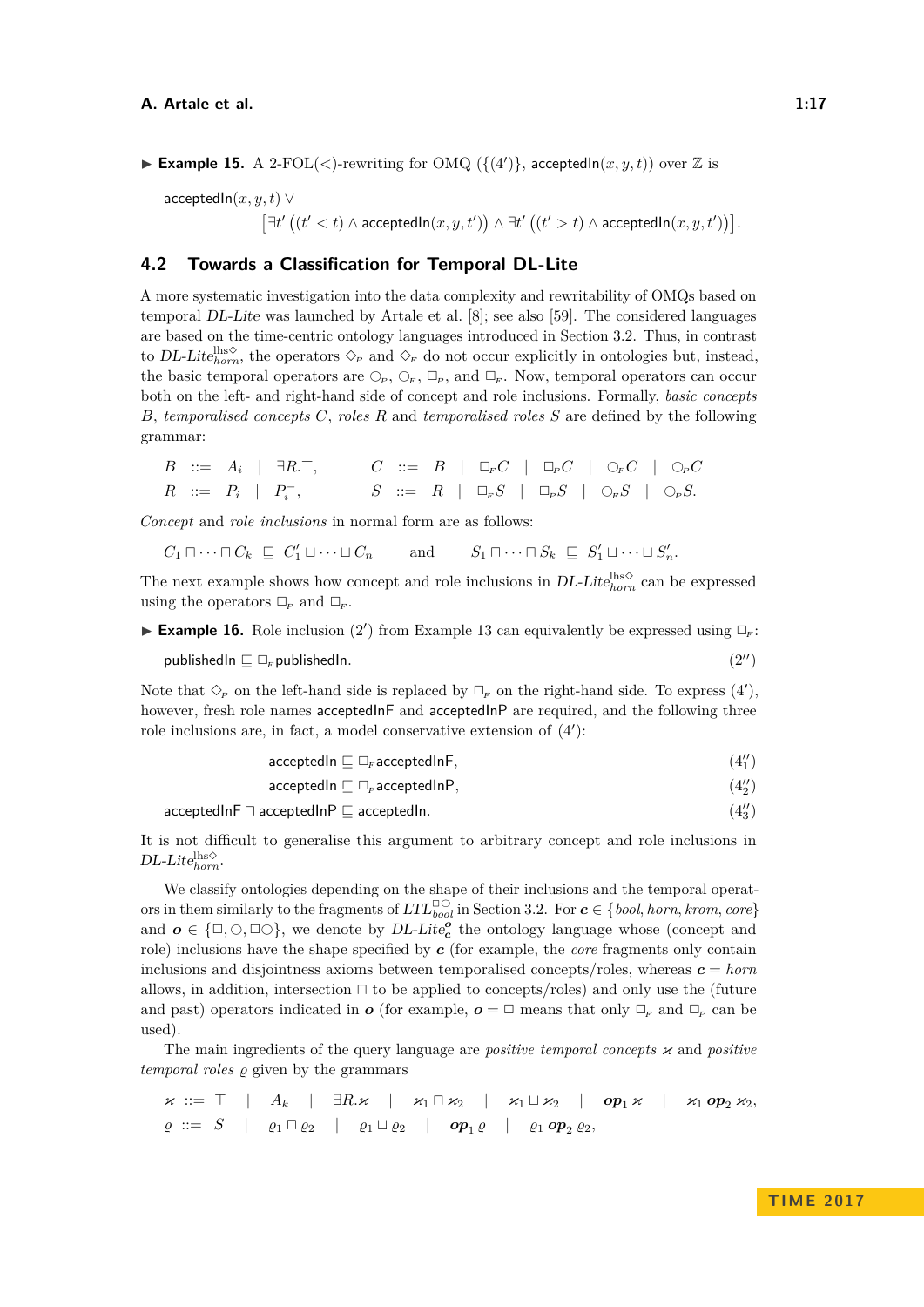### **1:18 Temporal Ontology-Mediated Querying: A Survey**

|                                        | $DL\text{-}Like_{c}^{\sqcup}$ | $DL\text{-}Lie_{\mathcal{C}}^{\mathcal{O}}$ | $DL\text{-}Life_c^{\Box\bigcirc}$ |
|----------------------------------------|-------------------------------|---------------------------------------------|-----------------------------------|
| <i>bool</i> and <i>krom</i>            |                               | CONP-hard                                   |                                   |
| horn.<br><i>horn</i> with monotone RIs | $NC1$ -hard<br>$2-FOL(<)$     | $NC1$ -hard                                 |                                   |
| core                                   | $2-FOL(<)$                    | $2-FOL(<,+)$                                |                                   |

<span id="page-17-0"></span>**Table 4** Data complexity and rewritability of positive OMQs over  $\mathbb{Z}$ .

where  $op_1 \in \{ \mathcal{O}_F, \mathcal{O}_F, \mathcal{O}_F, \mathcal{O}_P, \mathcal{O}_P, \mathcal{O}_P \}$  and  $op_2 \in \{ \mathcal{U}, \mathcal{S} \}$ . Note that we can only use nontemporalised roles in  $\exists R.\varkappa$ . A DL-Lite<sub>c</sub><sup>*c*</sup> *positive OMQ* is a pair of the form  $Q(x,t)$  =  $(\mathcal{O}, \varkappa(x,t))$  or  $\mathbf{Q}(x, y, t) = (\mathcal{O}, \varrho(x, y, t))$ , where  $\mathcal{O}$  is a DL-Lite<sub>c</sub><sup>o</sup> ontology,  $\varkappa$  is a positive temporal concept and  $\varrho$  a positive temporal role (which can use all temporal operators, not necessarily only those in  $o$ ). If  $\varkappa$  and  $\rho$  are concept and role names, we refer to  $Q$  as an *atomic OMQ*.

Most of the data complexity and rewitability results reported in Table [4](#page-17-0) are obtained by extending the constructions from LTL-OMQs. A surprising result here is that answering positive OMQ with  $DL\text{-}Lite_{horn}^{\Box}$  ontologies turns out to be NC<sup>1</sup>-hard (in contrast to  $LTL_{horn}^{\Box}$ ) which is 2-FOL( $\lt$ )-rewritable). The class of *DL-Lite* $_{horn}^{\Box}$  ontologies with *monotone role inclusions* (the precise definition of which is too elaborate for this survey) includes, in particular, all DL-Lite<sup> $\Box$ </sup> ontologies whose role inclusions contain no  $\Box_P$  and  $\Box_F$  operators on the left-hand side. As demonstrated in Example [16,](#page-16-0) such ontologies are sufficient for encoding the language  $DL\text{-}Lite_{horn}^{lhs\diamond}$  from Section [4.1.](#page-14-1) It is still an open problem whether OMQs with  $DL\text{-}Lie_{core}^{\Box\bigcirc}$  are 2-FOL( $\lt$ , +)-rewritable or NC<sup>1</sup>-hard.

Query [\(8\)](#page-4-1) from Example [1](#page-3-0) is expressible as a positive concept query if we assume that authorOf is a rigid role:

 $\bm{q}(x,t)$  =  $\exists$ authorOf.(UnderSubmission  $\sqcap\bigcirc^{24}_{\bm{\scriptstyle{P}}}$ UnderSubmission) $(x,t)$ 

(however, it is not expressible otherwise). In general, the query language of positive temporal concepts and roles is incomparable with  $2$ -C $Q(\langle\cdot\rangle)$ : the former, for example, allows union  $\Box$  and  $\Box_p/\Box_r$ , but the latter contains not necessarily tree-shaped queries. It is still open whether the results of Table [4](#page-17-0) hold for 2-CQ(*<*) queries.

### **4.3 Temporal EL**

The description logic  $\mathcal{EL}$  is another tractable language, but since CQ answering in (atemporal)  $\mathcal{EL}$  is PTIME-complete, a more expressive than  $2\text{-FOL}(\leq)$  target language for rewritings in its temporal extension would be required. One candidate could be  $DATALOG<sub>1S</sub>$ , a decidable extension of DATALOG with one unary *successor* function. Evaluating  $DATALOG_{1S}$ programs is known to be in ExpTime in combined complexity and PSpace-complete for data complexity [\[40\]](#page-34-13).

Gutiérrez-Basulto et al. [\[49\]](#page-34-14) considered a temporal extension  $\mathcal{TEL}$  of  $\mathcal{EL}$ , in which concepts are defined by the following grammar:

$$
C \quad ::= \quad A_k \quad | \quad \exists P_k.C \quad | \quad C_1 \sqcap C_2 \quad | \quad \Diamond_P C \quad | \quad \Diamond_P C \quad | \quad \Diamond_P C \quad | \quad \Diamond_P C.
$$

(Note that  $\mathcal{EL}$  has no role inverses,  $P_k^-$ .) Ontologies in  $\mathcal{TEL}$  are finite sets of concept inclusions of the form  $C_1 \sqsubseteq C_2$  (and contain no role inclusions). In terms of expressivity, observe that the 'concept' analogues [\(2](#page-3-5)') and [\(4](#page-3-2)') of sentences [\(2\)](#page-3-5) and [\(4\)](#page-3-2) in Example [1](#page-3-0) belong to  $\mathcal{TEL}$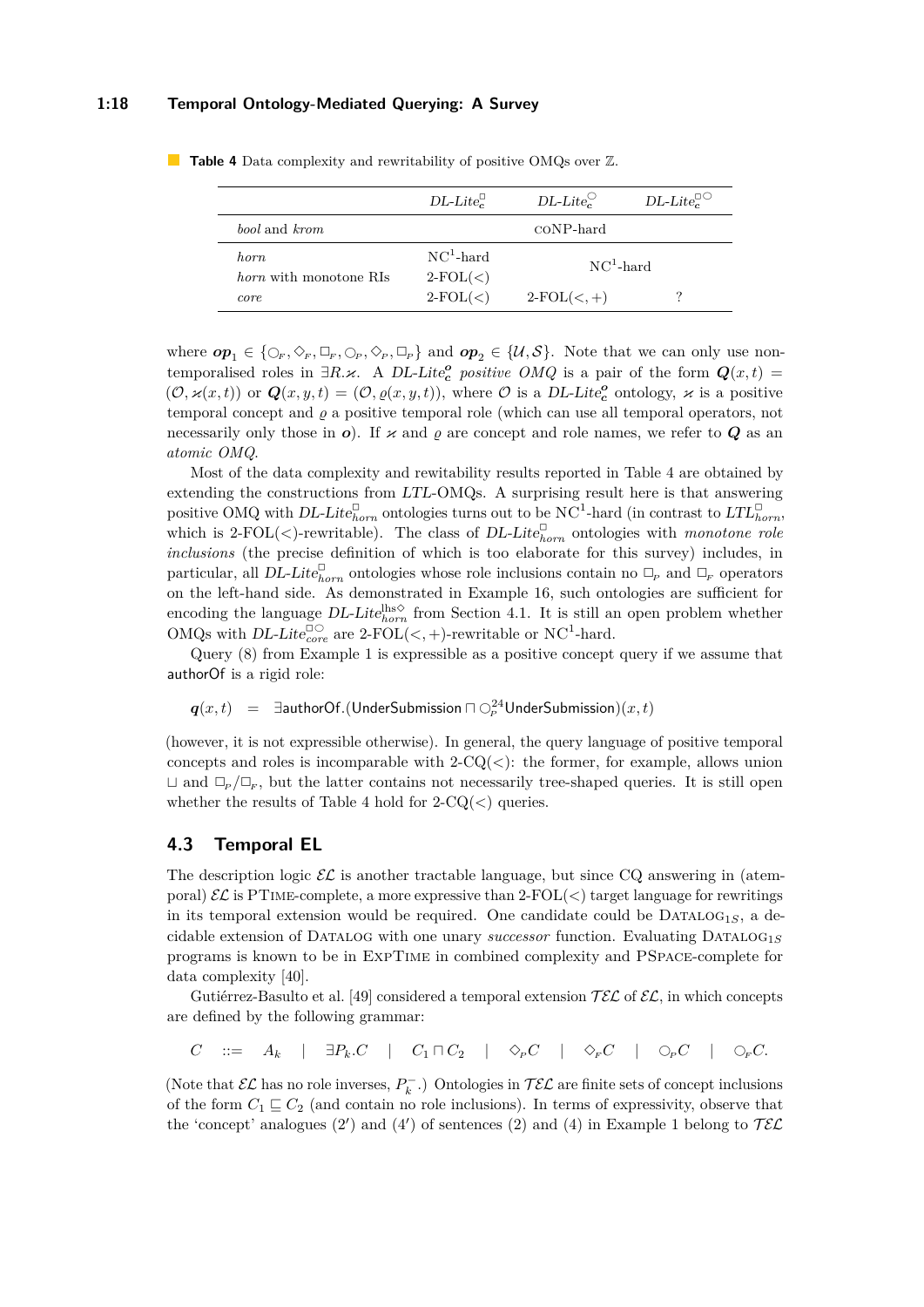(note that [\(1\)](#page-3-4) strictly speaking does not belong to  $\mathcal{TEL}$ , but such an extension would be straightforward). Rigid concepts are also expressible in  $\mathcal{TEL}$ , and the language has rigid roles.

As the query language, Gutiérrez-Basulto et al. [\[49\]](#page-34-14) chose atomic queries of the form  $A(x,t)$ . We mention, however, that queries [\(6\)](#page-4-3), [\(7\)](#page-4-4) and [\(8\)](#page-4-1) can all be defined as  $\mathcal{TE}$ -concepts in the ontology: for example,

$$
\exists \text{authorOf.}(\text{UnderSubmission} \sqcap \bigcirc^{24}_{\scriptscriptstyle{P}} \text{UnderSubmission}) \sqsubseteq Q, \qquad (8')
$$

and then *Q* could be used as an atomic query.

Answering atomic OMQs in the full  $\mathcal{TEL}$  turns out to be undecidable (here and below, all the results over Z-models), but this is essentially due to the  $\Diamond_{P}/\Diamond_{F}$  operators on the right-hand side of concept inclusions. In the fragment with only  $\Diamond_{P}/\Diamond_{F}$  and only on the left-hand side of concept inclusions (like the language in Section [4.1\)](#page-14-1), which is similar to the *inflationary* DATALOG<sub>1S</sub> [\[39\]](#page-34-15), query answering is PTIME-complete for both data and combined complexity.

The fragment  $\mathcal{TEL}^{\circ}$  of  $\mathcal{TEL}$  that uses only  $\mathcal{O}_P/\mathcal{O}_F$  operators can express (as a model conservative extension) all axioms of the inflationary  $\mathcal{TEL}$ . For example, the concept analogue of [\(4](#page-15-1)') (expressing convexity) can be encoded using two additional concept names and the following concept inclusions:

| Accepted $\sqsubseteq \bigcirc_F$ AcceptedInF,                              | AcceptedInF $\sqsubseteq \bigcirc_F$ AcceptedInF,   |
|-----------------------------------------------------------------------------|-----------------------------------------------------|
| $\mathsf{Accepted} \sqsubseteq \bigcirc_{\mathsf{P}} \mathsf{AcceptedInP},$ | $AcceptedInP \sqsubseteq \bigcirc_{P} AcceptedInP,$ |
| .                                                                           |                                                     |

 $AcceptedInP \sqcap AcceptedInF \sqsubseteq AcceptedInF;$ 

see also  $(4'_{1})$  $(4'_{1})$ - $(4'_{3})$ . It is not known whether query answering in the full  $\mathcal{TEL}^{\circ}$  is decidable. However, it is PTime-complete for data and PSpace-complete for combined complexity in its sublanguage without rigid roles, and PSpace-complete in data and in ExpTime for combined complexity in the sublanguage where rigid roles can only occur on the left-hand side of concept inclusions. These results are proved by translating the query answering problem into  $DATALOG_{1S}$ . Moreover, acyclic  $TE\mathcal{L}\text{-OMQs}$  can be rewrtitten into  $2\text{-}FOL(<, +)$ , and the evaluation problem for such OMQs is in PTime in combined complexity. Making the ontology acyclic in one of the dimensions only (either time or DL), gives the following results: for temporally acyclic ontologies, which include all atemporal  $\mathcal{EL}$  ontologies, it is PTime-complete in both combined and data complexity; for DL-acyclic ontologies, OMQ answering is non-elementary for combined complexity but  $NC<sup>1</sup>$ -complete for data complexity.

### <span id="page-18-0"></span>**5 Interval-Based Temporal Ontology-Mediated Query Answering**

In the ontology and query languages considered in Sections [2–](#page-2-0)[4,](#page-14-0) time was assumed to be point-based and discrete. It is well-known, however, that both features may cause difficulties for modelling certain application domains.

We begin with the view of time as intervals, that is, sequences of points. The standard way of storing temporal information in databases is by attaching a validity time *interval* to tuples. For example, a relational table EmployeeSalaries with columns EmployeeID, MonthlySalary, FromTime and ToTime contains tuples such as (e007*,* £3000*,* 01*/*01*/*2008*,* 05*/*01*/*2014). The simplest and most intuitive way of representing this information in the point-based setting is to stipulate that such a tuple is a shorthand for the sequence of tuples

(e007*, £*3000*,* 01*/*01*/*2008)*,* (e007*, £*3000*,* 02*/*01*/*2008)*, . . . ,*(e007*, £*3000*,* 05*/*01*/*2014)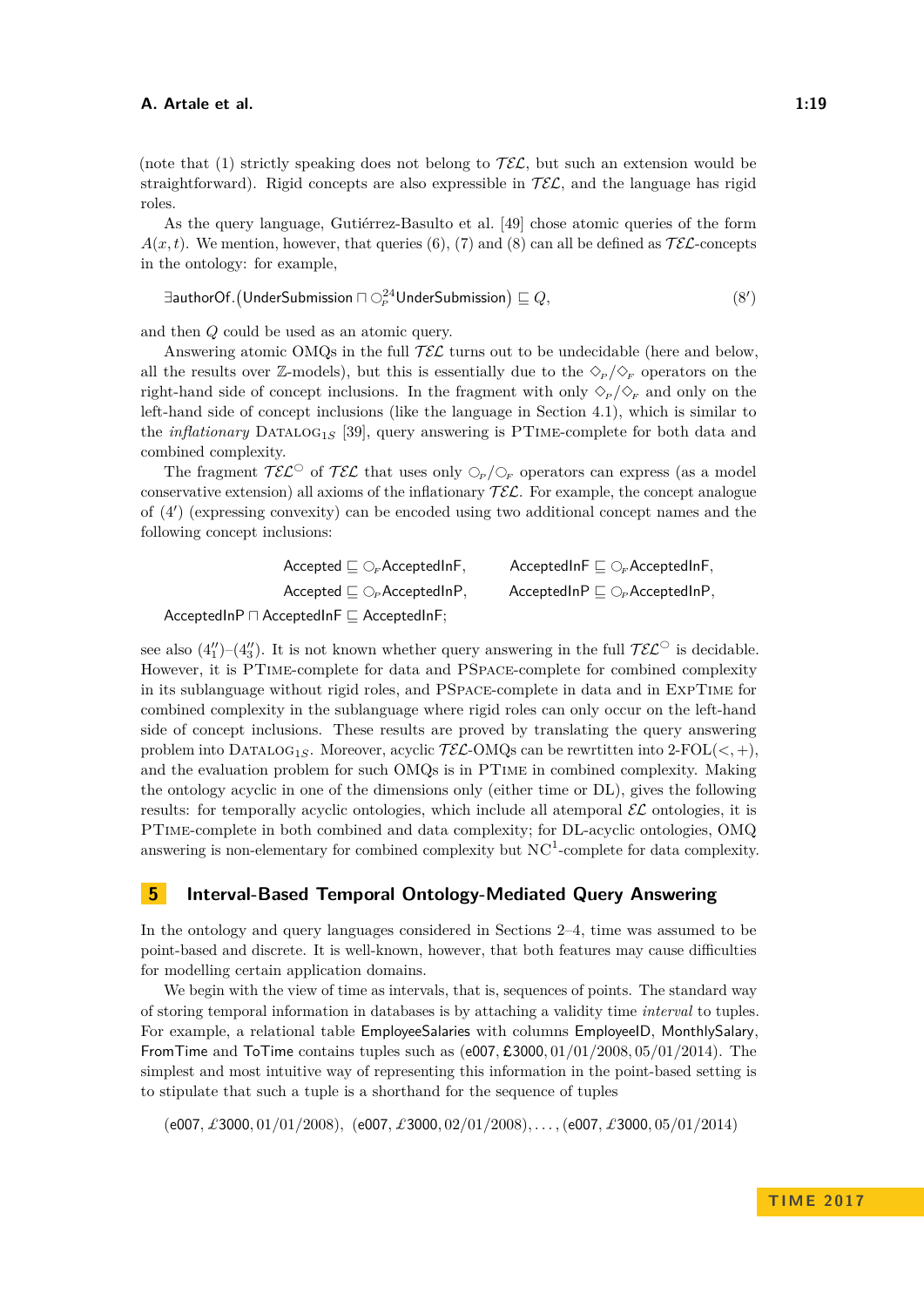### **1:20 Temporal Ontology-Mediated Querying: A Survey**

provided that it is known *a priori* that a day is the minimal unit of time required in the application. Such a conversion of intervals to points, performed explicitly or implicitly by a query-answering engine, is known to cause an exponential blow-up to the worst-case execution time (since timestamps are encoded in binary, see, e.g., [\[4\]](#page-31-4)). At the same time, this conversion is not always sound. Consider, for instance, the tuple (tb007*,* 1500*,* 11:25*,* 11:29) from a table for a turbine performance monitoring system with columns TurbineID, AverageRotationSpeed, FromTime and ToTime. Clearly, the tuple (tb007*,* 1500*,* 11:27) would not make much sense since 1500 is the *average* rotation speed over the given interval. These examples suggest replacing the point-based setting with an interval-based view of time, where the truth-values of predicates are assigned to time intervals rather than points.

We discuss two interval-based temporal logics and related formalisms for ontologymediated query answering.

### **5.1 Halpern-Shoham Interval Temporal Logic**

In the interval temporal logic  $H\mathcal{S}$  introduced by Halpern and Shoham [\[53\]](#page-34-16), formulas are interpreted over the set of intervals of any given linear order. More precisely, let  $\mathfrak{T} = (T, \leq)$ be a linear order, that is,  $\leq$  is a reflexive, transitive, antisymmetric and connected binary relation on *T*. (As usual,  $x < y$  is a shortcut for ' $x \leq y$  and  $x \neq y'$ .) For example, the rationals  $(\mathbb{Q}, \leq)$  and reals  $(\mathbb{R}, \leq)$  are dense linear orders, while the integers  $(\mathbb{Z}, \leq)$  and the natural numbers ( $\mathbb{N}, \leq$ ) are discrete ones. By an *interval in*  $\mathfrak{T}$  we mean any ordered pair  $\langle i, j \rangle$  such that  $i \leq j$ , and denote by  $\text{int}(\mathfrak{T})$  the set of all intervals in  $\mathfrak{T}$ . Note that  $\text{int}(\mathfrak{T})$ contains all the *punctual intervals* of the form  $\langle i, i \rangle$ , which is often referred to as the *non-strict* semantics. Under the *strict* semantics adopted by Allen [\[2\]](#page-31-5), punctual intervals are disallowed.

Temporal ABoxes in the interval-based paradigm consist of assertions such as

 $A(a, t)$  and  $S(a, b, t)$ 

saying that, respectively,  $A(a)$  and  $S(a, b)$  hold true at the interval  $\iota \in \text{int}(\mathfrak{T})$ . For example, an ABox containing timetabling data of a summer school can have the assertions:

TutorialDay('Semantic Web'*,*h07*/*26*/*2017 08:00*,* 07*/*26*/*2005 16:00i)*,* LunchBreak('Semantic Web'*,*h07*/*26*/*2017 11:30*,* 07*/*26*/*2005 12:30i)*.*

A *de facto* standard way of defining a language expressing statements (constraints) over intervals is by incorporating Allen's [\[2\]](#page-31-5) interval relations defined as shown in Fig. [2.](#page-20-0)[2](#page-19-0)

Since all of these relations are irreflexive, we refer to this definition as the *irreflexive semantics*. As an alternative, the *reflexive semantics* is obtained by replacing each *<* in Fig. [2](#page-20-0) with  $\leq$ . We write  $\mathfrak{T}(\leq)$  or  $\mathfrak{T}(\leq)$  to indicate that the semantics is reflexive or, respectively, irreflexive.

Equipped with Allen's relations, we can express, for example, the query asking for the names of the tutorials that are followed by a lunch break and the times of those lunch breaks:

 $q(x, \chi)$  =  $\exists \rho \text{ (LunchBreak}(x, \chi) \land \text{TutorialDay}(x, \rho) \land \bar{A}(\chi, \rho)),$ 

where  $\chi$  and  $\rho$  are variables ranging over time intervals. Over the ABox with the two statements above, this query would not return any answers because the lunch break is in the middle of the Semantic Web tutorial  $(D)$  rather than after it  $(\overline{A})$ . In fact, such queries

<span id="page-19-0"></span><sup>&</sup>lt;sup>2</sup> It is to be noted that there are two slightly different versions of A and  $\bar{A}$  in the literature.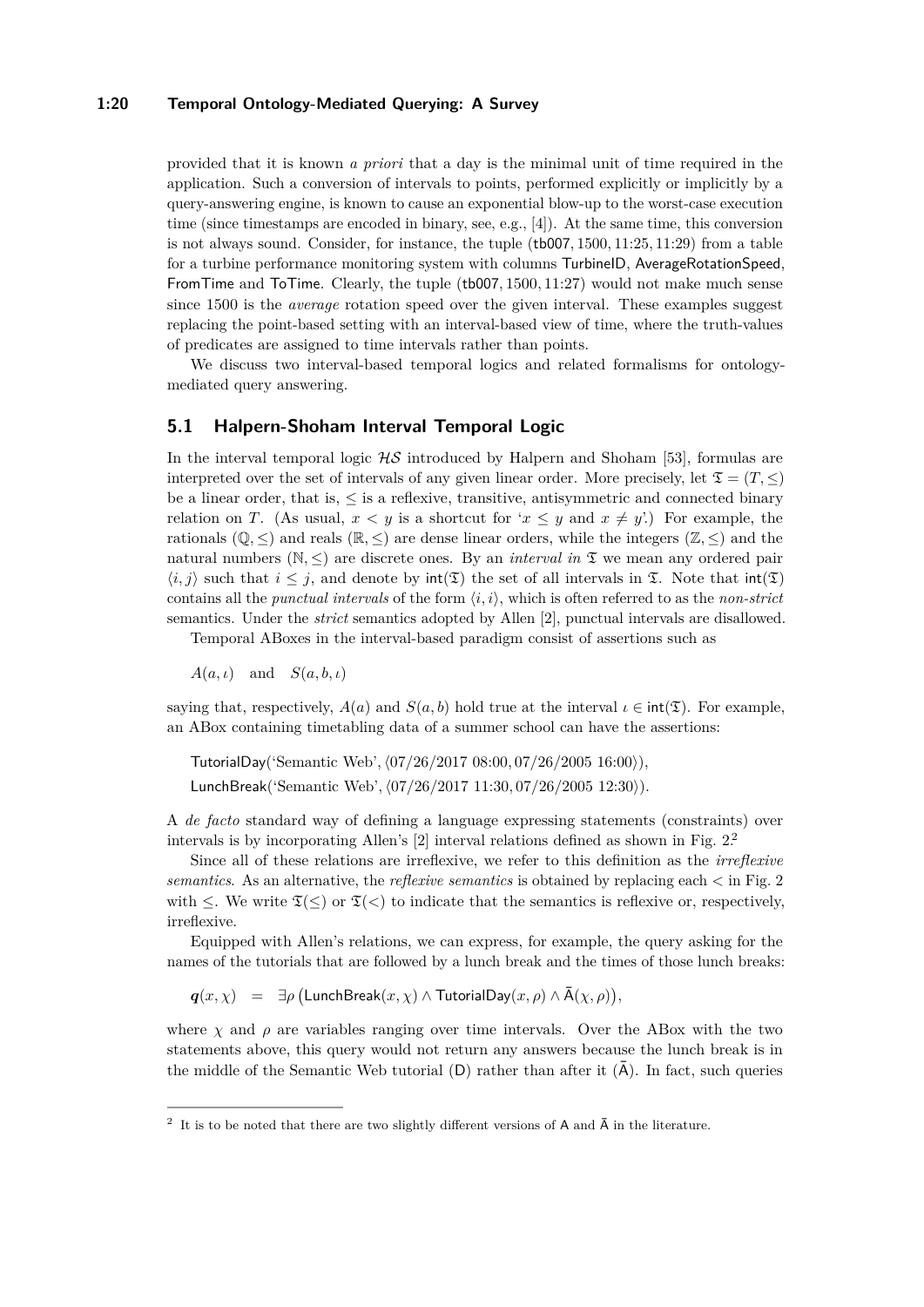<span id="page-20-0"></span>



are supported by the SQL:2011 standard [\[60\]](#page-35-11), which adopts the strict semantics for some of Allen's relations and the non-strict for others.

The Halpern-Shoham interval temporal logic  $HS$  [\[53\]](#page-34-16) is a propositional modal logic with diamond operators of the form  $\langle R \rangle$  for Allen's interval relations R. The propositional variables of  $HS$  are interpreted by sets of intervals of a given linear order  $\mathfrak T$  where they are assumed to hold true, and a formula  $\langle R \rangle \varphi$  is true at an interval  $\iota \in \text{int}(\mathfrak{T})$  iff  $\varphi$  is true at some interval *ι*' such that *ι* R *ι'*. This semantics can be extended to first-order or description logic in a natural way. For example, we can give the following definition of 'a morning session' in a DL version of HS:

<span id="page-20-1"></span> $[U]$  $(\langle \bar{B} \rangle)$ TutorialDay  $\Box$   $\langle A \rangle$ LunchBreak  $\sqsubseteq$  MorningSession) *,* (10)

where U is the *universal* relation between intervals, and [U] means 'at all intervals'. In English, this axiom says that an object *d* is a MorningSession in an interval  $\iota$  – MorningSession(*d,*  $\iota$ ) in symbols – if there is an interval *ι'* such that  $\iota \bar{B} \iota'$  and **TutorialDay** $(d, \iota')$ , and also there is an interval *ι*<sup>*n*</sup> such that *ι* A *ι*<sup>*n*</sup> and LunchBreak(*d, ι<sup><i>n*</sup>). The query  $q(x, \chi)$  = MorningSession(*x,*  $\chi$ ) mediated by ontology  $\{(10)\}$  $\{(10)\}$  $\{(10)\}$  over the ABox above would return the certain answer

('Semantic Web'*,*h07*/*26*/*2017 08:00*,* 07*/*26*/*2017 11:30i)

meaning that Semantic Web in the time slot between 8:00 and 11:30 is a morning session.

The elegance and expressive power of  $H\mathcal{S}$  have attracted attention of many areas of computer science and AI. However, promising applications have been hampered by the fact, already discovered by Halpern and Shoham [\[53\]](#page-34-16), that  $\mathcal{HS}$  is highly undecidable (for example, validity over  $\mathbb Z$  and  $\mathbb R$  is  $\Pi_1^1$ -hard). For recent studies of the computational complexity of reasoning with various fragments of  $\mathcal{HS}$ , we refer the reader to [\[34,](#page-33-10) [33,](#page-33-11) [63,](#page-35-12) [1,](#page-31-6) [32\]](#page-33-12) and references therein.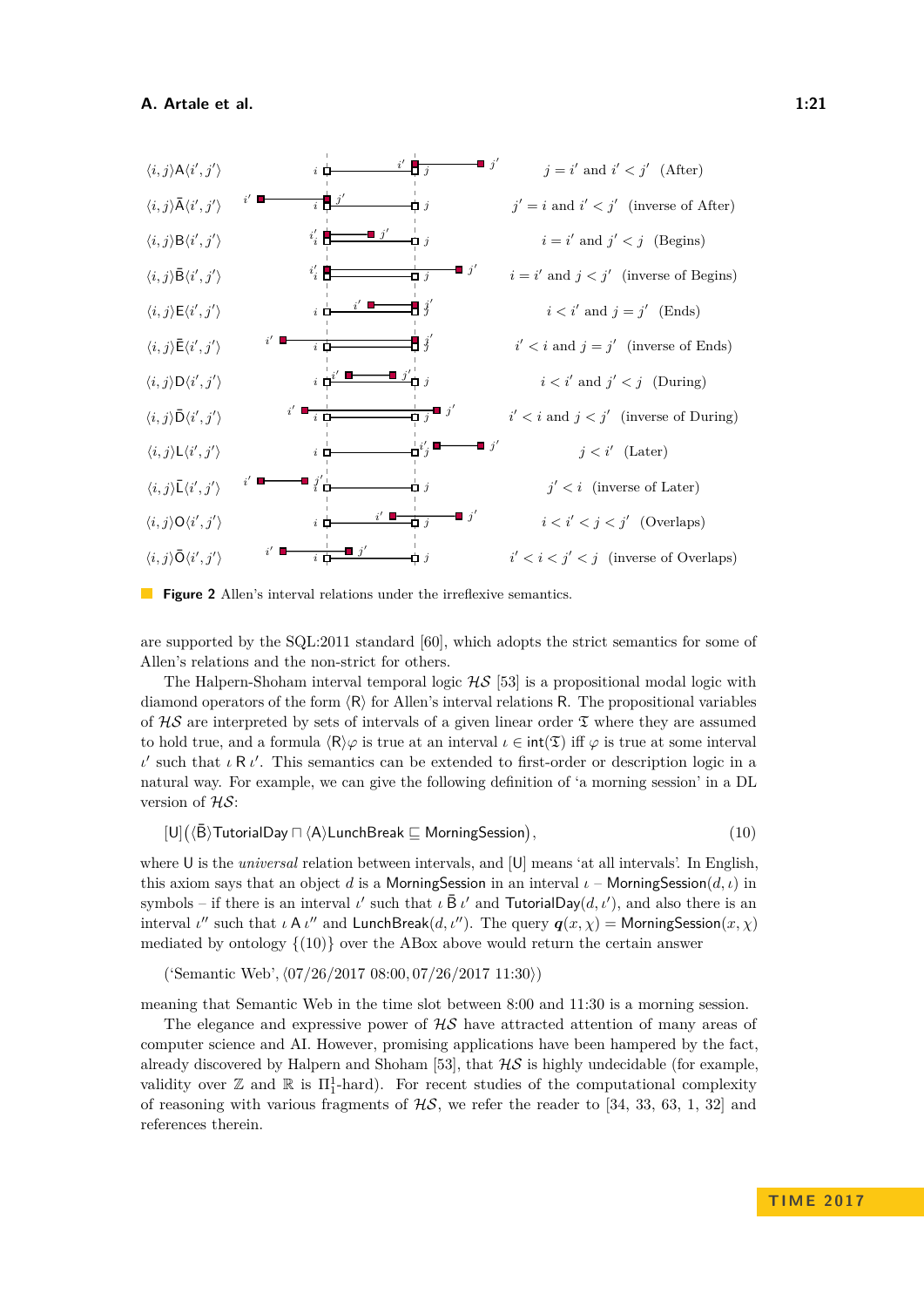### **1:22 Temporal Ontology-Mediated Querying: A Survey**

A tractable fragment of  $\mathcal{H}\mathcal{S}$  and its DL-Lite and datalog extensions that can be used for temporal ontology-mediated query answering have recently been suggested [\[11,](#page-32-13) [58\]](#page-35-13). We briefly discuss these two formalisms in the remainder of Section [5.](#page-18-0)

## <span id="page-21-1"></span> $5.2$  Description logic  $\mathcal{HS}\text{-}Lie_{horn}^{\mathcal{H}}$

The language of  $H\mathcal{S}\text{-}Lite_{horn}^{\mathcal{H}}$  is an extension of DL-Lite<sub>horn</sub> [\[6\]](#page-31-0). It contains *individual names*  $a_1, a_2, \ldots$ , *concept names*  $A_1, A_2, \ldots$ , and *role names*  $P_1, P_2, \ldots$ . *Basic roles*  $R$ , *basic concepts B*, *temporal roles S* and *temporal concepts C* are given by the following grammar:

*B* ::= > | *A<sup>k</sup>* | ∃*R.*>*, C* ::= *B* | [R]*C* | hRi*C, R* ::= *Pk,* | *P* − *<sup>k</sup> S* ::= *R* | [R]*S* | hRi*S,*

where R is one of Allen's interval relations or the universal relation U and  $[R]$  is the dual of  $\langle R \rangle$ , that is,  $[R] \varphi$  holds at an interval *ι* iff  $\varphi$  holds at all intervals *ι'* such that *ι* R *ι'*. An  $\mathcal{H} \mathcal{S}\text{-}Lite_{horn}^{\mathcal{H}}$  TBox is a finite set of *concept* and *role inclusions* and *disjointness constraints* of the form

| $C_1 \sqcap \cdots \sqcap C_k \sqsubseteq C^+,$ | $C_1 \sqcap \cdots \sqcap C_k \sqsubseteq \bot$ , |
|-------------------------------------------------|---------------------------------------------------|
| $S_1 \sqcap \cdots \sqcap S_k \sqsubseteq S^+,$ | $S_1 \sqcap \cdots \sqcap S_k \sqsubseteq \bot$ , |

where  $C^+$  and  $S^+$  denote temporal concepts and roles *without* occurrences of diamond operators  $\langle R \rangle$ ; cf. Section [4.2.](#page-16-1) (The consequences of allowing  $\langle R \rangle$  on the right-hand side of inclusions will be discussed in the sequel). An  $H\mathcal{S}\text{-}Like_{horn}^{\mathcal{H}}$  ABox is a finite set of atoms of the form  $A_k(a, \iota)$  and  $P_k(a, b, \iota)$ , where  $\iota$  is an interval of the linear order in question.

It was shown [\[11\]](#page-32-13) that answering atomic OMQs in  $H\mathcal{S}\text{-}Lite_{horn}^{\mathcal{H}}$  is PTIME-complete for both combined and data complexity provided that either concept inclusions contain no ∃*R*.<sup> $\top$ </sup> on the right-hand side, or role inclusions contain no temporal relations apart from U. Originally, the result was shown for  $(\mathbb{Z}, \leq)$  only; however, in the light of later findings [\[32\]](#page-33-12), it can also be extended to any *dense* linear order  $(T, \leq)$  and  $(T, <)$ . A failure to prove decidability for discrete linear orders under the irreflexive semantics, say, (Z*, <*), even for the language without roles, led to a separate systematic investigation of the propositional fragment  $\mathcal{H}\mathcal{S}_{horn}^{\Box}$  of  $\mathcal{H}\mathcal{S}$ . Formally, this fragment can be defined as pairs of the form  $(\mathcal{O}, \{A(a, \iota)\})$ , where  $\mathcal O$  is an  $\mathcal{HS}\text{-}Lite_{horn}^{\mathcal{H}}$  TBox without any occurrence of role names. The satisfiability problem for  $\mathcal{HS}_{horn}^{\Box}$  was shown [\[32\]](#page-33-12) to be undecidable for unbounded discrete linear orders such as  $(N, <)$  and  $(\mathbb{Z}, <)$  under the *irreflexive* semantics (in contrast to PTIME-completeness for dense orders under any semantics). We illustrate the expressiveness of  $\mathcal{HS}_{horn}^{\Box}$  over  $(\mathbb{N}, <)$ by the following example.

<span id="page-21-0"></span>► **Example 17.** Let  $\mathcal{A} = \{A(\langle 0, 0 \rangle)\}\$ and  $\mathcal{O}$  be an  $\mathcal{HS}_{horn}^{\square}$  ontology with the following axioms:

 $[E]A \sqcap \langle E \rangle \top \sqsubseteq A,$   $[E]C \sqcap \langle E \rangle \top \sqsubseteq C,$   $\langle \bar{E} \rangle [B][\bar{E}]A \sqsubseteq C,$   $\langle \bar{E} \rangle [B][\bar{E}]C \sqsubseteq A,$ 

Under the irreflexive semantics over N, we have  $\mathcal{O}, \mathcal{A} \models A(\iota)$ , for any  $\iota = \langle n, 2m \rangle$  with  $n, m \in \mathbb{N}$ ; see Fig. [3,](#page-22-0) where intervals  $\langle i, j \rangle$  are represented as the points  $(i, j)$  on the Euclidean plane. Under the reflexive semantics, we have  $\mathcal{O}, \mathcal{A} \models A(\iota)$  for  $\iota = \langle 0, 0 \rangle$  only.

Furthermore, by admitting  $\langle R \rangle$ -operators on the right-hand side of concept inclusions of  $\mathcal{H} \mathcal{S}_{horn}^{\Box}$ , we make it undecidable under any semantics and any unbounded linear orders. In fact, this extended logic remains undecidable under the irreflexive semantics even when restricted to *binary* concept inclusions (that is, the *core* fragment).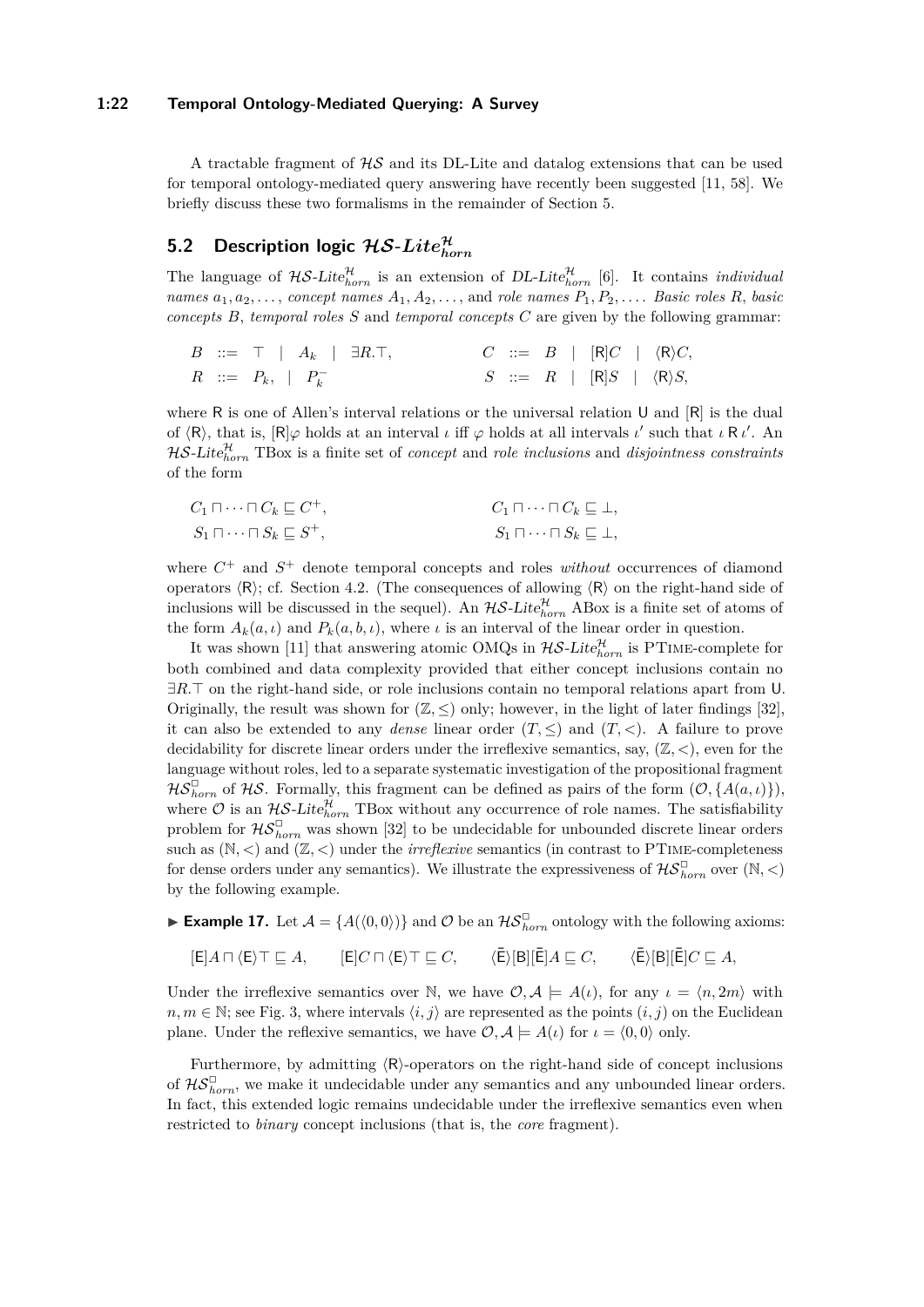<span id="page-22-0"></span>

**Figure 3** Deriving *A*(*ι*) from O and A in Example [17.](#page-21-0)

## <span id="page-22-1"></span> ${\bf 5.3}$   $\,$  Multidimensional datalog $\mathcal{H} \mathcal{S}_n^\square$

The former of the two tractable fragments of  $H\mathcal{S}\text{-}Lie_{horn}^{\mathcal{H}}$  mentioned above can be generalised in two directions [\[58\]](#page-35-13). First, we extend  $DL\text{-}Lite_{horn}^{\mathcal{H}}$  TBoxes without ∃ on the right-hand side of concept inclusions to arbitrary datalog programs. Second, following [\[23\]](#page-32-14), we extend the interval logic  $\mathcal{H}S$  to a multidimensional hyperrectangle (or block) logic  $\mathcal{H}S_n$ . Let  $\mathfrak{T} = (T, \leq)$  be either  $(\mathbb{Z}, \leq)$  or  $(\mathbb{R}, \leq)$ . (In fact, one can take any discrete order under the reflexive semantics and any dense order under the reflexive or irreflexive semantics.) Fix some  $n \geq 1$  and a linear order  $\mathfrak{T}_\ell = (T_\ell, \prec_\ell)$  as above, for  $1 \leq \ell \leq n$ . A *hyperrectangle* in the *n*-dimensional space  $\mathfrak{T} = \prod_{\ell=1}^n \mathfrak{T}_\ell$  is any *n*-tuple  $\iota = (\iota_1, \ldots, \iota_n)$  such that  $\iota_\ell \in \text{int}(\mathfrak{T}_\ell)$ , for  $1 \leq \ell \leq n$ . The set of hyperrectangles in  $\mathfrak{T}$  is denoted by hyp( $\mathfrak{T}$ ). Given  $\iota, \kappa \in \text{hyp}(\mathfrak{T})$  and an interval relation R, we write  $\iota \mathsf{R}_{\ell} \kappa$  if  $\iota_{\ell} \mathsf{R} \kappa_{\ell}$  and  $\iota_i = \kappa_i$ , for  $i \neq \ell$ .

A *data instance* (ABox), A, is now a finite set of *facts* of the form  $P(c, \iota)$ , where P is an *m*-ary predicate symbol, *c* an *m*-tuple of individual constants, for some  $m \geq 0$ , and  $\iota \in \mathsf{hyp}(\mathfrak{T})$ . This fact says that  $P(c)$  is true in the hyperrectangle  $\iota$ . We denote by  $\mathsf{num}_\ell(\mathcal{A})$ the set of  $i, j \in T_\ell$  with  $i_\ell = \langle i, j \rangle$ , for some  $\iota$  mentioned in A, and by  $\text{int}(\mathcal{A})$  the set of  $\langle i, j \rangle \in \text{int}(\mathfrak{T}_{\ell})$  with  $i, j \in \text{num}_{\ell}(\mathcal{A})$ , for  $1 \leq \ell \leq n$ .

An *individual term*,  $\tau$ , is an individual variable, *x*, or a constant, *a*. A datalog $\mathcal{H}S_n^{\square}$ *program*, Π, is a finite set of *rules* of the form

<span id="page-22-2"></span>
$$
A^+ \leftarrow A_1 \land \cdots \land A_k, \qquad \qquad \bot \leftarrow A_1 \land \cdots \land A_k, \tag{11}
$$

where  $k \geq 1$ , each  $A_i$  is either an inequality  $(\tau \neq \tau')$  with individual terms  $\tau$  and  $\tau'$  or defined by the grammar

<span id="page-22-3"></span>
$$
A \quad ::= \quad P(\tau_1, \ldots, \tau_m) \quad | \quad [\mathsf{R}]_\ell A \quad | \quad \langle \mathsf{R} \rangle_\ell A,\tag{12}
$$

for an *m*-ary predicate *P* and individual terms  $\tau_i$ , and  $A^+$  does not contain any diamond operators  $\langle \mathsf{R} \rangle_{\ell}$ . As usual, the atoms  $A_1, \ldots, A_k$  constitute the *body* of the rule, while  $A^+$ or  $\perp$  its *head*. We also impose other standard datalog restrictions on datalog $\mathcal{HS}_n^{\square}$  programs. (Clearly, we cannot allow  $\langle R \rangle_\ell$  in the heads as this would make our logic undecidable, as discussed above.)

An *interpretation*,  $\mathfrak{M}$ , for datalog  $\mathcal{H}S_n^{\square}$  programs is based on a *domain*  $\Delta \neq \emptyset$  (for the individual variables and constants) and the space  $\mathfrak{T}$ . For any *m*-ary predicate *P*, *m*-tuple *c* from  $\Delta$  and  $\iota \in \mathsf{hyp}(\mathfrak{T})$ ,  $\mathfrak{M}$  specifies whether *P* is *true on c in*  $\iota$ , in which case we write  $\mathfrak{M}, \iota$  |= *P*(*c*). Let ∂ be an *assignment* of elements of  $\Delta$  to the individual variables (we adopt the standard name assumption:  $\mathfrak{d}(a) = a$ , for every individual constant *a*). We then set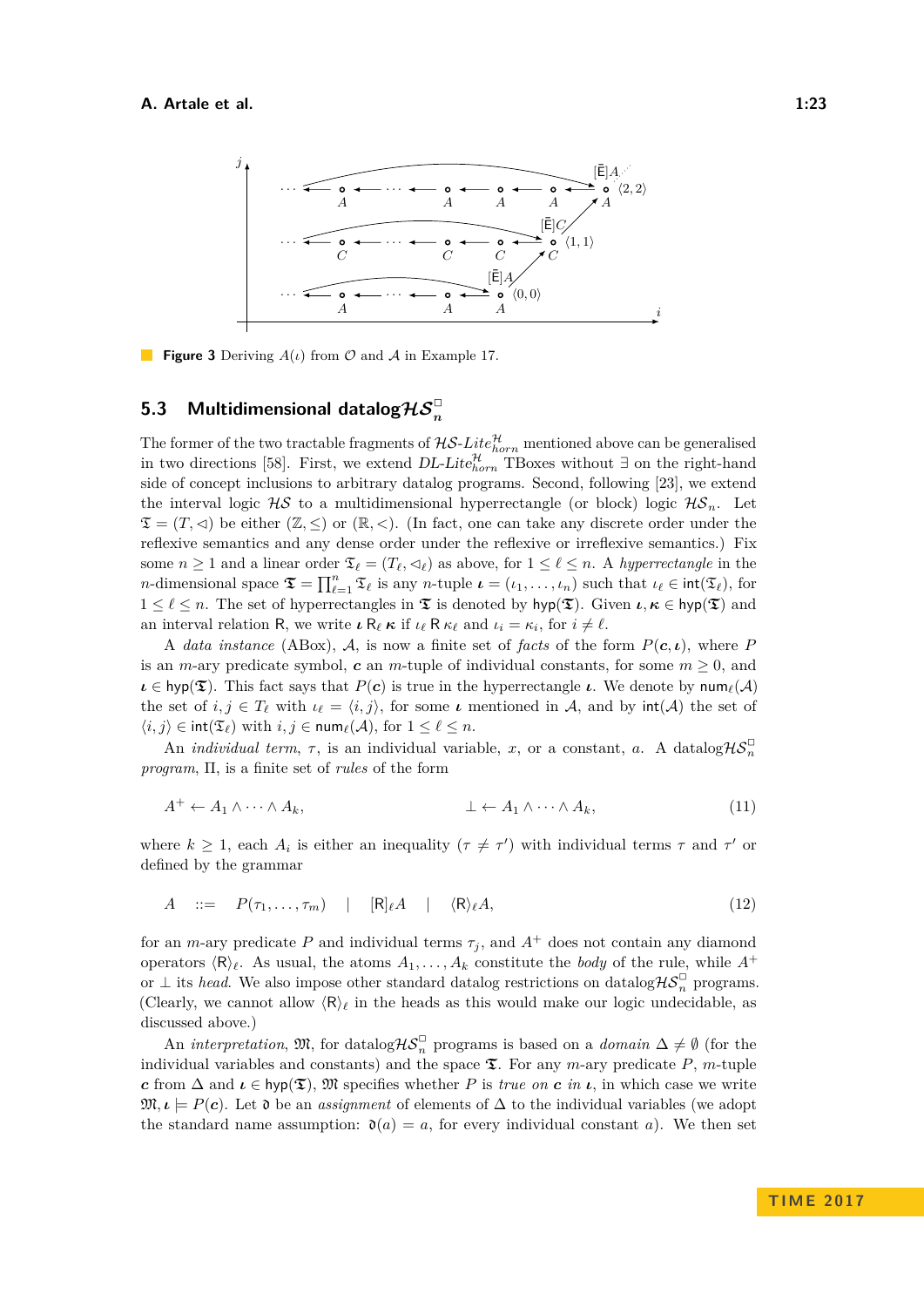<span id="page-23-1"></span>

**Figure 4** Configurations for Int and Cov in Example [18.](#page-23-0)

inductively:

 $\mathfrak{M}, \iota \models^{\mathfrak{d}} P(\boldsymbol{\tau})$  iff  $\mathfrak{M}, \iota \models P(\mathfrak{d}(\boldsymbol{\tau})),$   $\mathfrak{M}, \iota \not\models$  $m, \iota \not\models^{\mathfrak{d}} \bot,$  $\mathfrak{M}, \iota \models^{\mathfrak{d}} \tau \neq \tau' \quad \text{ iff } \quad \mathfrak{d}(\tau) \neq \mathfrak{d}(\tau'),$  $\mathfrak{M}, \iota \models^{\mathfrak{d}} [\mathsf{R}]_\ell A$  iff  $\mathfrak{M}, \kappa \models^{\mathfrak{d}} A$  for all  $\kappa$  with  $\iota \mathsf{R}_\ell \kappa,$  $\mathfrak{M}, \iota \models^{\mathfrak{d}} \langle \mathsf{R} \rangle_{\ell} A$  iff  $\mathfrak{M}, \kappa \models^{\mathfrak{d}} A$  for some  $\kappa$  with  $\iota \mathsf{R}_{\ell} \kappa$ .

We say that M *satisfies* Π *under* d if

 $\mathfrak{M}, \iota \models^{\mathfrak{d}} A$  whenever  $\mathfrak{M}, \iota \models^{\mathfrak{d}} A_i$  for  $1 \leq i \leq k$ ,

for all  $\iota \in \mathsf{hyp}(\mathfrak{T})$  and all rules  $A \leftarrow A_1 \wedge \cdots \wedge A_k$  in  $\Pi$ .  $\mathfrak{M}$  is a *model* of  $\Pi$  and  $A$  if it satisfies  $\Pi$  under every assignment, and  $\mathfrak{M}, \iota \models P(c)$ , for every fact  $P(c, \iota)$  in A.  $\Pi$  and A are *consistent* if they have a model.

<span id="page-23-0"></span>**Example 18.** Denote by  $\langle \text{Int} \rangle$  the binary modal operator such that  $A\langle \text{Int} \rangle A'$  holds at a hyperrectangle  $\kappa$  iff *A* holds at some *ι*, *A'* at some *ι'*, and  $\kappa = \iota \cap \iota'$ . One can show that rules such as  $B \leftarrow A \langle \text{Int} \rangle A'$  are expressible as datalog  $\mathcal{H} \mathcal{S}_n^{\square}$  programs. For example, for  $n = 2$ , there are  $13^2 = 169$  different relative positions of two rectangles; see, e.g., [\[65,](#page-35-14) Fig. 4] for an illustration. Those configurations where the rectangles have non-empty intersection are encoded by datalog  $H\mathcal{S}_n^{\square}$  rules such as  $B \leftarrow \langle \bar{E} \rangle_1 \langle \bar{B} \rangle_2 A \wedge \langle \bar{B} \rangle_1 \langle \bar{E} \rangle_2 A'$  for the configuration in Fig. [4a](#page-23-1).

Similarly, one can express the rule  $B \leftarrow A \langle \text{Cov} \rangle A'$  such that  $A \langle \text{Cov} \rangle A'$  holds at  $\kappa$  iff  $\kappa$  is the smallest hyperrectangle containing some  $\iota$  with *A* and  $\iota'$  with *A*<sup>'</sup>; see Fig. [4b](#page-23-1).

An *interval term*, *ϑ*, is either an interval or an *interval variable*. A *conjunctive query* (CQ) is a formula of the form  $q(x, \chi) = \exists x' \exists \chi' \Phi(x, x', \chi, \chi')$ , where  $\Phi$  is a conjunction of atoms  $P(\tau, \vartheta)$  for tuples  $\tau$  and  $\vartheta$  of individual and interval terms, respectively, and  $R(\vartheta, \vartheta')$ , for an interval relation R, such that all individual and interval variables in  $\Phi$  are from  $x \cup x'$  and  $\chi \cup \chi'$ , respectively. A datalog  $\mathcal{H}S_n^{\square}$  program  $\Pi$  and a CQ  $q(x, \chi)$  constitute an *ontology-mediated query* (OMQ)  $Q(x, \chi) = (\Pi, q(x, \chi))$ .

<span id="page-23-2"></span>► **Example 19.** Suppose  $\mathfrak{T} = \mathfrak{T}_1 \times \mathfrak{T}_2$ , where  $\mathfrak{T}_1 = (\mathbb{Z}, \leq)$  represents time and  $\mathfrak{T}_2 = (\mathbb{R}, <)$ temperature. Imagine that a turbine monitoring system is receiving from sensors a stream of data of the form Blade(ID140*,*( $\iota_1, \iota_2$ )), where ID140 is a blade ID and  $\iota_2 \in \text{int}(\mathbb{R}, \leq)$  is the observed temperature range during the time interval  $\iota_1 \in \text{int}(\mathbb{Z}, \leq)$ . Then the rule

TemperatureRise $(x) \leftarrow {\langle \bar{A} \rangle}_1 {\langle \bar{O} \rangle}_2$ Blade $(x) \wedge {\langle A \rangle}_1 {\langle O \rangle}_2$ Blade $(x)$ 

says that the temperature of blade *x* is rising over a rectangle  $(\iota_1, \iota_2)$  if  $\textsf{Blade}(x, (\iota_1^-, \iota_2^-))$  and Blade( $x, (\iota_1^+, \iota_2^+)$ ) hold at some ( $\iota_1^-, \iota_2^-$ ) and ( $\iota_1^+, \iota_2^+$ ) located as shown in Fig. [5.](#page-24-1)

The temperature drop is defined analogously:

TemperatureDrop $(x) \leftarrow \langle \overline{A} \rangle_1 \langle O \rangle_2$ Blade $(x) \wedge \langle A \rangle_1 \langle \overline{O} \rangle_2$ Blade $(x)$ *.*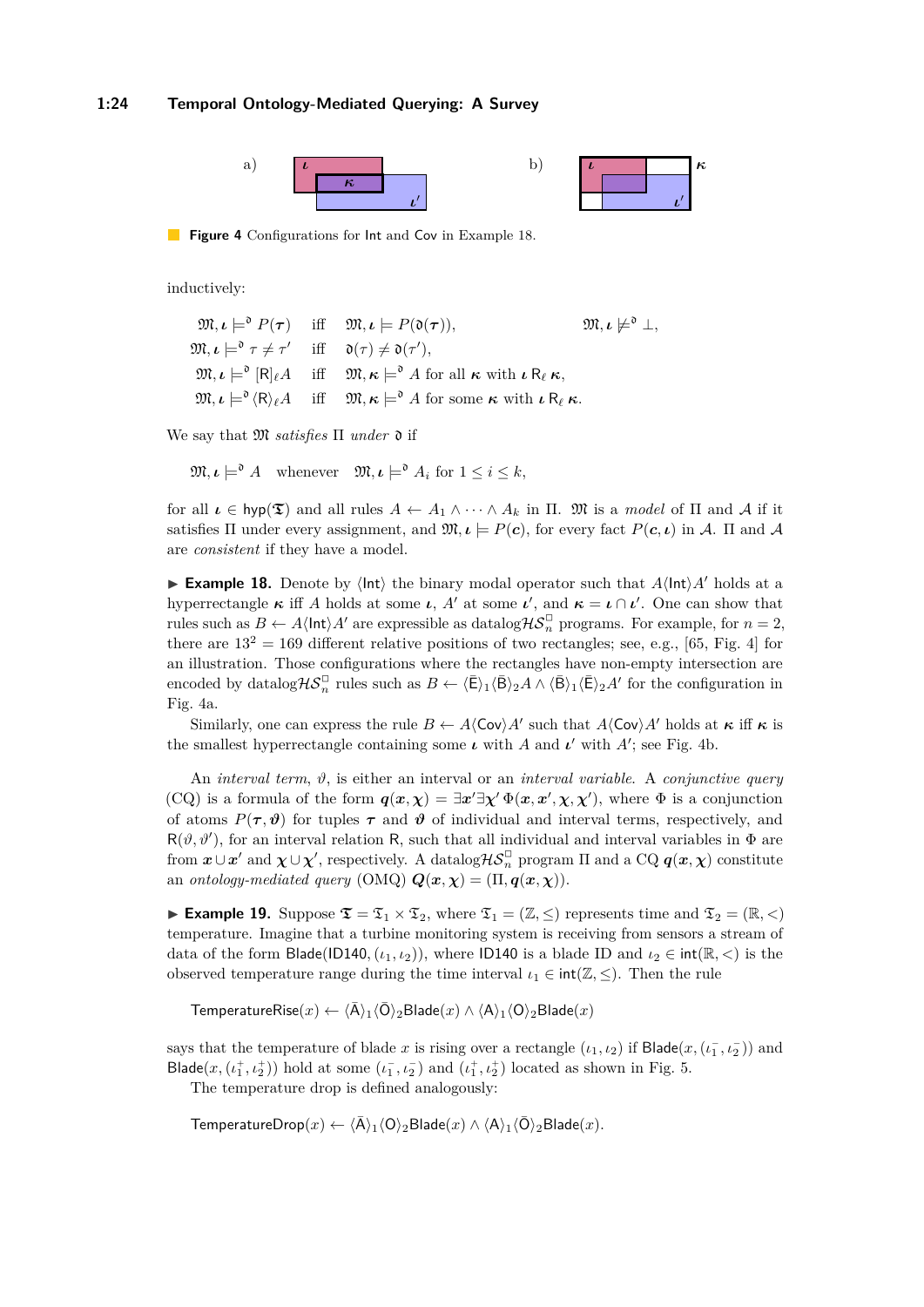<span id="page-24-1"></span>

**Figure 5** Rule for TemperatureRise in Example [19.](#page-23-2)

To find the blades x and the time intervals  $\chi$  such that the temperature of x was rising before  $\chi$ , reaching 1500° in  $\chi$ , and dropping after that, we can use the following CQ:

$$
\exists \rho \exists \chi^- \exists \rho^- \exists \chi^+ \exists \rho^+ \left[ \text{Blade}(x, (\chi, \rho)) \land \text{TemperatureRise}(x, (\chi^-, \rho^-)) \land \text{A}(\chi^-, \chi) \land \right]
$$
\n
$$
\text{TemperatureDrop}(x, (\chi^+, \rho^+)) \land \text{A}(\chi, \chi^+) \land \text{O}(\rho, \langle 1500, 1600 \rangle) \right].
$$

Let  $Q(x, \chi) = (\Pi, q(x, \chi))$  be an OMQ and A a data instance. A *certain answer to*  $Q(x, \chi)$  *over* A is any pair  $(a, \delta)$  of a tuple a of individual constants in A and a tuple  $\delta$ from  $\text{int}(\mathcal{A})$  of the same length as  $x$  and  $\chi$ , respectively, satisfying the following condition: for every model  $\mathfrak{M}$  of  $\Pi$  and  $\mathcal{A}$ , there is a map *h* of the individual terms in *q* to  $\Delta$  and the interval terms to  $\bigcup_{\ell} \text{int}(\mathfrak{T}_{\ell})$  preserving constants and dimensions such that  $h(x) = a$ ,  $h(\chi) = \delta$ , and

$$
\mathfrak{M}, h(\boldsymbol{\vartheta}) \models P(h(\boldsymbol{\tau})), \text{ for every atom } P(\boldsymbol{\tau}, \boldsymbol{\vartheta}) \text{ in } \boldsymbol{q}, \text{ and}
$$
  

$$
R(h(\vartheta), h(\vartheta')) \text{ holds in the corresponding } \mathfrak{T}_{\ell}, \text{ for every atom } R(\vartheta, \vartheta') \text{ in } \boldsymbol{q}.
$$

The problem of checking whether  $(a, \delta)$  is a certain answer to  $Q(x, \chi)$  over A is shown to be PTime-complete for data complexity and ExpTime-complete for combined complexity; for propositional datalog  $\mathcal{H}S_n^{\square}$  programs, the problem is PTIME-complete for combined complexity [\[58\]](#page-35-13). Any datalog $\mathcal{H}S_n^{\square}$  OMQ  $\mathbf{Q}(\mathbf{x}, \boldsymbol{\chi}) = (\Pi, \boldsymbol{q}(\mathbf{x}, \boldsymbol{\chi}))$  can also be rewritten to a standard polynomial-size datalog program  $\Pi^{\dagger}$  with a goal  $G(x, \chi)$  such that, for any data instance A, a tuple  $(a, \delta)$  is a certain answer to  $Q(x, \chi)$  over A iff  $\Pi^{\dagger}, A \models G(a, \delta)$ . We refer the reader to [\[58\]](#page-35-13) for some initial experiments on the expressive power and efficiency of ontology-based query answering with datalog $\mathcal{H}S_n^{\square}$  using two real-world scenarios.

### <span id="page-24-0"></span>**6 Dense Time and Metric Temporal Logics**

The problems with discreteness of time are related to the fact that a minimal unit of time in some cases may be unknown or inconvenient to use. Suppose, for example, that the time unit is set to be 'a minute' for the turbine performance monitoring system with timestamped data of the form (tb007*,* 1500*,* 11:27). When a newer model of turbine is installed with measurements taken at the rate of one per second, we shall have to redefine the minimal unit accordingly. This means, in particular, that the timestamps of the old data will also have to be multiplied by 60 together with all the operators used in the ontology and queries (e.g.,  $\bigwedge_{i=0}^{60} \bigcirc_P^i$  LowSpeed  $\sqsubseteq$  Alert saying that an alert is to be issued if a turbine maintained low speed for 1 hour). On the other hand, if we assume that time is dense and use rational numbers to refer to time instants, then we can represent timestamps such as 11:27:30 of the new turbine as  $i + \frac{1}{2}$  (assuming that 11:27 and 11:28 correspond to integer numbers *i* and  $i + 1$ ,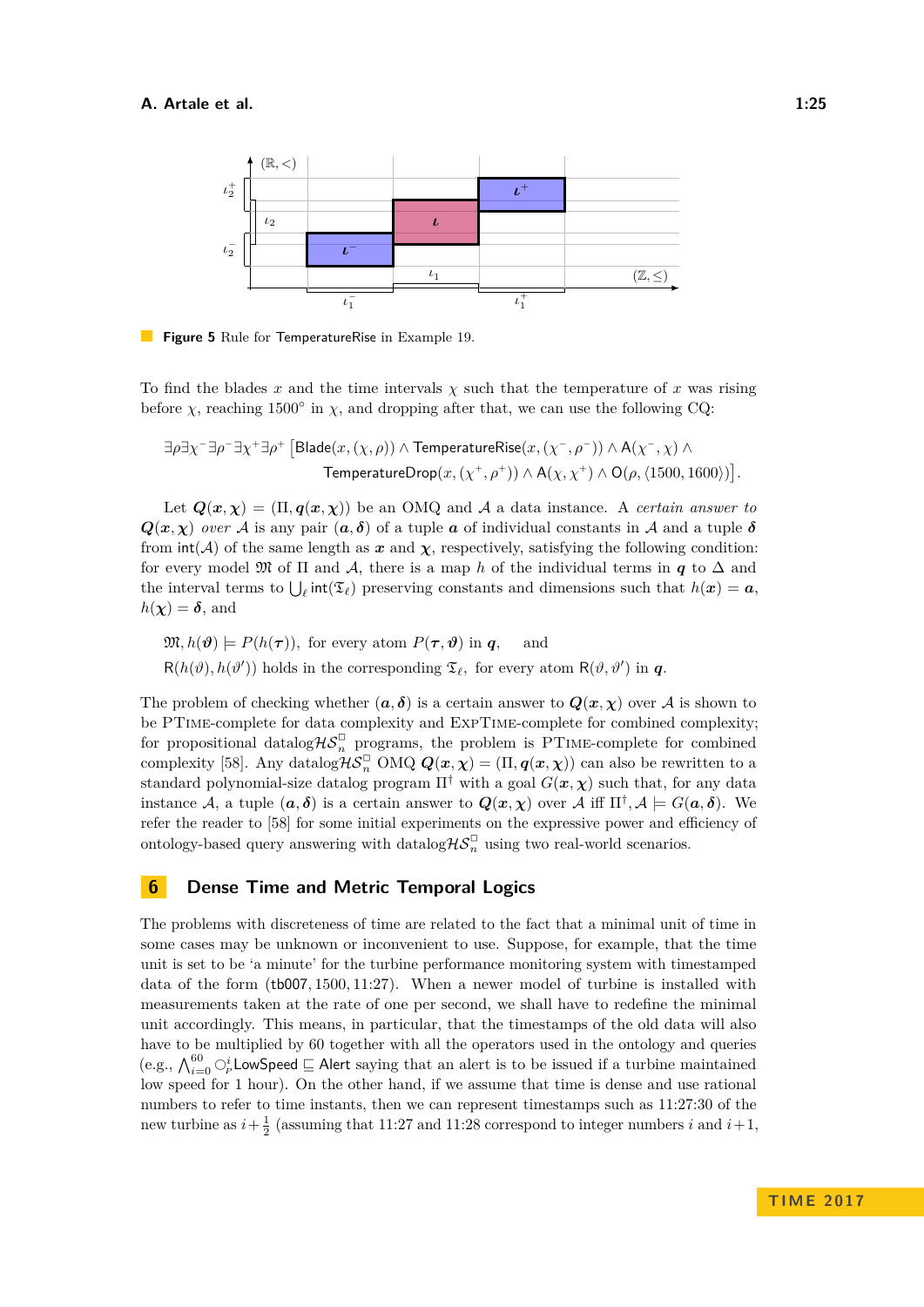### **1:26 Temporal Ontology-Mediated Querying: A Survey**

respectively), keeping the old timestamps and the ontology intact. However, for dense time, we cannot use the inherently discrete LTL operators in the ontology and queries any longer, and shall have to switch to a different temporal formalism with, say, *metric* interval operators, in which case the axiom above will have to be rewritten as  $\Box_{[0,60]}$ LowSpeed  $\Box$  Alert, where  $\Box$ <sub>[0,60]</sub>LowSpeed is true at a moment *i* iff LowSpeed holds at every *j* such that  $i - j \in [0, 60]$ .

### **6.1 datalogMTL**✷

In the standard metric temporal logic MTL [\[3\]](#page-31-7), the temporal domain is the real numbers  $\mathbb{R}$ , while the intervals  $\rho$  in the constrained temporal operators such as  $\Box$ <sub>o</sub> (always in the past within the interval  $\varrho$  from now) have natural numbers or  $\infty$  as their endpoints. For various applications, it would be more appropriate to assume that the endpoints of  $\rho$  are non-negative rational numbers or  $\infty$ , while the temporal domain is the rational numbers  $\mathbb Q$  (however, in theory, not much will change if we take R as the temporal domain). Thus, by an *interval*, *ι*, we mean in this section any nonempty subset of  $\varphi$  of the form  $[i, j]$ ,  $[i, j)$ ,  $(i, j)$  or  $(i, j)$ , where  $i, j \in \mathbb{Q} \cup \{-\infty, \infty\}$  and  $i \leq j$ . (We identify  $(i, \infty]$  with  $(i, \infty)$ ,  $[-\infty, i]$  with  $(-\infty, i]$ , etc.) The set of all intervals in  $\mathbb Q$  is denoted by  $int(\mathbb Q)$ . A *range*,  $\rho$ , is an interval with non-negative endpoints.

As in Section [5.3,](#page-22-1) we take datalog as the domain ontology language and combine it with MTL. Thus, a data instance (ABox), A, is a finite set of facts of the form  $P(\boldsymbol{a})@$ *ι*, where P is an *m*-ary predicate symbol,  $\boldsymbol{a}$  an *m*-tuple of individual constants, for some  $m \geq 0$ , and  $\iota \in \text{int}(\mathbb{Q})$ . This fact says that  $P(\mathbf{a})$  is true at *each point of time* in the interval  $\iota$ . To reflect this subtle semantical difference from Section [5,](#page-18-0) we write  $P(\boldsymbol{a})@$ *l* rather than  $P(\boldsymbol{a}, t)$ . The following facts are an example of a data instance:

<span id="page-25-1"></span>
$$
\text{Turbine(tb0)}@(-\infty,\infty), \qquad \text{ActivePowerAbove1.5(tb0)}@[13:00:00, 13:00:10), \qquad (13) \\ \text{ActivePowerAbove1.5(tb0)}@[13:00:08, 13:00:15), \\ \text{ActivePowerBelow0.15(tb0)}@[13:00:17, 13:01:25).
$$

Brandt et al. [\[29\]](#page-33-13) consider *atomic queries* of the form  $q(x, \chi) = P(\tau) \Omega \chi$ , where P is a predicate name,  $x$  is a tuple of all individual variables occurring in the terms  $\tau$ , and  $\chi$  and *interval variable.* For example, the answers to the query  $q(\chi) =$  ActivePowerAbove1.5(tb0)@ $\chi$ over the data instance above contain (among others) the intervals [13:00:00*,* 13:00:10), (13:00:05*,* 13:00:10), and [13:00:00*,* 13:00:15) (the semantics will be defined below), as this information is contained, explicitly or implicitly, in  $A$ . In a practical OBDA system, however, the returned result should be limited to the last interval only, [13:00:00*,* 13:00:15), because it *includes* all other answers.

The temporal ontology language  $datalogMTL^{\Box}$  uses the rules of the form [\(11\)](#page-22-2), where the atoms *A* are defined by the grammar

$$
A \quad ::= \quad \top \quad | \quad P(\tau_1, \ldots, \tau_m) \quad | \quad \boxplus_{\varrho} A \quad | \quad \boxminus_{\varrho} A \quad | \quad A_1 \, \mathcal{S}_{\varrho} \, A_2 \quad | \quad A_1 \, \mathcal{U}_{\varrho} \, A_2
$$

and  $A^+$  is as above but without any 'non-deterministic' operators  $\mathcal{U}_{\varrho}$  and  $\mathcal{S}_{\varrho}$ ; cf. [\(12\)](#page-22-3). We also use standard abbreviations  $\Theta_{\varrho}A = \top \mathcal{S}_{\varrho}A$  and  $\Phi_{\varrho}A = \top \mathcal{U}_{\varrho}A$ . A datalogMTL<sup>□</sup> program is a finite set of rules.

► **Example 20.** For instance, the rule

<span id="page-25-0"></span>
$$
\begin{aligned} \textsf{ActivePower Trip}(x) \leftarrow \textsf{Turbine}(x) \land \boxminus_{[0,1m]} \textsf{ActivePowerBelow0.15}(x) \land \\ \bigcirc_{[60s,63s]} \boxminus_{[0,10s]} \textsf{ActivePowerAbove1.5}(x) \end{aligned} \quad (14)
$$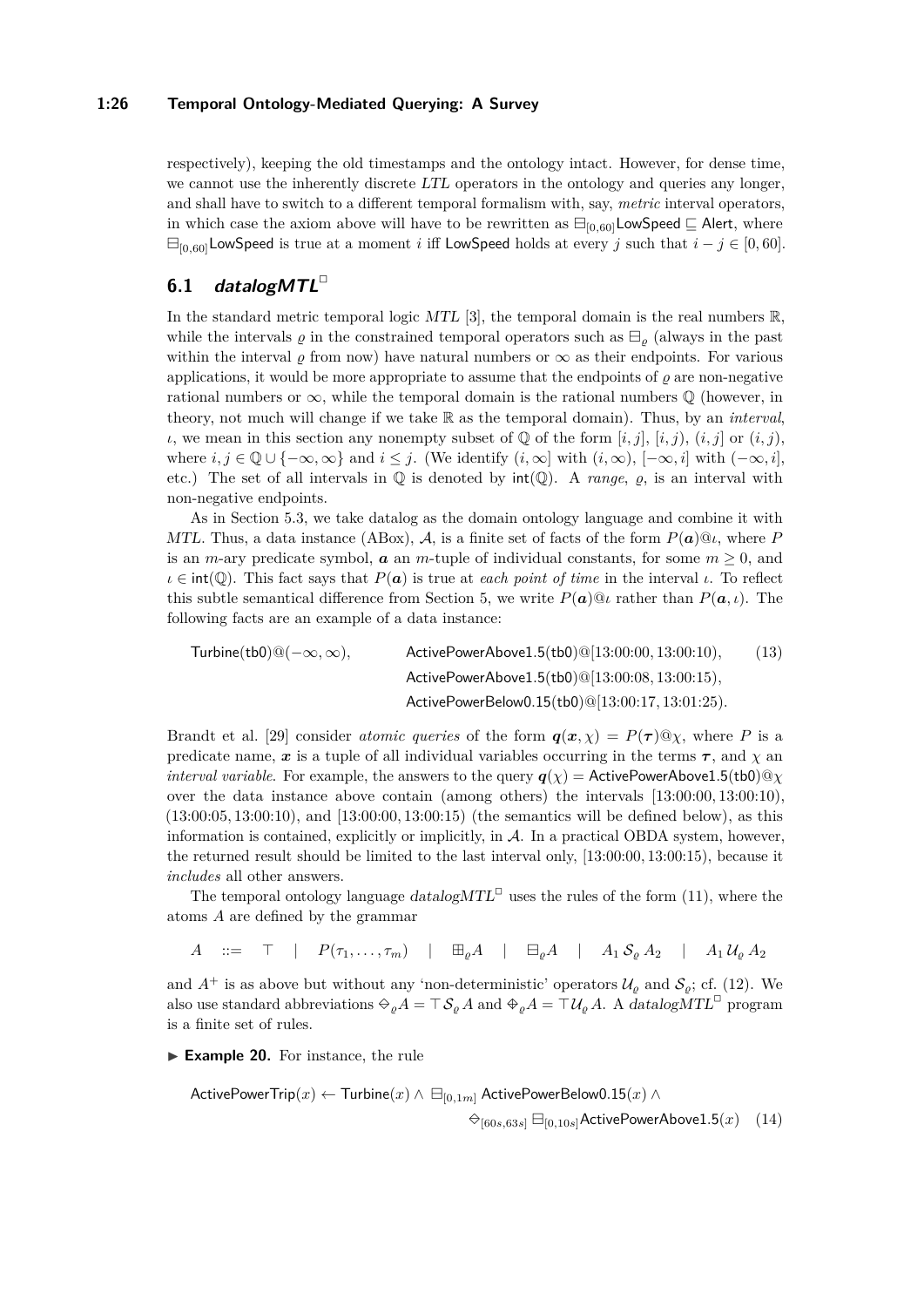<span id="page-26-1"></span><span id="page-26-0"></span>

**Figure 7** Semantics of metric temporal operators for  $\rho = [d, e]$ .

says that an active power trip happens when the active power of a turbine was above 1.5MW for a period of at least 10 seconds, maximum 3 seconds after which there was a period of at least one minute where the active power was below 0.15MW, as shown in Fig. [6.](#page-26-0)

The semantics of query answering in  $datalogMTL^{\square}$  is essentially point-based. Thus, an *interpretation*,  $\mathfrak{M}$ , is based on a *domain*  $\Delta \neq \emptyset$  for the individual variables and constants. For any *m*-ary predicate *P*, *m*-tuple *c* from  $\Delta$ , and any moment of time  $i \in \mathbb{Q}$ , the interpretation M specifies whether *P* is *true on c at i*, in which case we write  $\mathfrak{M}, i \models P(c)$ . As before,  $\mathfrak{d}$  is an *assignment* of elements of ∆ to the individual variables (we adopt the standard name assumption:  $\mathfrak{d}(a) = a$ , for every individual constant *a*). We then set inductively:

 $\mathfrak{M}, i \models^{\mathfrak{d}} \top$ , and  $\mathfrak{M}, i \not\models^{\mathfrak{d}} \bot$ ,  $\mathfrak{M}, i \models^{\mathfrak{d}} P(\boldsymbol{\tau})$  iff  $\mathfrak{M}, i \models P(\mathfrak{d}(\boldsymbol{\tau})),$  $\mathfrak{M}, i \models^{\mathfrak{d}} (\tau \neq \tau') \text{ iff } \mathfrak{d}(\tau) \neq \mathfrak{d}(\tau'),$  $\mathfrak{M}, i \models^{\mathfrak{d}} \boxplus_{\varrho} A$  iff  $\mathfrak{M}, j \models^{\mathfrak{d}} A$  for all *j* with  $j - i \in \varrho$ ,  $\mathfrak{M}, i \models^{\mathfrak{d}} \Box_{\varrho} A$  iff  $\mathfrak{M}, j \models^{\mathfrak{d}} A$  for all *j* with  $i - j \in \varrho$ ,  $\mathfrak{M}, i \models^{\mathfrak{d}} A_1 \mathcal{U}_{\varrho} A_2$  iff  $\mathfrak{M}, i' \models^{\mathfrak{d}} A_2$  for some *i*' with  $i' - i \in \varrho$  and  $\mathfrak{M}, j \models^{\mathfrak{d}} A_1 \text{ for all } j \in (i, i'),$  $\mathfrak{M}, i \models^{\mathfrak{d}} A_1 \mathcal{S}_{\varrho} A_2$  iff  $\mathfrak{M}, i' \models^{\mathfrak{d}} A_2$  for some  $i'$  with  $i - i' \in \varrho$  and  $\mathfrak{M}, j \models^{\mathfrak{d}} A_1$  for all  $j \in (i', i)$ *.* 

Figure [7](#page-26-1) illustrates the semantics of the future-time operators for  $\rho = [d, e]$ . Note that ranges  $\varrho$  in the temporal operators can be punctual  $[d, d]$ , in which case  $\boxplus_{[d,d]} A$  is equivalent to  $\bigoplus_{[d,d]} A$ , and  $\bigoplus_{[d,d]} A$  to  $\bigoplus_{[d,d]} A$ .

We say that M *satisfies* a datalogMTL✷ program Π under an assignment d if, for *all*  $i \in \mathbb{Q}$  and all the rules  $A \leftarrow A_1 \wedge \cdots \wedge A_k$  in  $\Pi$ , we have

 $\mathfrak{M}, i \models^{\mathfrak{d}} A$  whenever  $\mathfrak{M}, i \models^{\mathfrak{d}} A_n$  for  $1 \leq n \leq k$ .

We call  $\mathfrak{M}$  a *model* of  $\Pi$  and  $\mathcal A$  and write  $\mathfrak{M} \models (\Pi, \mathcal A)$  if  $\mathfrak{M}$  satisfies  $\Pi$  under every assignment,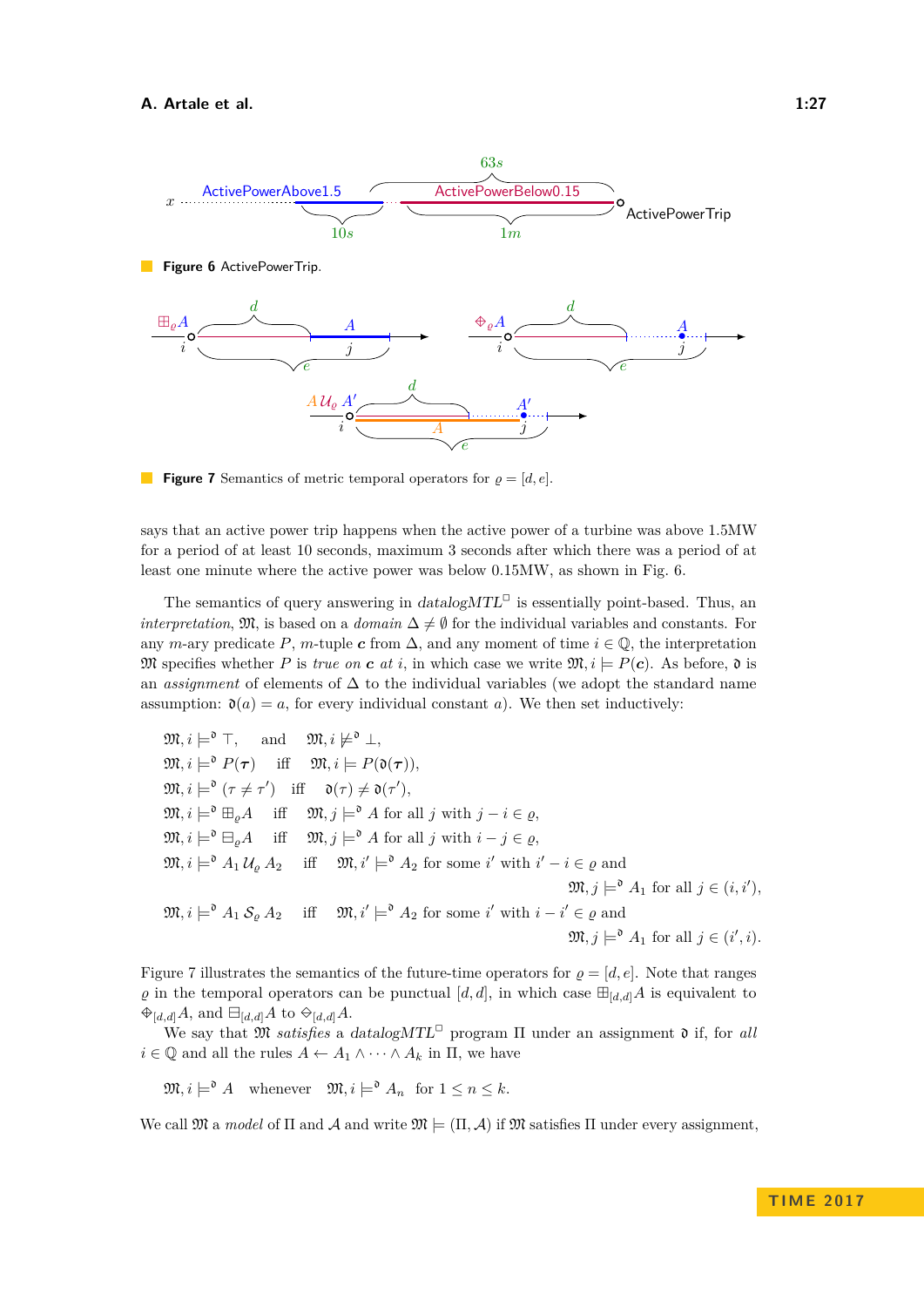### **1:28 Temporal Ontology-Mediated Querying: A Survey**

<span id="page-27-1"></span>

**Figure 8** SupportBending in Example [21.](#page-27-0)

and  $\mathfrak{M}, i \models P(\mathbf{a})$  for any  $P(\mathbf{a})@{\iota}$  in A and any  $i \in \iota$ . If and A are *consistent* if they have a model.

A datalog $MTL^{\Box}$  ontology-mediated query is of the form  $(\Pi, \boldsymbol{q}(\boldsymbol{x}, \chi))$ , where  $\Pi$  is a datalogMTL<sup> $\Box$ </sup> program and  $q(x, \chi)$  is an atomic query  $P(\tau) \mathbb{Q}\chi$ . A *certain answer* to  $(\Pi, \boldsymbol{q}(\boldsymbol{x}, \chi))$  over a data instance A is a pair  $(\boldsymbol{a}, \iota)$  such that  $\boldsymbol{a}$  is a tuple of constants from A of the same length as  $x, \iota$  an interval and, for any  $i \in \iota$ , any model M of  $\Pi$  and A, and any assignment  $\mathfrak d$  mapping  $x$  to  $a$ , we have  $\mathfrak M, i \models^{\mathfrak d} P(\tau)$ . In this case, we write  $\mathfrak M, i \models q(a)$ . To illustrate, the datalogMTL✷ query (Π*,* ActivePowerTrip(tb0)@*χ*), where Π consists of rule [\(14\)](#page-25-0), returns [13:01:17*,* 13:01:18) as a certain answer over the data instance above.

<span id="page-27-0"></span>**Example 21.** We illustrate the importance of the operators  $S_\rho$  and  $\mathcal{U}_\rho$  using an example inspired by the ballet moves ontology [\[76\]](#page-36-13). Suppose we want to say that SupportBending is a move spanning from the beginning to the end of Right&LeftSupportLowPlace provided that it is preceded by Right&LeftSupportMiddlePlace, which ends within 3*s* from the beginning of the Right&LeftSupportLowPlace, as shown in Fig. [8.](#page-27-1)

We can define the **SupportBending** move using the following rule:

SupportBending ← Right&LeftSupportLowPlace S[0*,*∞)✸−[0*,*3*s*]Right&LeftSupportMiddlePlace*.*

Note that defining SupportBending in  $datalogMTL^{\Box}$  would be problematic if only the  $\Box$  and  $\diamond$  operators were available.

Atomic OMQ evaluation with  $datalogMTL^{\Box}$  has been studied by Brandt et al. [\[29\]](#page-33-13). In particular, it was shown to be decidable and ExpSpace-complete for combined complexity. This result holds even with punctual temporal operators (with range [*d, d*]), in which case the propositional MTL is known to be undecidable  $[4]$ ; on the other hand, the propositional MTL is ExpSpace-complete if the punctual operators are not allowed [\[3\]](#page-31-7); see also [\[66,](#page-35-15) [67\]](#page-35-16). In fact, the undecidability result in the presence of punctual operators holds even for the propositional (predicates of arity 0 only) fragment of  $datalogMTL^{\Box}$  extended by  $\Theta_{\varrho}$  and  $\Phi_{\varrho}$ operators in the head of rules [\[29\]](#page-33-13) (cf.  $\mathcal{HS}_{horn}^{\Box}$  in Section [5.2\)](#page-21-1). Furthermore, it was shown that, for *nonrecursive* datalog MTL<sup> $\Box$ </sup> programs, query answering is PSPACE-complete for combined complexity and in  $AC^0$  for data complexity.

### <span id="page-27-2"></span>**6.2 Use Cases**

The metric temporal ontology language  $datalogMTL^{\Box}$  has been used to construct ontologies and support query answering in three practical use-cases [\[29,](#page-33-13) [76\]](#page-36-13), which will be briefly discussed below.

**Turbine Monitoring at Siemens** At Siemens, service centres store aggregated turbine sensor data instances such as [\(13\)](#page-25-1). A datalog  $MTL^{\Box}$  ontology has been designed [\[29\]](#page-33-13) to define events (representing normal or abnormal behaviour) that are of interest to engineers monitoring the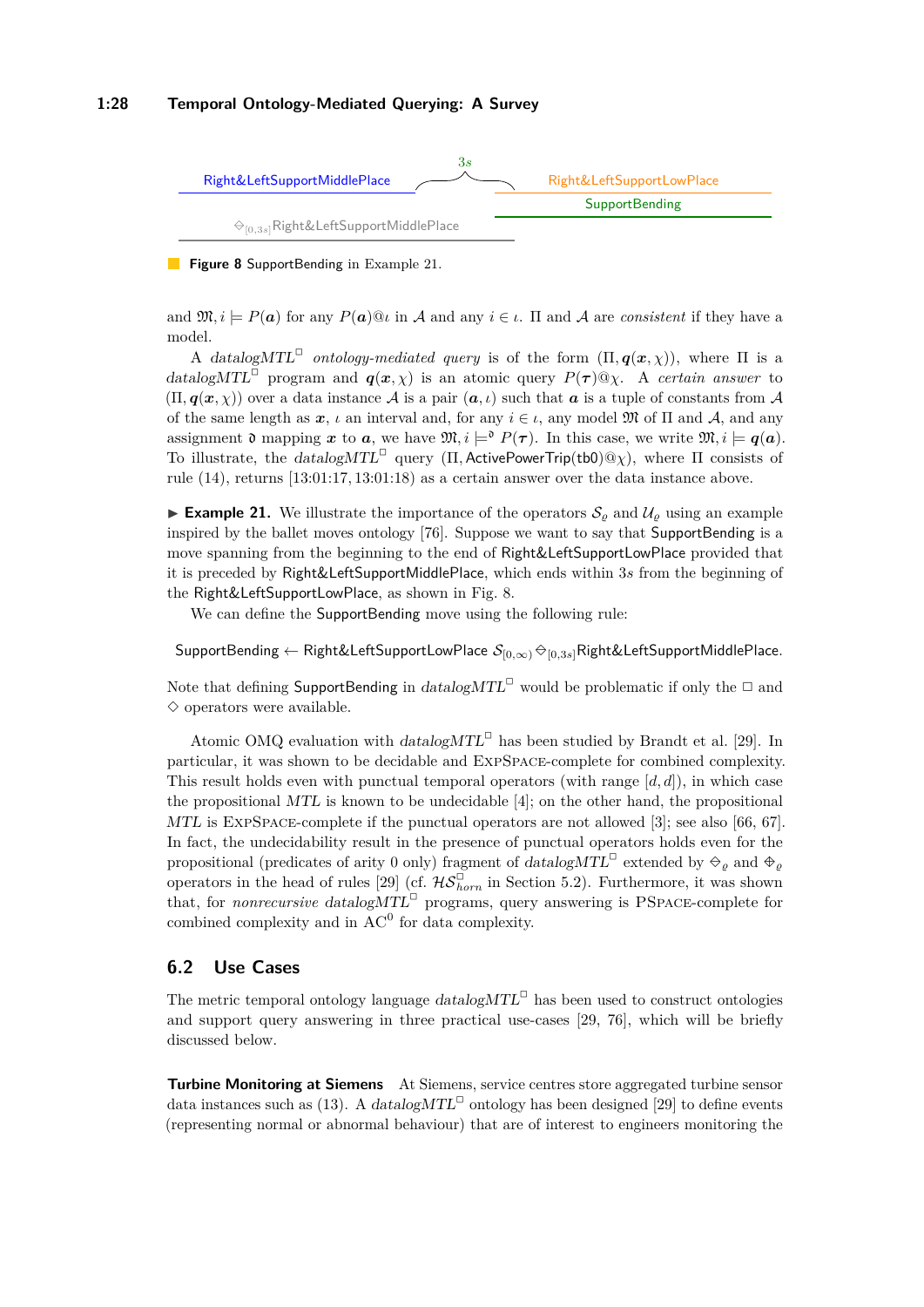performance of turbines. One such event is active power trip defined by [\(14\)](#page-25-0). As another example, we show a (partial) definition of normal restart:

NormalRestart $(x)$  ← NormalStart $(x)$  ∧  $\ominus_{(0,1h]}$ NormalStop $(x)$ *,*  ${\sf NormalStop}(x) \leftarrow {\sf CoastDown1500to200}(x) \land \; {\Leftrightarrow}_{(0,9m]} \left[{\sf CoastDown6600to1500}(x) \land \;$  $\ominus_{(0,2m]} \big(\mathsf{MainFlameOff}(x) \wedge \, \ominus_{(0,2m]} \mathsf{ActivePowerOff}(x)\big)\big],$  $\mathsf{MainFlameOff}(x) \leftarrow \boxminus_{[0s,10s]} \mathsf{MainFlameBelow0.1}(x)$ .

(The complete definition of normal restart contains 12 rules.) The purpose of this ontology is to enable a convenient access to temporal information for an engineer who can pose succinct queries such as  $q(x, \chi)$  = NormalRestart(*x*)@ $\chi$  (find the turbines that had a normal restart) without having to write explicitly (or even to know) the complex definition of this event.

**Weather Monitoring** The MesoWest<sup>[3](#page-28-0)</sup> project makes publicly available historical records of the weather stations across the US showing such parameters of meteorological conditions as temperature, wind speed and direction, amount of precipitation, etc. From this data, one can extract facts such as

| NorthWind(KBVY)@(15:14, 15:24],                                                                     | HurricaneForceWind(KMNI)@(15:21, 15:31), |
|-----------------------------------------------------------------------------------------------------|------------------------------------------|
| Precipitation(KBVY)@(15:14, 15:24],                                                                 | TempAbove0(KBVY)@(15:14, 15:24],         |
| TempAbove0(KMNI)@(15:21, 15:31],                                                                    |                                          |
| LocatedInCounty(KBVY, Essex) $@(-\infty, \infty)$ , LocatedInState(KBVY, MA) $@(-\infty, \infty)$ , |                                          |

where KBVY, KMNI are IDs of the stations (according to the standard definition, the hurricane force wind is above 118 km/h). A snippet of a weather ontology giving meteorological definitions (such as 'a hurricane is a hurricane force wind lasting one hour or longer') is shown below:

 $\Box$ [0,1*h*] Hurricane $(x) \leftarrow \Box$ [0,1*h*] HurricaneForceWind $(x)$ *,* ShoweryCounty( $x$ ) ← LocatedInCounty( $u_1, x$ ) ∧ LocatedInCounty( $u_2, x$ ) ∧ Precipitation( $u_1$ ) ∧ NoPrecipitation( $u_2$ ) ∧  $\Leftrightarrow$ <sub>(0,30*m*]</sub> Precipitation( $u_2$ )*,* HurricaneAffectedState(*x*) ← LocatedInState(*u, x*) ∧ Hurricane(*u*)*,*  $\boxminus$  ExcessiveHeat(*x*) ←  $\boxminus$ <sub>[0,24*h*]</sub> TempAbove24(*x*) ∧  $\ominus$ <sub>[0,24*h*]</sub> TempAbove41(*x*)*,* HeatAffectedCounty(x) ← LocatedInCounty( $u, x$ ) ∧ ExcessiveHeat( $u$ ), CyclonePatternState( $x$ ) ← LocatedInState( $u_1, x$ ) ∧ LocatedInState( $u_2, x$ ) ∧ LocatedInState( $u_3, x$ ) ∧ LocatedInState( $u_4, x$ ) ∧ EastWind( $u_1$ ) ∧ NorthWind( $u_2$ ) ∧ WestWind( $u_3$ ) ∧ SouthWind( $u_4$ ).

The purpose of using the temporal ontology in the weather use-case is to enable a weather expert to find information about complex meteorological events by using succinct queries.

**BalOnSe: Ontology of Dance Movements** This use-case is concerned with user annotations of ballet videos such as

LeftLegGestureMiddleBack(video1)@[12*s,* 13*s*]

<span id="page-28-0"></span><sup>3</sup> <http://mesowest.utah.edu/>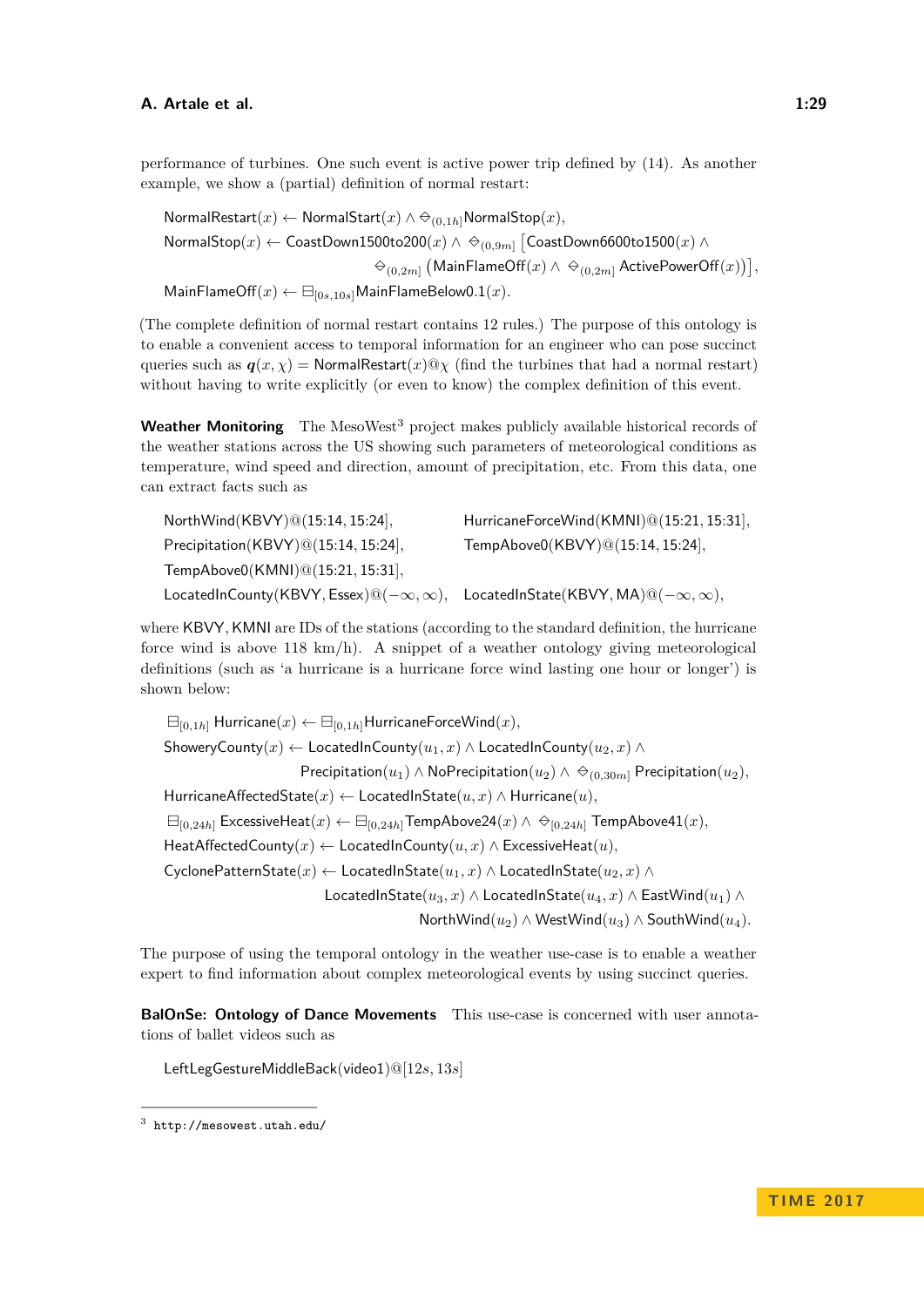saying that the movement LeftLegGestureMiddleBack is shown in video1 from 00:12:00 to 00:13:00. The ballet ontology [\[76\]](#page-36-13) reflects the terminology developed by ballet researchers and contains rules such as

 $\boxplus_{[0,3s]}$ PlieReleve $(x)$  ↔  $\boxplus_{[0,1s]}$  RightSupportMidPlace $(x)$  ∧  $\boxplus_{[0,1s]}$ LeftSupportMidPlace $(x)$  ∧ [1*,*2*s*] RightSupportLowPlace(*x*) ∧ [1*,*2*s*]LeftSupportLowPlace(*x*) ∧ [2*,*3*s*] RightSupportHighPlace(*x*) ∧ [2*,*3*s*]LeftSupportHighPlace(*x*)

defining the composite movement *plie releve* as a sequence of simpler movements occurring simultaneously or in a sequence. The video annotations together with the ontology are then used to enhance the search capabilities of a video search system for ballet learners and scholars. Thus, searching the term *plie releve* will return the videos (and time spans in them) showing this movement, even if the annotation for this sequence is not explicitly present in the database, but is deducible from the ontology and other annotations.

### <span id="page-29-0"></span>**7 Ontology-Based Data Access and Implementations**

In real-world applications, the data instances (ABoxes) are not created from scratch. In fact, they are obtained from existing relational or RDF databases by means of *mappings* (queries in the language of a data source) in order to produce a high-level conceptual view of the data. Such ABoxes can be materialised and stored as, e.g., RDF triples, or remain virtual (as a potential result of applying the mapping to the data), in which case an ontology-mediated query may be evaluated by rewriting it into a set of queries in the language(s) of the data sources. In the this section, we briefly address the problem of converting raw data to an ABox in the context of temporal data. After that we present some prototypical implementations of temporal ontology-based data access and evaluations of their performance.

### **7.1 From Raw to Conceptual Temporal Data**

Suppose turbine sensor measurements are stored in a relational table TB\_Sensor:

| turbineld | dateTime            | activePower | rotorSpeed | mainFlame |  |
|-----------|---------------------|-------------|------------|-----------|--|
| tb0       | 2015-04-04 12:20:48 |             | 1550       |           |  |
| tb0       | 2015-04-04 12:20:49 | $1.8\,$     | 1400       | null      |  |
| tb0       | 2015-04-04 12:20:52 | 1.7         | 1350       |           |  |
|           |                     | .           |            |           |  |

There are three major options for conceptualising this data if, for instance, we are interested in the situations when the rotor speed was below 1500:

- RotorSpeedBelow1500(tb0, i), RotorSpeedBelow1500(tb0,  $i + 1$ ), where i is the timestamp in the first row of the table, and so  $i + 1$  is the number of the second timestamp. This is the most simplistic approach that ignores the distance between the timestamps, but it is suitable if the timestamps are present in the database at regular intervals (which is not the case above), or only the sequence of events rather than the duration of the gap between them is important.
- RotorSpeedBelow1500(tb0, i), RotorSpeedBelow1500(tb0,  $i + 3$ ), where i is the timestamp in the first row of the table. Here, we obviously make an assumption that the time unit in our application domain is 'a second', and so this approach takes into account the duration of the gap between the events.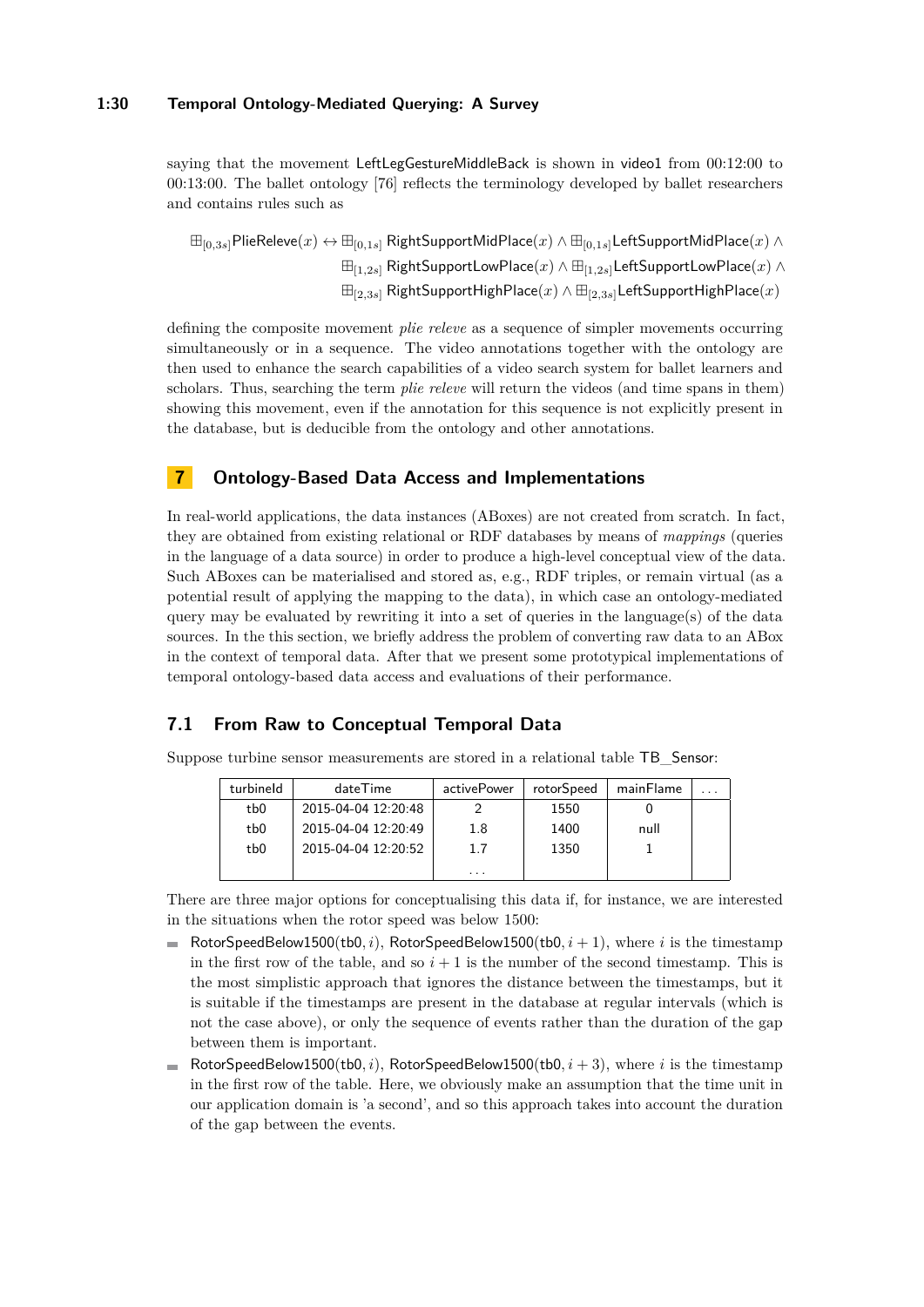RotorSpeedBelow1500(tb0,  $\langle i, i+3 \rangle$ ), where  $\langle i, i+3 \rangle$  is a time interval. Here, we use a real-world assumption that a rotor speed sensor sends its measurements only when the current value of the speed is sufficiently different from the previous measurement, and this value is assumed to hold for all the times until the next one is produced. Note also that some sensors may produce aggregated (e.g., average) value taken over some period.

The choice of how to conceptualise the data depends on the application domain. Below, we follow the third approach and show a mapping (in the syntax similar to the standard R2RML mapping language, where in the body we use standard SQL with window operators) that extracts the data instance related to the situations when active power was above 1.5MW:

```
ActivePowerAbove1.5(tbid)@[ledge, redge) ←
    SELECT tbid, ledge, redge FROM (
       SELECT turbineId AS tbid, LAG(dateTime, 1) OVER (w) AS ledge,
               LAG(activePower, 1) OVER (w) AS lag_activePower, dateTime AS redge
       FROM TB_Sensor
       WINDOW w AS (PARTITION BY turbineId ORDER BY dateTime)) tmp
    WHERE lag_activePower > 1.5
```
The mapping above applied to TB Sensor will produce the following instance:

ActivePowerAbove1*.*5(tb0)@[12:20:48*,* 12:20:49)*,* ActivePowerAbove1*.*5(tb0)@[12:20:49*,* 12:20:52)*.*

Note that we use the definition of interval from Section [6](#page-24-0) and make an assumption (reflecting our intuition on how sensors produce their measurements) that the intervals involved are all of the form [*i, j*). Clearly, we can add similar mappings for the concepts RotorSpeedAbove1500 and MainFlameBelow0*.*1.

### **7.2 Implementation**

We report on the implementation of temporal ontology-based data access and its evalu-ation [\[29\]](#page-33-13). The ontology language supported by this implementation is  $datalog_{nr}MTL^{\Box}$ consisting of nonrecursive datalog $MTL^{\Box}$  programs, and the system rewrites  $datalog_{nr}MTL^{\Box}$ OMQs to standard SQL queries with views. The performance the rewritings for the Siemens use-case described in Section [6.2](#page-27-2) was evaluated on an HP Proliant server with 24 Intel Xeon CPUs (@3.47GHz), 106GB of RAM and five 1TB 15K RPM HD, which used PostgreSQL as a database engine. The maximum physical memory consumption in the experiments was 12.9GB.

Siemens supplied a sample of data for one running turbine, denoted tb0, over 4 days in the form of the table TB Sensor. This sample was replicated to imitate the data for one turbine over 10 different periods ranging from 32 to 320 months. Four queries ActivePowerTrip(tb0)@*χ*, NormalStart(tb0)@*χ*, NormalStop(tb0)@*χ*, and NormalRestart(tb0)@*χ* were evaluated with a timeout of 30 minutes. The execution times are given in Fig. [9,](#page-31-8) which shows their linear growth in the number of months and, consequently, in the size of data.

Note that the normal restart (start) query timeouts on the data for more than 15 (respectively, 20) years, which is more than enough for the monitoring and diagnostics tasks at Siemens, where the two most common application scenarios for sensor data analytics are daily monitoring (that is, analytics of high-frequency data of the previous 24 hours) and fleet-level analytics of key-performance indicators over one year. In both cases, the computation time of the results is far less a crucial cost factor than the lead-time for data preparation.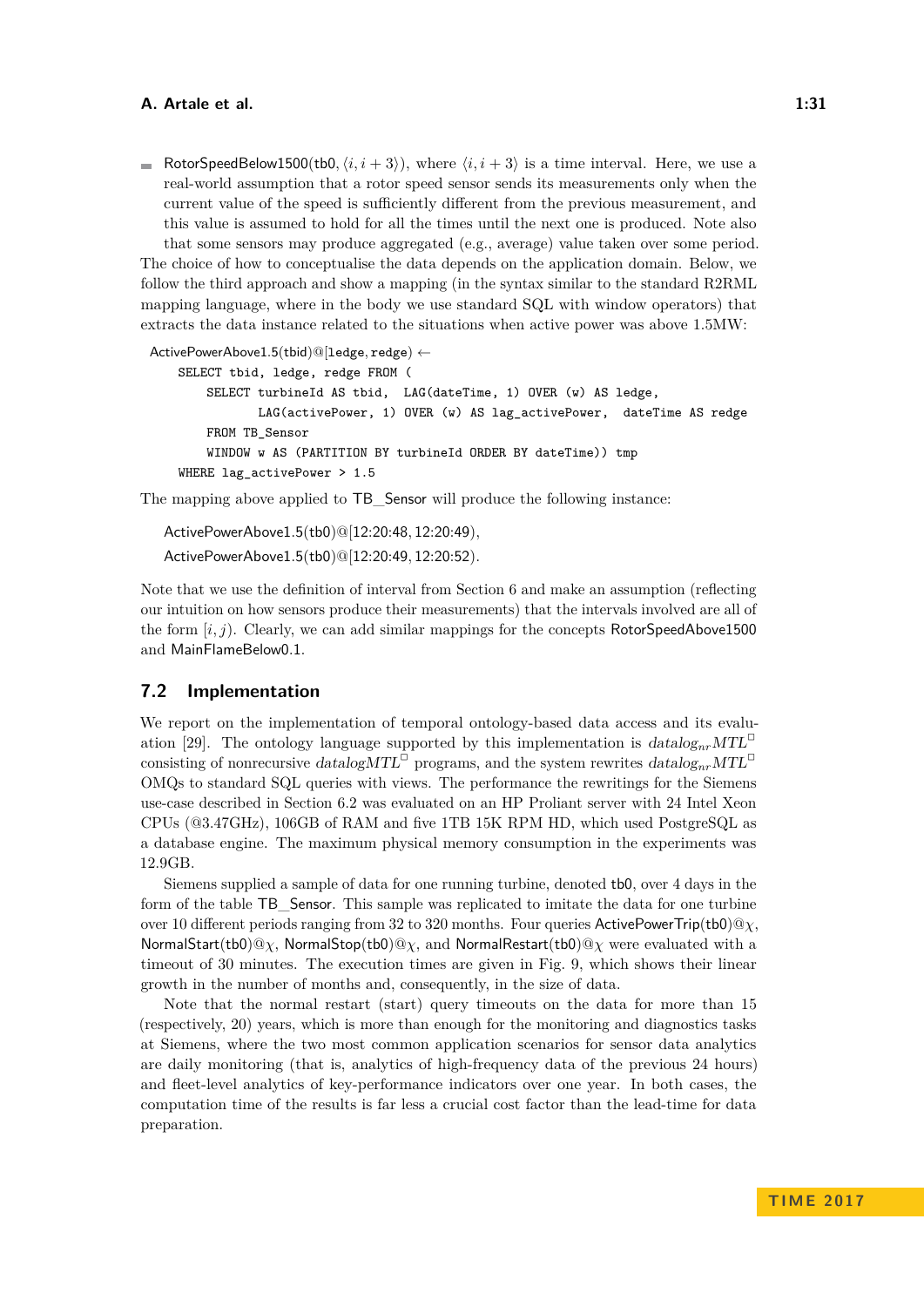<span id="page-31-8"></span>

**Figure 9** Performance of queries in the Siemens use-case.

The evaluation was performed for the weather OMQs with MesoWest data (see Section [6.2\)](#page-27-2) as well. On the other hand, the system SPARK capable of parallel query processing, in place of PostgreSQL, was evaluated showing large performance improvements in some cases; for details consult [\[30\]](#page-33-14).

#### **References**

- <span id="page-31-6"></span>**1** Luca Aceto, Dario Della Monica, Valentin Goranko, Anna Ingólfsdóttir, Angelo Montanari, and Guido Sciavicco. A complete classification of the expressiveness of interval logics of Allen's relations: the general and the dense cases. *Acta Inf.*, 53(3):207–246, 2016. [doi:](http://dx.doi.org/10.1007/s00236-015-0231-4) [10.1007/s00236-015-0231-4](http://dx.doi.org/10.1007/s00236-015-0231-4).
- <span id="page-31-5"></span>**2** James F. Allen. Maintaining knowledge about temporal intervals. *Commun. ACM*, 26(11):832–843, 1983. [doi:10.1145/182.358434](http://dx.doi.org/10.1145/182.358434).
- <span id="page-31-7"></span>**3** Rajeev Alur, Tomás Feder, and Thomas A. Henzinger. The benefits of relaxing punctuality. *J. ACM*, 43(1):116–146, 1996. [doi:10.1145/227595.227602](http://dx.doi.org/10.1145/227595.227602).
- <span id="page-31-4"></span>**4** Rajeev Alur and Thomas A. Henzinger. Real-time logics: Complexity and expressiveness. *Inf. Comput.*, 104(1):35–77, 1993. [doi:10.1006/inco.1993.1025](http://dx.doi.org/10.1006/inco.1993.1025).
- <span id="page-31-1"></span>**5** Natalia Antonioli, Francesco Castanò, Spartaco Coletta, Stefano Grossi, Domenico Lembo, Maurizio Lenzerini, Antonella Poggi, Emanuela Virardi, and Patrizia Castracane. Ontologybased data management for the Italian public debt. In *Proc. of the 8th Int. Conf. on Formal Ontology in Information Systems, FOIS 2014*, pages 372–385. IOS Press, 2014. [doi:10.3233/978-1-61499-438-1-372](http://dx.doi.org/10.3233/978-1-61499-438-1-372).
- <span id="page-31-0"></span>**6** Alessandro Artale, Diego Calvanese, Roman Kontchakov, and Michael Zakharyaschev. The *DL-Lite* family and relations. *J. Artif. Intell. Res. (JAIR)*, 36:1–69, 2009. [doi:10.1613/](http://dx.doi.org/10.1613/jair.2820) [jair.2820](http://dx.doi.org/10.1613/jair.2820).
- <span id="page-31-2"></span>**7** Alessandro Artale and Enrico Franconi. Temporal description logics. In *Handbook of Temporal Reasoning in Artificial Intelligence*, volume 1 of *Foundations of Artificial Intelligence*, pages 375–388. Elsevier, 2005. [doi:10.1016/S1574-6526\(05\)80014-8](http://dx.doi.org/10.1016/S1574-6526(05)80014-8).
- <span id="page-31-3"></span>**8** Alessandro Artale, Roman Kontchakov, Alisa Kovtunova, Vladislav Ryzhikov, Frank Wolter, and Michael Zakharyaschev. First-order rewritability of temporal ontology-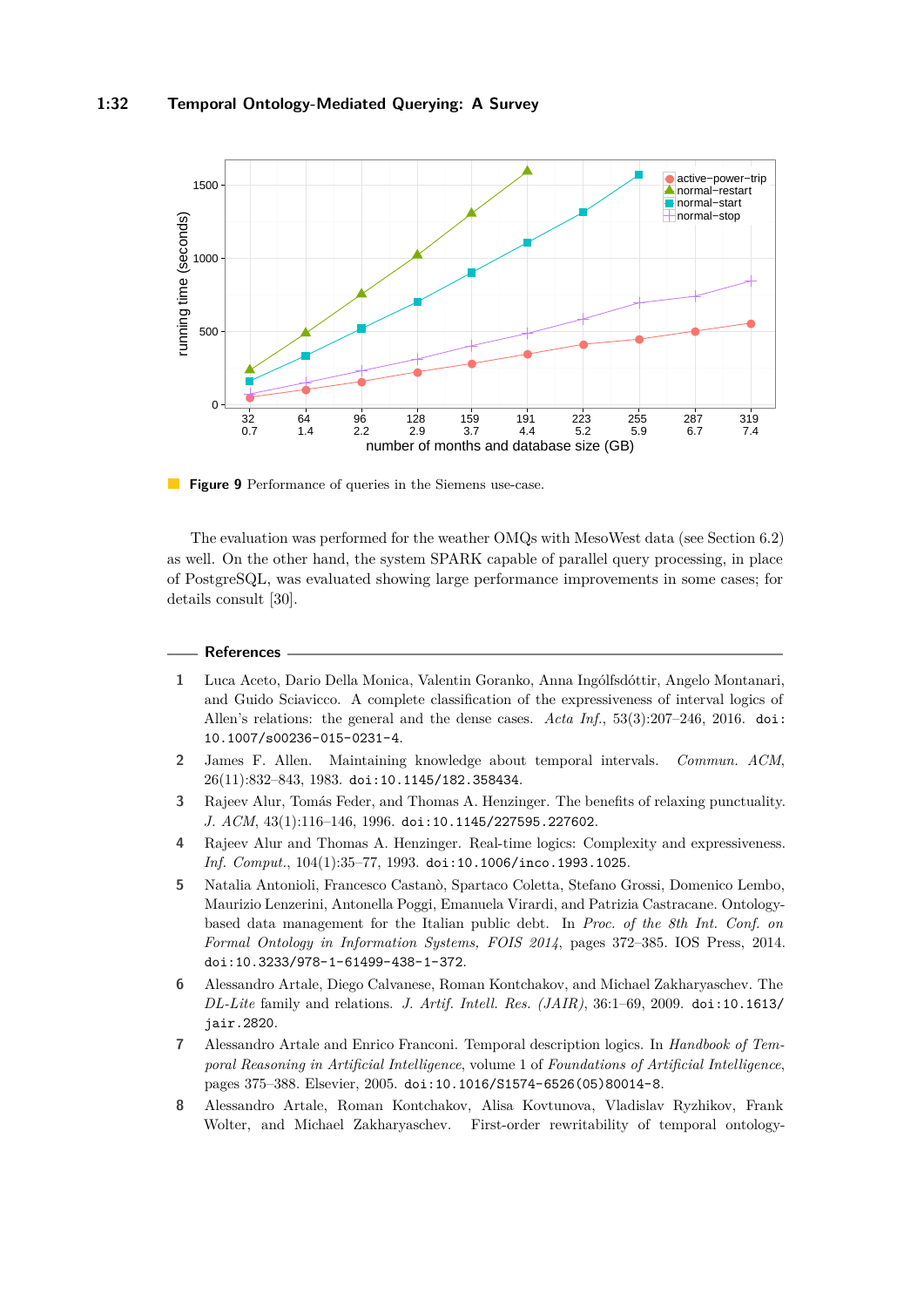mediated queries. In *Proc. of the 24th Int. Joint Conf. on Artificial Intelligence, IJCAI'15*, pages 2706–2712. IJCAI/AAAI, 2015.

- <span id="page-32-7"></span>**9** Alessandro Artale, Roman Kontchakov, Vladislav Ryzhikov, and Michael Zakharyaschev. The complexity of clausal fragments of LTL. In *Proc. of the 19th Int. Conf. on Logic for Programming, Artificial Intelligence, and Reasoning, LPAR'13*, volume 8312 of *LNCS*, pages 35–52. Springer, 2013. [doi:10.1007/978-3-642-45221-5\\_3](http://dx.doi.org/10.1007/978-3-642-45221-5_3).
- <span id="page-32-2"></span>**10** Alessandro Artale, Roman Kontchakov, Vladislav Ryzhikov, and Michael Zakharyaschev. A cookbook for temporal conceptual data modelling with description logics. *ACM Trans. Comput. Log.*, 15(3):25:1–25:50, 2014. [doi:10.1145/2629565](http://dx.doi.org/10.1145/2629565).
- <span id="page-32-13"></span>**11** Alessandro Artale, Roman Kontchakov, Vladislav Ryzhikov, and Michael Zakharyaschev. Tractable interval temporal propositional and description logics. In *Proc. of the 29th Conf. on Artificial Intelligence, AAAI'15*, pages 1417–1423. AAAI Press, 2015.
- <span id="page-32-12"></span>**12** Alessandro Artale, Roman Kontchakov, Frank Wolter, and Michael Zakharyaschev. Temporal description logic for ontology-based data access. In *Proc. of the 23rd Int. Joint Conf. on Artificial Intelligence, IJCAI'13*, pages 711–717. IJCAI/AAAI, 2013.
- <span id="page-32-9"></span>**13** Franz Baader. Ontology-based monitoring of dynamic systems. In *Proc. of the 14th Int. Conf. on Principles of Knowledge Representation and Reasoning, KR'14*, pages 678–681. AAAI Press, 2014.
- <span id="page-32-3"></span>**14** Franz Baader, Stefan Borgwardt, Patrick Koopmann, Ana Ozaki, and Veronika Thost. Metric temporal description logics with interval-rigid names (extended abstract). In *Proc. of the 30th Int. Workshop on Description Logics, DL'17*. CEUR-WS, 2017.
- <span id="page-32-8"></span>**15** Franz Baader, Stefan Borgwardt, and Marcel Lippmann. Temporalizing ontology-based data access. In *Proc. of the 24th Int. Conf. on Automated Deduction, CADE-24*, volume 7898 of *LNCS*, pages 330–344. Springer, 2013. [doi:10.1007/978-3-642-38574-2\\_23](http://dx.doi.org/10.1007/978-3-642-38574-2_23).
- <span id="page-32-11"></span>**16** Franz Baader, Stefan Borgwardt, and Marcel Lippmann. Temporal conjunctive queries in expressive description logics with transitive roles. In *Proc. of the 28th Australasian Joint Conf. on Advances in Artificial Intelligence, AI'15*, volume 9457 of *LNCS*, pages 21–33. Springer, 2015. [doi:10.1007/978-3-319-26350-2\\_3](http://dx.doi.org/10.1007/978-3-319-26350-2_3).
- <span id="page-32-10"></span>**17** Franz Baader, Stefan Borgwardt, and Marcel Lippmann. Temporal query entailment in the description logic SHQ. *J. Web Semantics*, 33:71–93, 2015. [doi:10.1016/j.websem.2014.](http://dx.doi.org/10.1016/j.websem.2014.11.008) [11.008](http://dx.doi.org/10.1016/j.websem.2014.11.008).
- <span id="page-32-5"></span>**18** Franz Baader, Sebastian Brandt, and Carsten Lutz. Pushing the EL envelope. In *Proc. of the 19th Int. Joint Conf. on Artificial Intelligence, IJCAI-05*, pages 364–369. IJCAI/AAAI, 2005.
- <span id="page-32-4"></span>**19** Franz Baader, Diego Calvanese, Deborah L. McGuinness, Daniele Nardi, and Peter F. Patel-Schneider, editors. *The Description Logic Handbook: Theory, Implementation, and Applications*. Cambridge University Press, 2003.
- <span id="page-32-6"></span>**20** Franz Baader, Silvio Ghilardi, and Carsten Lutz. LTL over description logic axioms. In *Proc. of the 11th Int. Conf. on Principles of Knowledge Representation and Reasoning, KR 2008*, pages 684–694. AAAI Press, 2008.
- <span id="page-32-1"></span>**21** Franz Baader, Ralf Küsters, and Frank Wolter. Extensions to description logics. In *The Description Logic Handbook*, pages 219–261. Cambridge University Press, 2003.
- <span id="page-32-0"></span>**22** Samantha Bail, Sandra Alkiviadous, Bijan Parsia, David Workman, Mark Van Harmelen, Rafael S. Goncalves, and Cristina Garilao. Fishmark: A linked data application benchmark. In *Proc. of SSWS+HPCSW 2012*, pages 1–15. CEUR-WS, 2012.
- <span id="page-32-14"></span>**23** Philippe Balbiani, Jean-François Condotta, and Luis Fariñas del Cerro. Tractability results in the block algebra. *J. Log. Comput.*, 12(5):885–909, 2002. [doi:10.1093/logcom/12.5.](http://dx.doi.org/10.1093/logcom/12.5.885) [885](http://dx.doi.org/10.1093/logcom/12.5.885).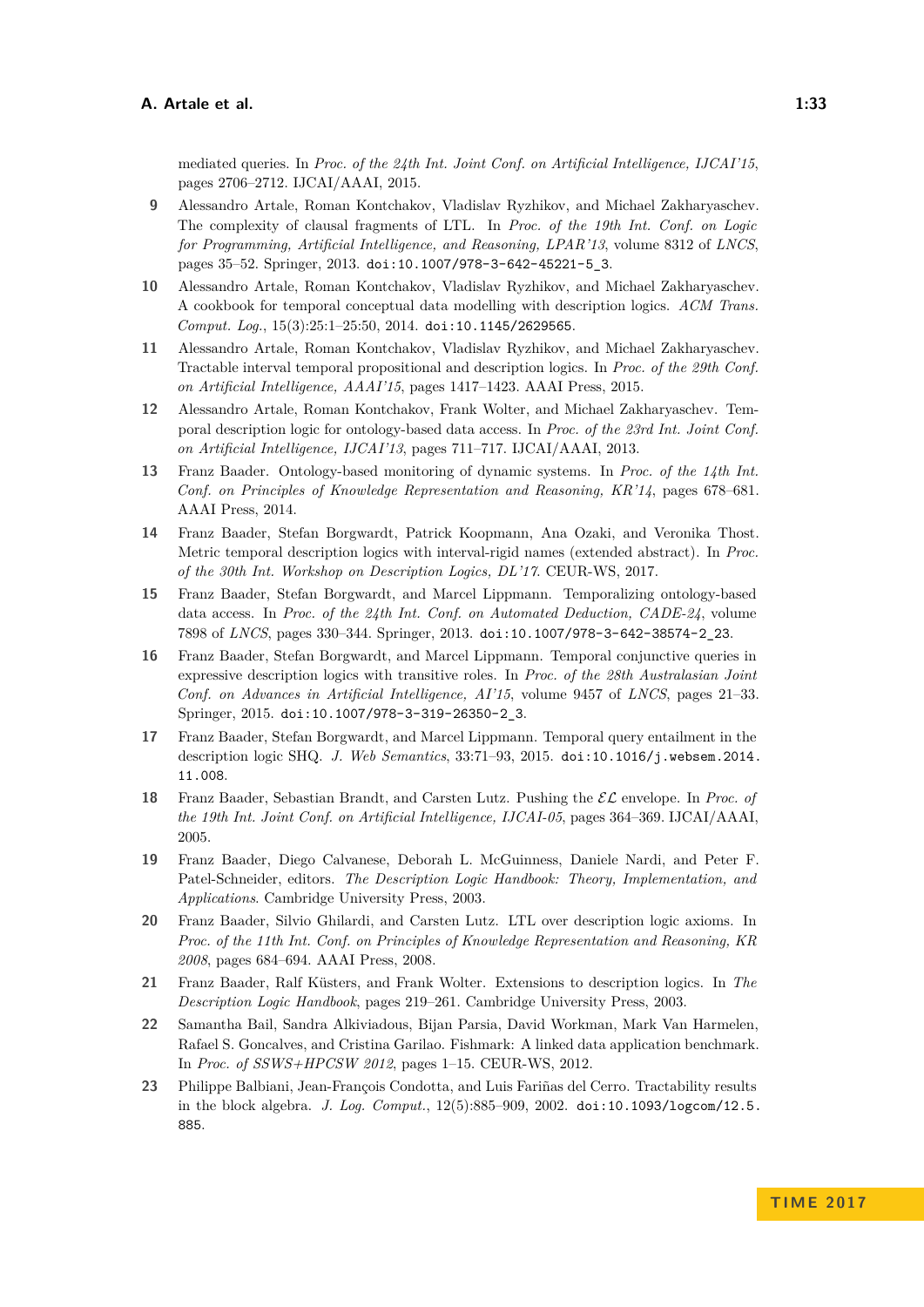### **1:34 Temporal Ontology-Mediated Querying: A Survey**

- <span id="page-33-6"></span>**24** Meghyn Bienvenu, Balder ten Cate, Carsten Lutz, and Frank Wolter. Ontology-based data access: A study through disjunctive datalog, CSP, and MMSNP. *ACM Trans. on Database Systems*, 39(4):33:1–33:44, 2014. [doi:10.1145/2661643](http://dx.doi.org/10.1145/2661643).
- <span id="page-33-8"></span>**25** Stefan Borgwardt, Marcel Lippmann, and Veronika Thost. Temporal query answering in the description logic *DL-Lite*. In *Proc. of the 9th Int. Symposium on Frontiers of Combining Systems, FroCoS'13*, volume 8152 of *LNCS*, pages 165–180. Springer, 2013. [doi:10.1007/](http://dx.doi.org/10.1007/978-3-642-40885-4_11) [978-3-642-40885-4\\_11](http://dx.doi.org/10.1007/978-3-642-40885-4_11).
- <span id="page-33-9"></span>**26** Stefan Borgwardt, Marcel Lippmann, and Veronika Thost. Temporalizing rewritable query languages over knowledge bases. *J. Web Semantics*, 33:50–70, 2015. [doi:10.1016/j.](http://dx.doi.org/10.1016/j.websem.2014.11.007) [websem.2014.11.007](http://dx.doi.org/10.1016/j.websem.2014.11.007).
- <span id="page-33-7"></span>**27** Stefan Borgwardt and Veronika Thost. Temporal query answering in *DL-Lite* with negation. In *Proc. of the Global Conf. on Artificial Intelligence, GCAI15*, volume 36 of *EPiC Series in Computing*, pages 51–65, 2015.
- <span id="page-33-4"></span>**28** Stefan Borgwardt and Veronika Thost. Temporal query answering in the description logic EL. In *Proc. of the 24h Int. Joint Conf. on Artificial Intelligence, IJCAI'15*, pages 2819– 2825. AAAI Press, 2015.
- <span id="page-33-13"></span>**29** Sebastian Brandt, Elem Güzel Kalayci, Roman Kontchakov, Vladislav Ryzhikov, Guohui Xiao, and Michael Zakharyaschev. Ontology-based data access with a horn fragment of metric temporal logic. In *Proc. of the 31st AAAI Conf. on Artificial Intelligence, AAAI'17*, pages 1070–1076. AAAI Press, 2017.
- <span id="page-33-14"></span>**30** Sebastian Brandt, Elem Güzel Kalayci, Vladislav Ryzhikov, Guohui Xiao, and Michael Zakharyaschev. Querying log data with metric temporal logic. *CoRR*, abs/1703.08982, 2017.
- <span id="page-33-3"></span>**31** Torben Braüner and Silvio Ghilardi. First-order modal logic. In *Handbook of Modal Logic*, volume 3 of *Studies in Logic and Practical Reasoning*, pages 549–620. Elsevier, 2007.
- <span id="page-33-12"></span>**32** Davide Bresolin, Agi Kurucz, Emilio Muñoz-Velasco, Vladislav Ryzhikov, Guido Sciavicco, and Michael Zakharyaschev. Horn fragments of the Halpern-Shoham interval temporal logic. *ACM Trans. Comput. Log.*, 18(3), 2017.
- <span id="page-33-11"></span>**33** Davide Bresolin, Dario Della Monica, Valentin Goranko, Angelo Montanari, and Guido Sciavicco. The dark side of interval temporal logic: marking the undecidability border. *Ann. Math. Artif. Intell. (AMAI)*, 71(1-3):41–83, 2014. [doi:10.1007/s10472-013-9376-4](http://dx.doi.org/10.1007/s10472-013-9376-4).
- <span id="page-33-10"></span>**34** Davide Bresolin, Dario Della Monica, Angelo Montanari, and Guido Sciavicco. The light side of interval temporal logic: the Bernays-Schönfinkel fragment of CDT. *Ann. Math. Artif. Intell. (AMAI)*, 71(1-3):11–39, 2014. [doi:10.1007/s10472-013-9337-y](http://dx.doi.org/10.1007/s10472-013-9337-y).
- <span id="page-33-5"></span>**35** Richard J. Büchi. Weak second-order arithmetic and finite automata. *Zeitschrift für Mathematische Logik und Grundlagen der Mathematik*, 6(1–6):66–92, 1960. [doi:10.1002/malq.](http://dx.doi.org/10.1002/malq.19600060105) [19600060105](http://dx.doi.org/10.1002/malq.19600060105).
- <span id="page-33-1"></span>**36** Diego Calvanese, Giuseppe De Giacomo, Domenico Lembo, Maurizio Lenzerini, Antonella Poggi, Mariano Rodriguez-Muro, Riccardo Rosati, Marco Ruzzi, and Domenico Fabio Savo. The MASTRO system for ontology-based data access. *Semantic Web*, 2(1):43–53, 2011. [doi:10.3233/SW-2011-0029](http://dx.doi.org/10.3233/SW-2011-0029).
- <span id="page-33-0"></span>**37** Diego Calvanese, Giuseppe De Giacomo, Domenico Lembo, Maurizio Lenzerini, and Riccardo Rosati. Tractable reasoning and efficient query answering in description logics: The *DL-Lite* family. *J. Autom. Reasoning*, 39(3):385–429, 2007. [doi:10.1007/](http://dx.doi.org/10.1007/s10817-007-9078-x) [s10817-007-9078-x](http://dx.doi.org/10.1007/s10817-007-9078-x).
- <span id="page-33-2"></span>**38** Diego Calvanese, Pietro Liuzzo, Alessandro Mosca, José Remesal, Martin Rezk, and Guillem Rull. Ontology-based data integration in EPNet: Production and distribution of food during the Roman Empire. *Eng. Appl. of AI*, 51:212–229, 2016. [doi:](http://dx.doi.org/10.1016/j.engappai.2016.01.005) [10.1016/j.engappai.2016.01.005](http://dx.doi.org/10.1016/j.engappai.2016.01.005).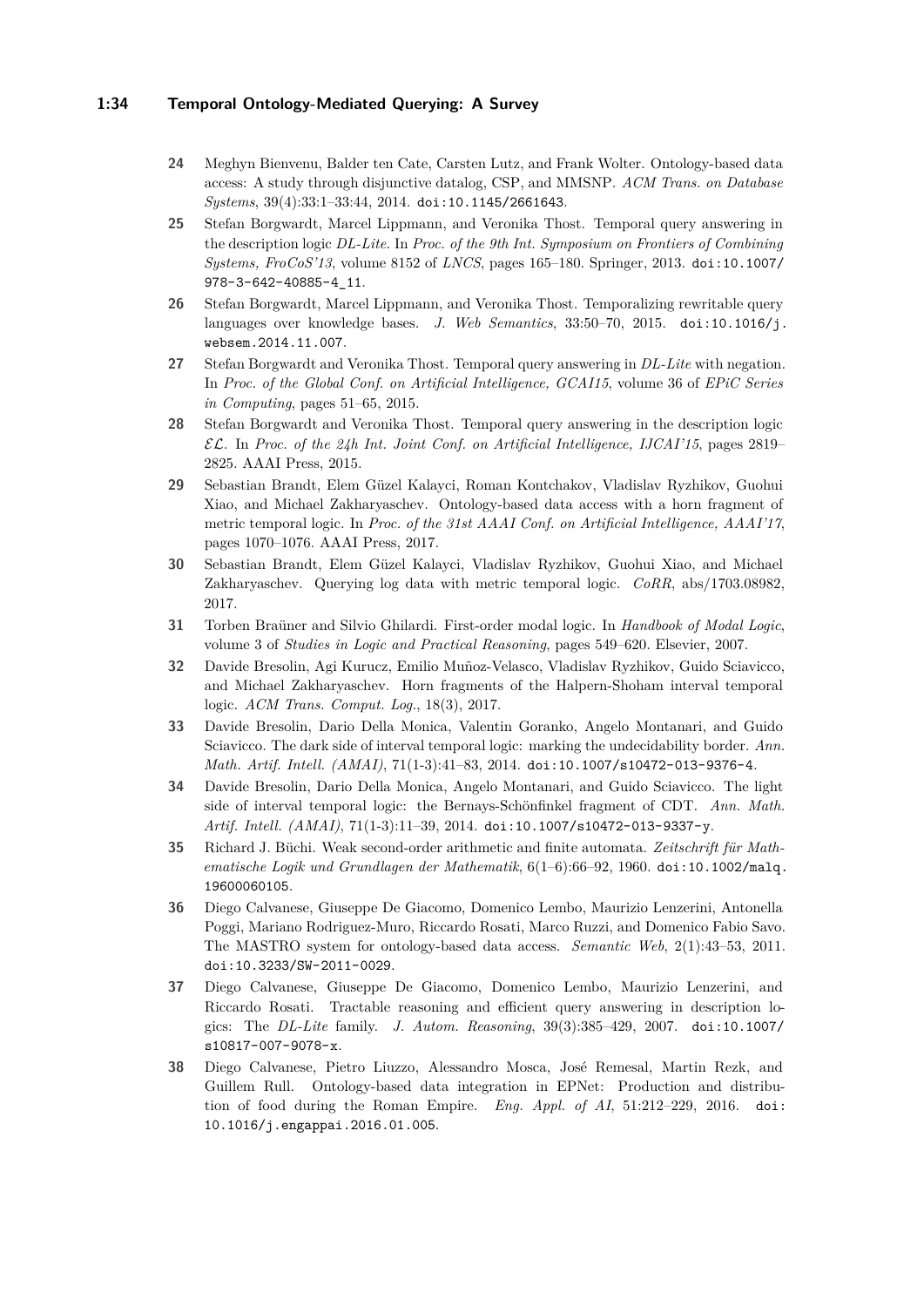- <span id="page-34-15"></span>**39** Jan Chomicki. Polynomial time query processing in temporal deductive databases. In *Proc. of the 9th ACM Symposium on Principles of Database Systems, PODS'90*, pages 379–391. ACM Press, 1990. [doi:10.1145/298514.298589](http://dx.doi.org/10.1145/298514.298589).
- <span id="page-34-13"></span>**40** Jan Chomicki and Tomasz Imielinski. Temporal deductive databases and infinite objects. In *Proc. of the 7th ACM Symposium on Principles of Database Systems, PODS'88*, pages 61–73. ACM, 1988. [doi:10.1145/308386.308416](http://dx.doi.org/10.1145/308386.308416).
- <span id="page-34-3"></span>**41** Stéphane Demri, Valentin Goranko, and Martin Lange. *Temporal Logics in Computer Science*. Cambridge University Press, 2016.
- <span id="page-34-8"></span>**42** Michael Fisher, Clare Dixon, and Martin Peim. Clausal temporal resolution. *ACM Trans. Comput. Log.*, 2(1):12–56, 2001. [doi:10.1145/371282.371311](http://dx.doi.org/10.1145/371282.371311).
- <span id="page-34-9"></span>**43** Merrick L. Furst, James B. Saxe, and Michael Sipser. Parity, circuits, and the polynomial-time hierarchy. *Mathematical Systems Theory*, 17(1):13–27, 1984. [doi:10.](http://dx.doi.org/10.1007/BF01744431) [1007/BF01744431](http://dx.doi.org/10.1007/BF01744431).
- <span id="page-34-1"></span>**44** Dov M. Gabbay, Ian Hodkinson, and Mark Reynolds. *Temporal Logic: Mathematical Foundations and Computational Aspects*, volume 1. Oxford University Press, 1994.
- <span id="page-34-2"></span>**45** Dov M. Gabbay, Agi Kurucz, Frank Wolter, and Michael Zakharyaschev. *Many-Dimensional Modal Logics: Theory and Applications*. Elsevier North Holland, 2003.
- <span id="page-34-10"></span>**46** Dov M. Gabbay, Mark A. Reynolds, and Marcelo Finger. *Temporal Logic: Mathematical Foundations and Computational Aspects*, volume 2. Oxford University Press, 2000.
- <span id="page-34-0"></span>**47** Martin Giese, Ahmet Soylu, Guillermo Vega-Gorgojo, Arild Waaler, Peter Haase, Ernesto Jiménez-Ruiz, Davide Lanti, Martín Rezk, Guohui Xiao, Özgür L. Özçep, and Riccardo Rosati. Optique: Zooming in on big data. *IEEE Computer*, 48(3):60–67, 2015. [doi:](http://dx.doi.org/10.1109/MC.2015.82) [10.1109/MC.2015.82](http://dx.doi.org/10.1109/MC.2015.82).
- <span id="page-34-7"></span>**48** Claudio Gutierrez, Carlos A. Hurtado, and Alejandro A. Vaisman. Introducing time into RDF. *IEEE Trans. Knowl. Data Eng.*, 19(2):207–218, 2007. [doi:10.1109/TKDE.2007.34](http://dx.doi.org/10.1109/TKDE.2007.34).
- <span id="page-34-14"></span>**49** Víctor Gutiérrez-Basulto, Jean Christoph Jung, and Roman Kontchakov. Temporalized EL ontologies for accessing temporal data: Complexity of atomic queries. In *Proc. of the 25th Int. Joint Conf. on Artificial Intelligence, IJCAI'16*, pages 1102–1108. IJCAI/AAAI, 2016.
- <span id="page-34-6"></span>**50** Víctor Gutiérrez-Basulto, Jean Christoph Jung, and Ana Ozaki. On metric temporal description logics. In *Proc. of the 22nd European Conf. on Artificial Intelligence, ECAI 2016*, volume 285 of *FAIA*, pages 837–845. IOS Press, 2016. [doi:10.3233/](http://dx.doi.org/10.3233/978-1-61499-672-9-837) [978-1-61499-672-9-837](http://dx.doi.org/10.3233/978-1-61499-672-9-837).
- <span id="page-34-4"></span>**51** Víctor Gutiérrez-Basulto, Jean Christoph Jung, and Thomas Schneider. Lightweight description logics and branching time: A troublesome marriage. In *Proc. of the 14th Int. Conf. on Principles of Knowledge Representation and Reasoning, KR'14*, pages 278–287. AAAI Press, 2014.
- <span id="page-34-5"></span>**52** Víctor Gutiérrez-Basulto, Jean Christoph Jung, and Thomas Schneider. Lightweight temporal description logics with rigid roles and restricted TBoxes. In *Proc. of the 24th Int. Joint Conf. on Artificial Intelligence, IJCAI 2015*, pages 3015–3021. IJCAI/AAAI, 2015.
- <span id="page-34-16"></span>**53** Joseph Y. Halpern and Yoav Shoham. A propositional modal logic of time intervals. *J. ACM*, 38(4):935–962, 1991. [doi:10.1145/115234.115351](http://dx.doi.org/10.1145/115234.115351).
- <span id="page-34-12"></span>**54** Ian M. Hodkinson, Roman Kontchakov, Agi Kurucz, Frank Wolter, and Michael Zakharyaschev. On the computational complexity of decidable fragments of first-order linear temporal logics. In *Proc. of the 10th Int. Symposium on Temporal Representation and Reasoning and the 4th Int. Conf. on Temporal Logic, TIME-ICTL 2003*, pages 91–98. IEEE Computer Society, 2003. [doi:10.1109/TIME.2003.1214884](http://dx.doi.org/10.1109/TIME.2003.1214884).
- <span id="page-34-11"></span>**55** Ullrich Hustadt, Boris Motik, and Ulrike Sattler. Data complexity of reasoning in very expressive description logics. In *Proc. of the 19th Int. Joint Conf. on Artificial Intelligence, IJCAI-05*, pages 466–471. IJCAI/AAAI, 2005.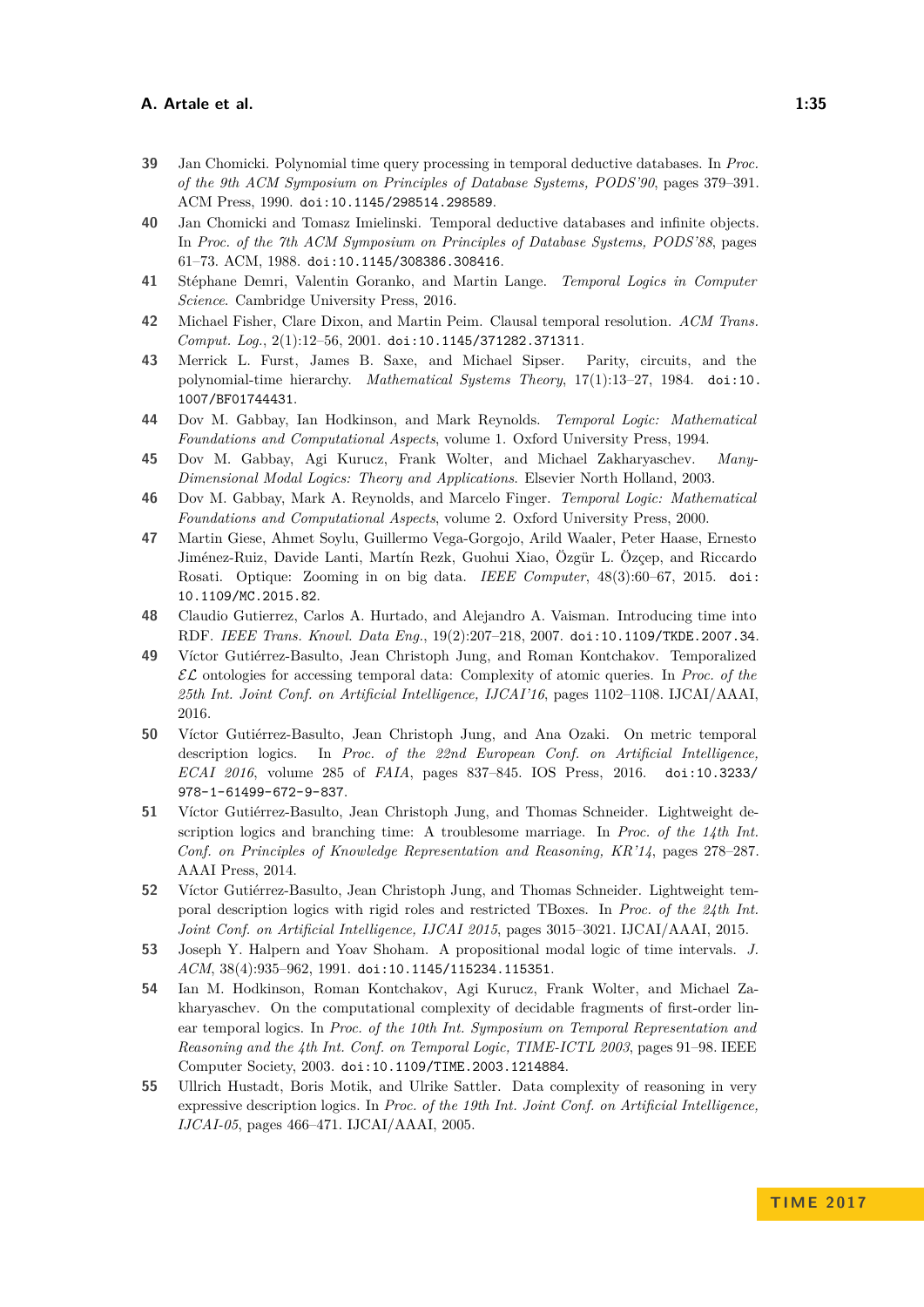### **1:36 Temporal Ontology-Mediated Querying: A Survey**

- <span id="page-35-5"></span>**56** Neil Immerman. *Descriptive complexity*. Springer, 1999. [doi:10.1007/](http://dx.doi.org/10.1007/978-1-4612-0539-5) [978-1-4612-0539-5](http://dx.doi.org/10.1007/978-1-4612-0539-5).
- <span id="page-35-6"></span>**57** Roman Kontchakov, Carsten Lutz, David Toman, Frank Wolter, and Michael Zakharyaschev. The combined approach to query answering in *DL-Lite*. In *Proc. of the 12th Int. Conf. on Principles of Knowledge Representation and Reasoning, KR 2010*, pages 247–257. AAAI Press, 2010.
- <span id="page-35-13"></span>**58** Roman Kontchakov, Laura Pandolfo, Luca Pulina, Vladislav Ryzhikov, and Michael Zakharyaschev. Temporal and spatial OBDA with many-dimensional Halpern-Shoham logic. In *Proc. of the 25th Int. Joint Conf. on Artificial Intelligence, IJCAI'16*, pages 1160–1166. IJCAI/AAAI, 2016.
- <span id="page-35-10"></span>**59** Alisa Kovtunova. *Ontology-Mediated Query Answering with Lightweight Temporal Description Logics*. PhD thesis, KRDB research centre, Faculty of Computer Science, Free University of Bozen-Bolzano, 2017.
- <span id="page-35-11"></span>**60** Krishna G. Kulkarni and Jan-Eike Michels. Temporal features in SQL:2011. *SIGMOD Record*, 41(3):34–43, 2012.
- <span id="page-35-2"></span>**61** Leonid Libkin. *Elements of Finite Model Theory*. Texts in Theoretical Computer Science. An EATCS Series. Springer, 2004. [doi:10.1007/978-3-662-07003-1](http://dx.doi.org/10.1007/978-3-662-07003-1).
- <span id="page-35-0"></span>**62** Carsten Lutz, Frank Wolter, and Michael Zakharyaschev. Temporal description logics: A survey. In *Proc. of the 15th Int. Symposium on Temporal Representation and Reasoning, TIME'08*, pages 3–14. IEEE Computer Society, 2008. [doi:10.1109/TIME.2008.14](http://dx.doi.org/10.1109/TIME.2008.14).
- <span id="page-35-12"></span>**63** Jerzy Marcinkowski and Jakub Michaliszyn. The undecidability of the logic of subintervals. *Fundam. Inform.*, 131(2):217–240, 2014. [doi:10.3233/FI-2014-1011](http://dx.doi.org/10.3233/FI-2014-1011).
- <span id="page-35-3"></span>**64** Boris Motik. Representing and querying validity time in RDF and OWL: A logic-based approach. *J. Web Semantics*, 12:3–21, 2012. [doi:10.1016/j.websem.2011.11.004](http://dx.doi.org/10.1016/j.websem.2011.11.004).
- <span id="page-35-14"></span>**65** Isabel Navarrete, Antonio Morales, Guido Sciavicco, and M. Antonia Cárdenas Viedma. Spatial reasoning with rectangular cardinal relations – the convex tractable subalgebra. *Ann. Math. Artif. Intell. (AMAI)*, 67(1):31–70, 2013. [doi:10.1007/s10472-012-9327-5](http://dx.doi.org/10.1007/s10472-012-9327-5).
- <span id="page-35-15"></span>**66** Joël Ouaknine and James Worrell. On the decidability of metric temporal logic. In *Proc. of the 20th Annual IEEE Symposium on Logic in Computer Science, LICS'05*, pages 188–197. IEEE Computer Society, 2005. [doi:10.1109/LICS.2005.33](http://dx.doi.org/10.1109/LICS.2005.33).
- <span id="page-35-16"></span>**67** Joël Ouaknine and James Worrell. Some recent results in metric temporal logic. In *Proc. of the 6th Int. Conf. on Formal Modeling and Analysis of Timed Systems, FORMATS'08*, pages 1–13, 2008. [doi:10.1007/978-3-540-85778-5\\_1](http://dx.doi.org/10.1007/978-3-540-85778-5_1).
- <span id="page-35-7"></span>**68** Özgür L. Özçep, Ian Horrocks, Ralf Möller, Thomas Hubauer, Christian Neuenstadt, Mikhail Roshchin, Dmitriy Zheleznyakov, and Evgeny Kharlamov. Deliverable D5.1: A semantics for temporal and stream-based query answering in an OBDA context. Technical report, Deliverable FP7-318338, EU, October 2013.
- <span id="page-35-8"></span>**69** Özgür L. Özçep and Ralf Möller. Ontology based data access on temporal and streaming data. In *Proc. of the 10th Int. Summer School on Reasoning on the Web in the Big Data Era (Reasoning Web'14)*, volume 8714 of *LNCS*, pages 279–312. Springer, 2014. [doi:10.](http://dx.doi.org/10.1007/978-3-319-10587-1_7) [1007/978-3-319-10587-1\\_7](http://dx.doi.org/10.1007/978-3-319-10587-1_7).
- <span id="page-35-9"></span>**70** Özgür L. Özçep, Ralf Möller, and Christian Neuenstadt. A stream-temporal query language for ontology based data access. In *Proc. of the 37th Annual German Conf. on AI, KI'14*, pages 183–194. Springer, 2014. [doi:10.1007/978-3-319-11206-0\\_18](http://dx.doi.org/10.1007/978-3-319-11206-0_18).
- <span id="page-35-1"></span>**71** Francesco Pagliarecci, Luca Spalazzi, and Gilberto Taccari. Reasoning with temporal aboxes: Combining DL-Lite*core* with CTL. In *Proc. of the 26th Int. Workshop on Description Logics, DL'13*, pages 885–897. CEUR-WS, 2013.
- <span id="page-35-4"></span>**72** Amir Pnueli. The temporal logic of programs. In *Proc. of the 18th Annual Symposium on Foundations of Computer Science, FOCS'77*, pages 46–57. IEEE Computer Society, 1977. [doi:10.1109/SFCS.1977.32](http://dx.doi.org/10.1109/SFCS.1977.32).